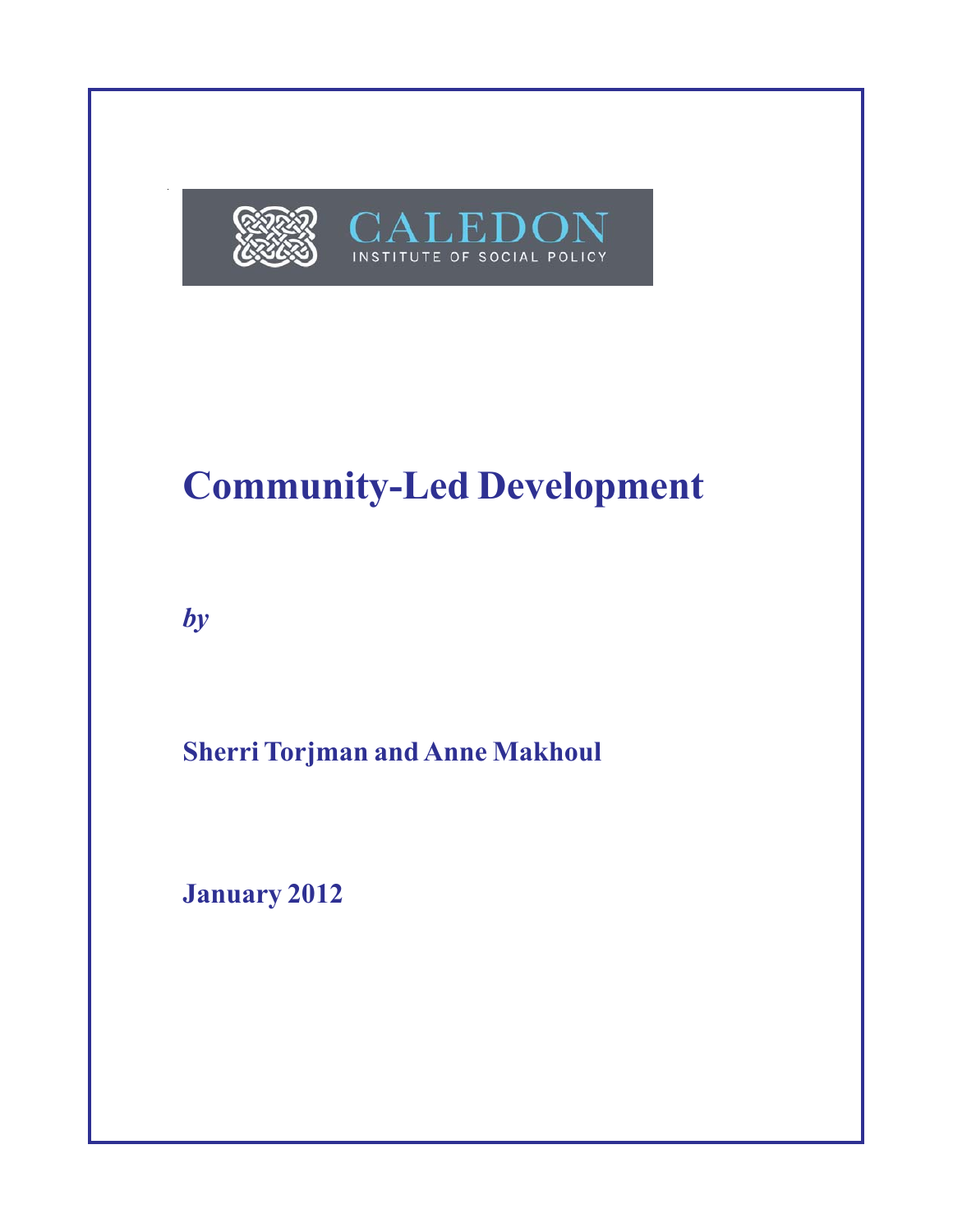# **Community-Led Development**

*by*

# **Sherri Torjman and Anne Makhoul**

**January 2012**

*This report was prepared on behalf of Aboriginal Affairs and Northern Development Canada. The opinions expressed in this paper are entirely those of the authors and do not necessarily reflect the views of the Department.*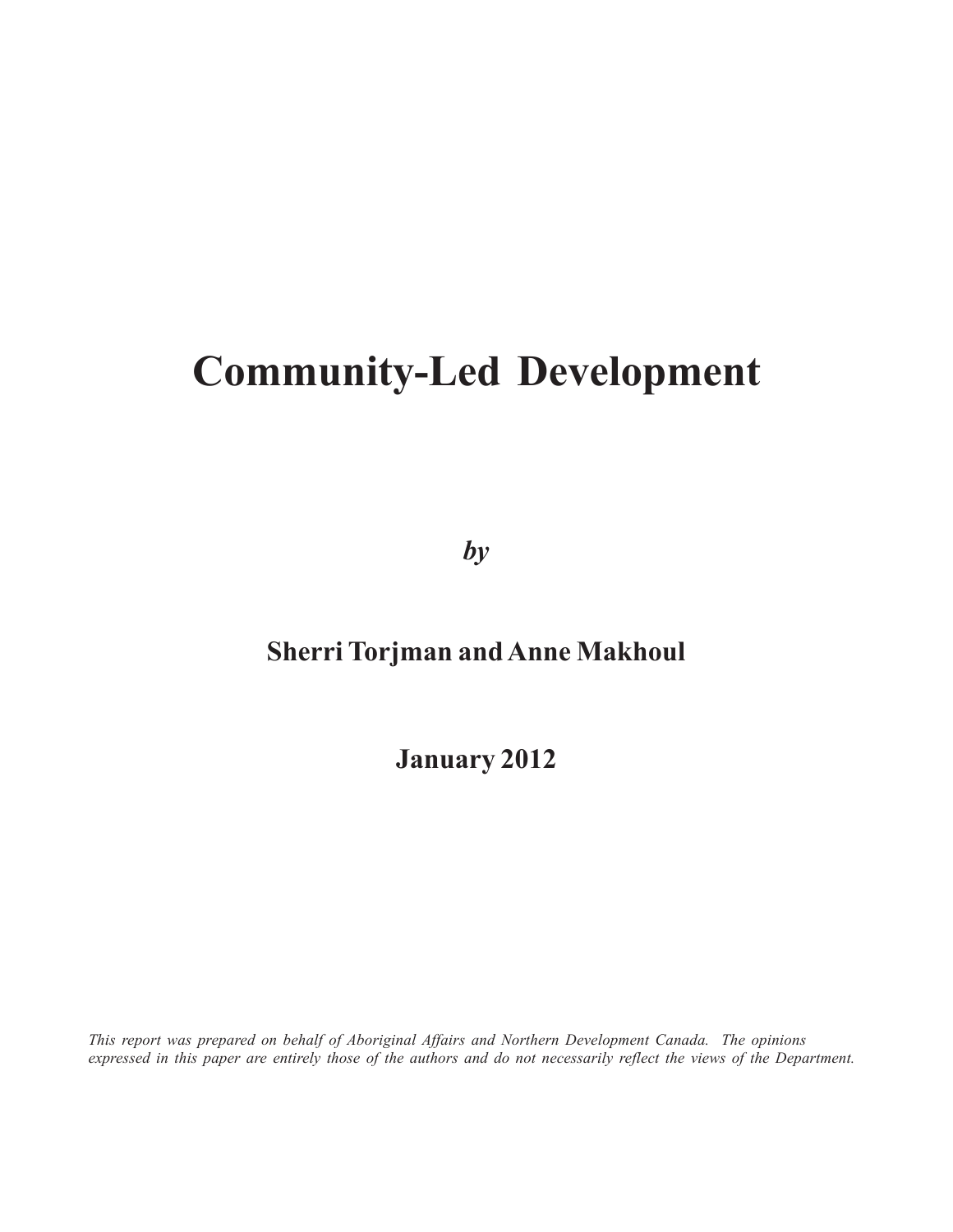Copyright © 2012 by The Caledon Institute of Social Policy

ISBN 1-55382-553-5

Published by:

Caledon Institute of Social Policy 1354 Wellington Street West, 3rd Floor Ottawa, ON K1Y 3C3 CANADA Tel./Fax: (613) 729-3340 E-mail: caledon@caledoninst.org Website: *www.caledoninst.org*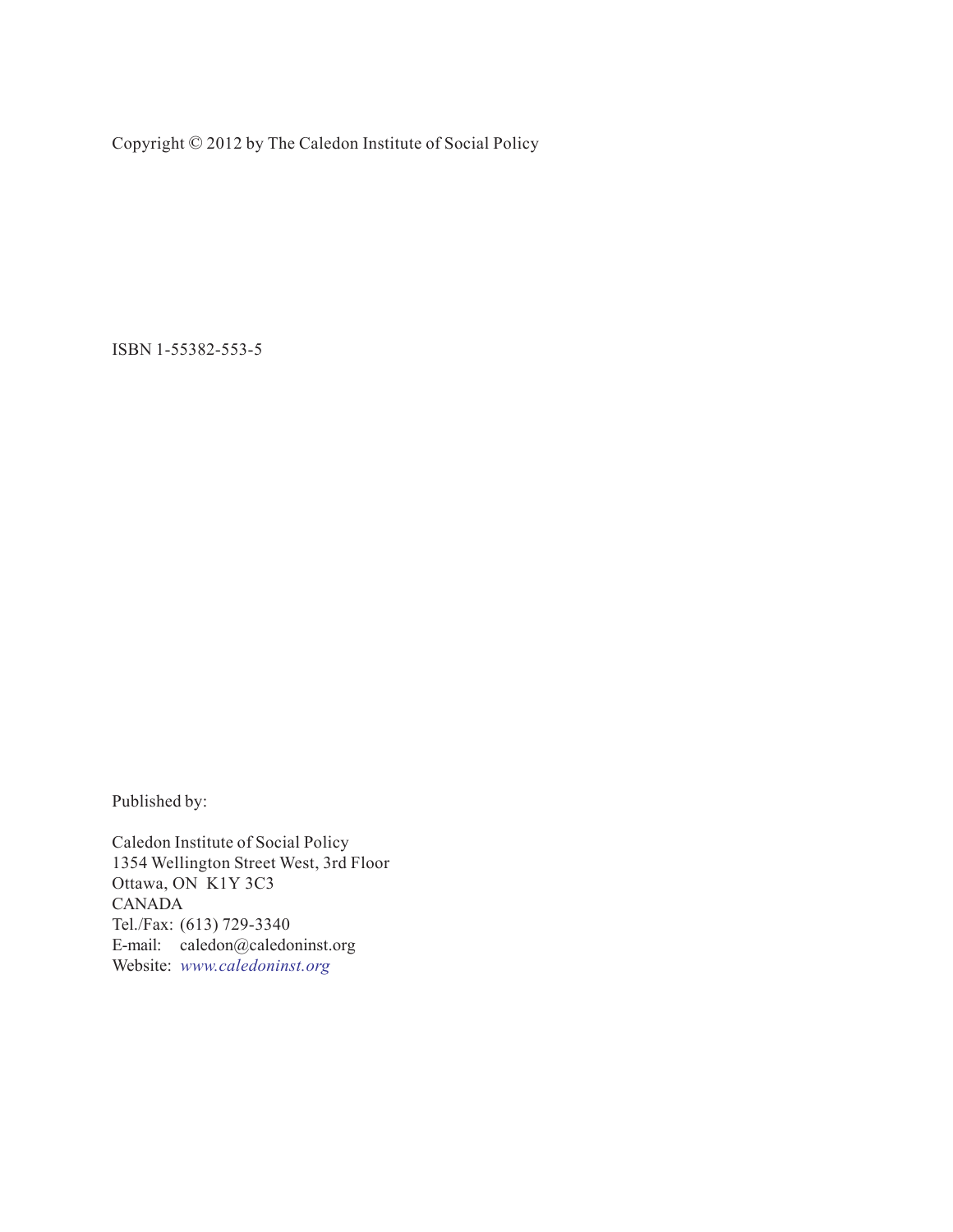## *Table of Contents*

| <b>Executive Summary</b>                                             | $\mathbf{1}$   |
|----------------------------------------------------------------------|----------------|
| Community-Led Development                                            | $\overline{2}$ |
| Section 1: Guiding Principles                                        | $\mathfrak{Z}$ |
| Principle $1 - voice$ and views of citizens                          | $\overline{3}$ |
| Principle 2 – empowering community members                           | 6              |
| Principle $3 - co-creating$ a governance process                     | $\overline{7}$ |
| Principle 4 – setting aspirational goals or vision                   | 10             |
| Principle $5$ – practice guidelines                                  | 11             |
| Principle 6 – strengths, skills and resources                        | 12             |
| Principle $7$ – frameworks for change                                | 14             |
| Principle $8$ – goals into specific steps                            | 17             |
| Principle $9$ – continual learning                                   | 19             |
| Principle 10 – enabling environment                                  | $22\,$         |
| Section 2: Community development planning successes                  | 26             |
| Government-initiated First Nations community development work        | 26             |
| Providing expertise and experience in CLD: Four Worlds International | 28             |
| Asking the right questions: The Health Council of Canada             | 28             |
| Poverty reduction on a national scale: Vibrant Communities Canada    | 30             |
| Comprehensiveness                                                    | 31             |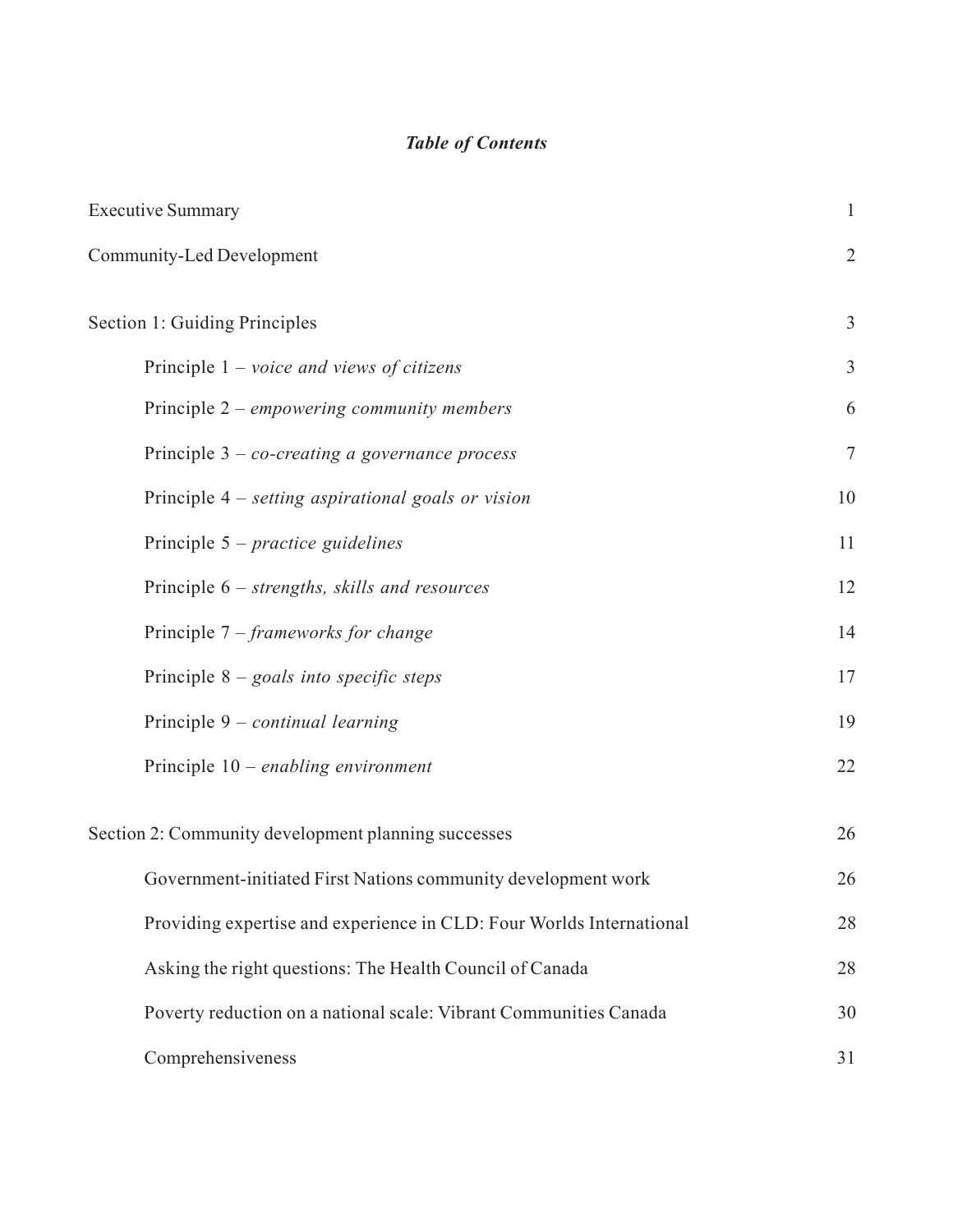| Empowering community residents: Action for Neighbourhood Change           | 32 |
|---------------------------------------------------------------------------|----|
| Public engagement as a tool for widespread change                         | 33 |
| International community planning work                                     | 34 |
| Section 3: Wise practices – reflections from Aboriginal community leaders | 36 |
| The Nunavut experience                                                    | 36 |
| What does planning success look like?                                     | 37 |
| Advice to other First Nations                                             | 41 |
| Interview feedback                                                        | 42 |
| Concluding remarks                                                        | 45 |
| Section 4: Recommendations                                                | 45 |
| References                                                                | 47 |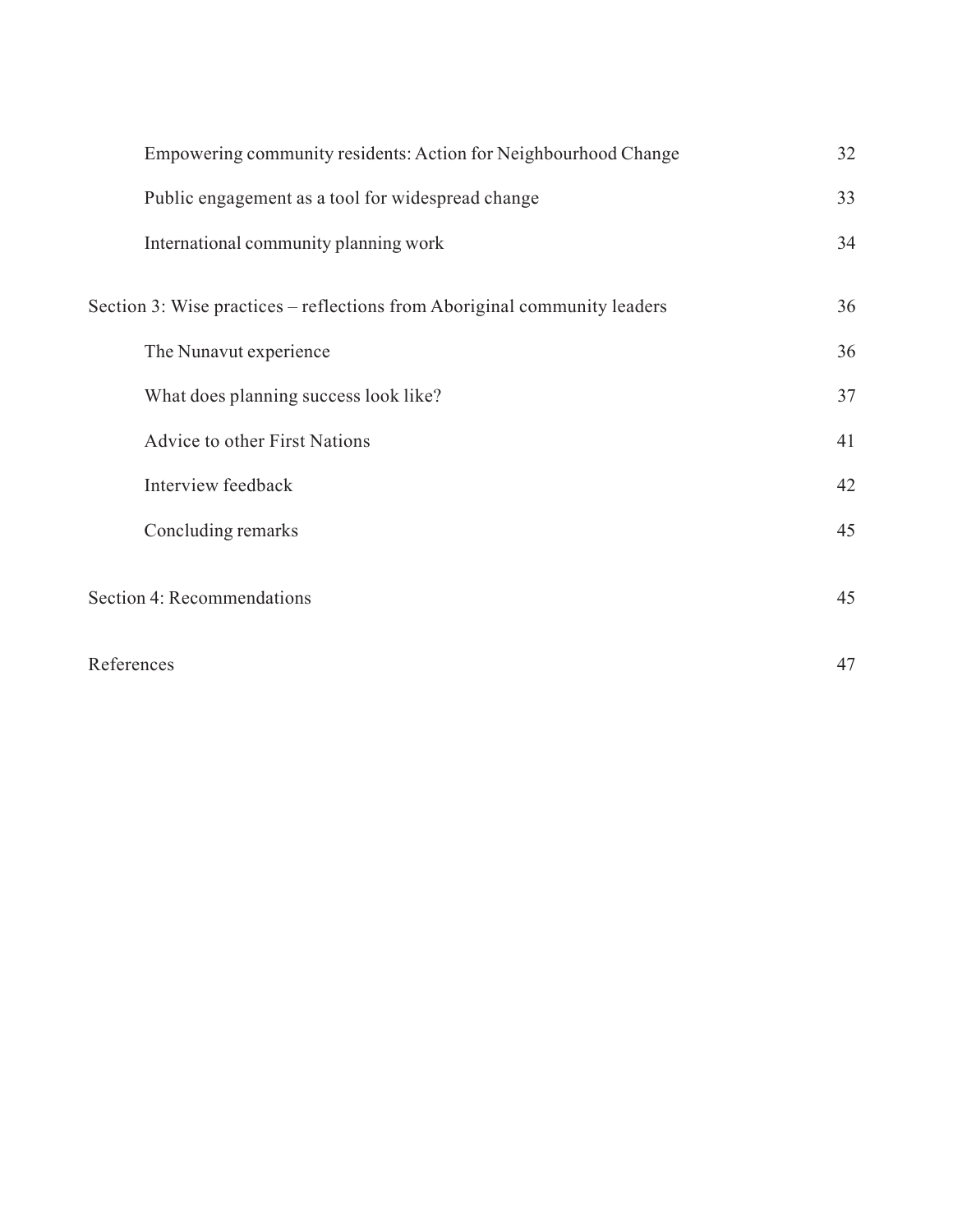## *Executive Summary*

Community-led development is a unique approach to tackling local problems and building on local strengths. It is guided by several core principles.

- *The voice and views of citizens lie at the heart of community-led development.*
- *Community-led development seeks to empower community members to ensure they have the competencies to identify and formulate key questions.*
- *Community-led initiatives are guided by local leaders who typically co-create a governance process to help plan and advance the ongoing work.*
- *Community-led development involves the identification of key questions to be addressed. This focus is then framed as a set of aspirational goals or vision that the community seeks to achieve.*
- *Despite their differences, community-led development approaches are bound together by a set of guiding principles.*
- *Community-led development assumes that all communities and their members have strengths, skills and resources on which to build.*
- *Communities can harness and apply their identified assets through conversations that help create frameworks for change.*
- *Community-led development is an evolving process that involves the translation of aspirational goals into specific steps to be taken in respect of that vision.*
- *Community-led development is not a straight pathway. It is a process of continual learning and checking of progress against objectives.*
- *While community-led initiatives are guided by local residents, they require support from government. Governments can play three major roles in support of this work – as exemplar, investor and enabler.*

Each of these principles is discussed in Section 1 of this paper. They derive from more than a decade of research and practice linked to the pan-Canadian Vibrant Communities project. This effort, in turn, drew from US practice on comprehensive community initiatives and helped shape the Inspiring Communities movement in New Zealand. The principles were applied and tested in another pan-Canadian example, Action for Neighbourhood Change, which was supported by five branches of three federal government departments.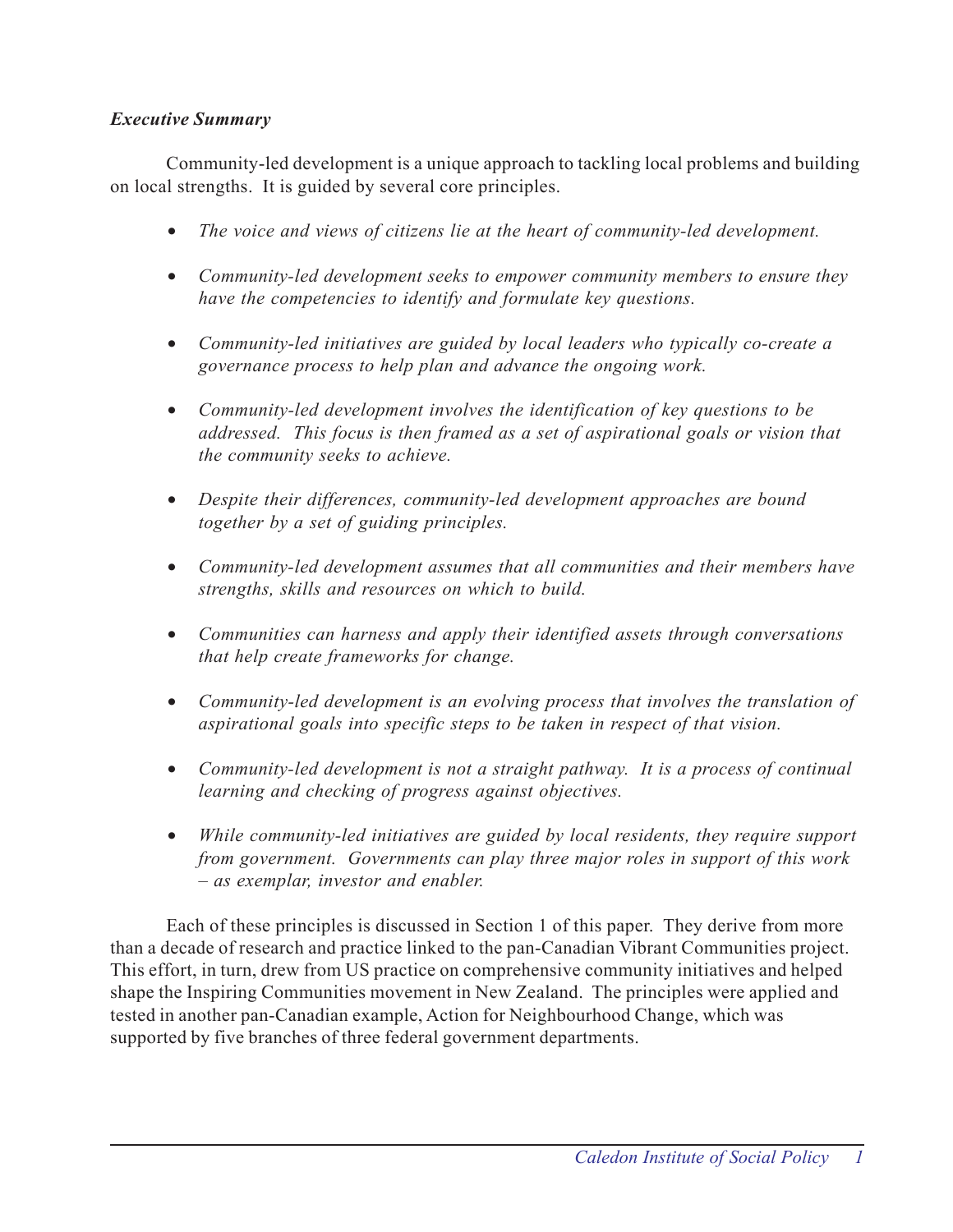## *Community-Led Development*

The purpose of this paper is to explore the concept and practice of community-led development. It is an approach to tackling local problems that is taking hold throughout the world. While its expression may vary depending upon the community and the specific area of focus, there are nonetheless some common principles that hold it in place.

'Community' is a broad term that can refer to both physical places and groups of people with common interests or concerns. For the purposes of this discussion, the notion of community is used only in its geographic sense. Community-led development in this paper focuses on initiatives undertaken in physical places – be they neighbourhoods, cities or towns, rural or remote regions of the country, or First Nations reserves.

Section 1 of this paper identifies and briefly explores ten core principles that comprise the basis for community-led development.

Section 2 summarizes the experience of selected examples of community-led development in Canada and elsewhere in the world. It is of interest that the Inspiring Communities work from New Zealand drew upon – and was coached by – the Vibrant Communities initiative under way in Canada.

Section 3 highlights the lessons from Aboriginal community-led development. These lessons derive from personal interviews with Aboriginal leaders.

Section 4 presents the conclusions of this report and Caledon recommendations to Aboriginal Affairs and Northern Development Canada regarding the support of community-led development.

There is no question that community-led development comes with a unique set of challenges. But there is also no question that it has emerged as the most effective approach to tackling complex local problems and to building community strengths over the long term. The evidence speaks powerfully for itself.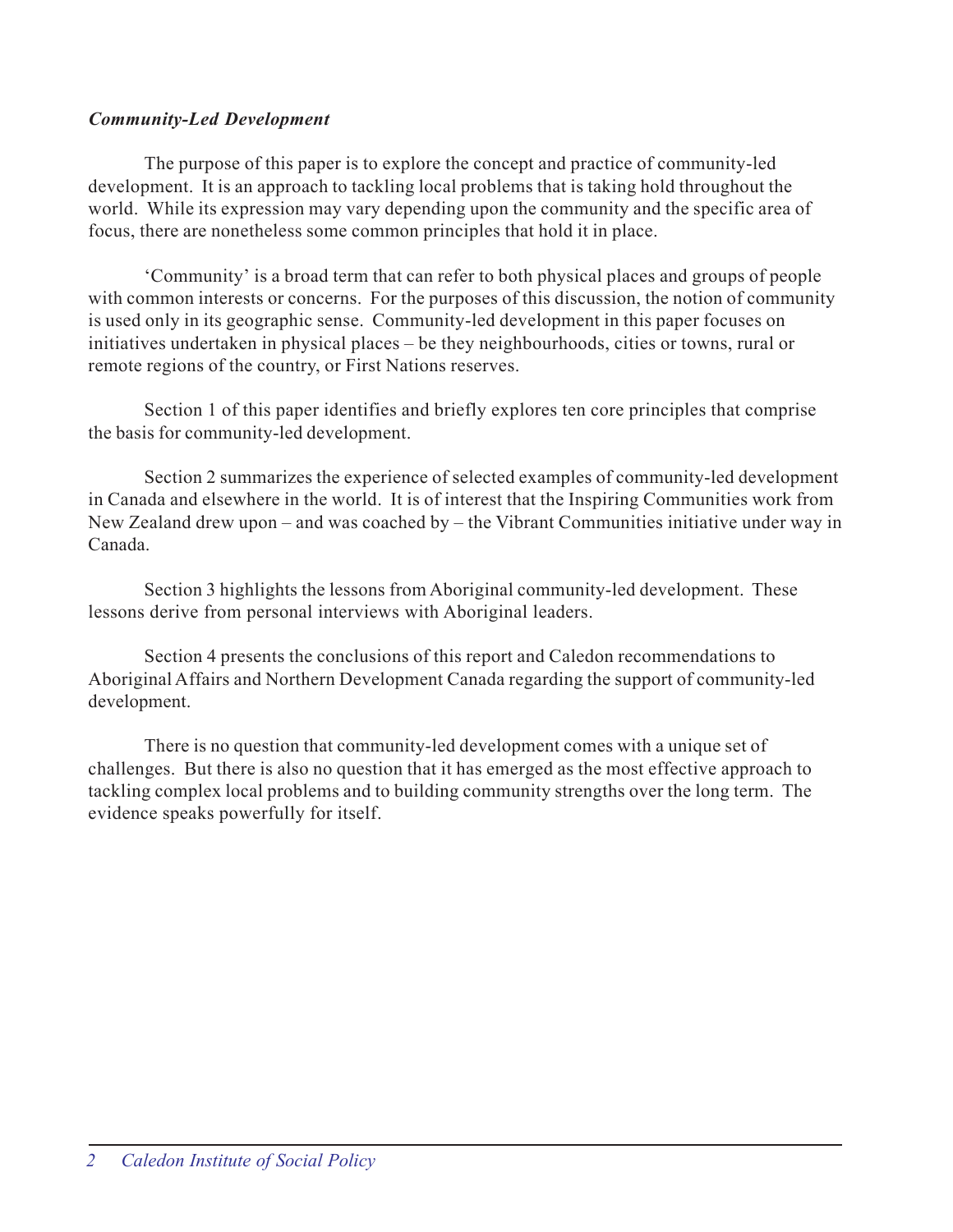## *Section 1: Guiding Principles*

## *Principle 1*

*The voice and views of citizens lie at the heart of community-led development.*

## *The Details*

Community-led development is being recognized in a wide range of fields as the primary methodology for effecting fundamental shifts in communities and institutions.

Community-led development is a movement that is gaining traction around the world as people in under-resourced, neglected or impoverished areas seek to rebuild their communities and re-establish a sense of pride in the place where they live [*www.care2.com*].

At its core, community-led development places citizens at the heart of a process that seeks fundamental changes in the way in which a community, organization or system functions. The concerns and preferences of the individuals who comprise that community or utilize a given set of services ideally should drive the way in which the goals are formulated and the change process is undertaken. Citizens articulate the vision along with the steps to be taken to achieve it.

There are several core bodies of knowledge that have helped shape the practice of community-led development: the Capability Approach, the shift toward local governance and the emergence of comprehensive community initiatives. Each of these influences is described briefly.

## *a. The Capability Approach*

The central thesis of the Nobel prize-winning book *Development as Freedom* is that healthy human development is a function not only of what individuals *have* in the form of concrete assets but also of what they can *do* in terms of abilities [Sen 1999]. Human development must be concerned with both poverty and capability – the capacity to cope, adapt, grow and thrive through mobilizing often unrecognized skills and opportunities.

The concept of innate assets or strengths figures prominently in community-led development (see Principle 4). The notion of innate strengths applies equally well to communities. Every locality – no matter how poor or impoverished – is rich in skills and human capacities that provide a strong foundation upon which to build. Every community can start from a position of strength despite the fact that it typically is viewed from the perspective of its weaknesses.

The principles of community-led development apply to communities of all shapes and sizes, and to both urban and rural areas.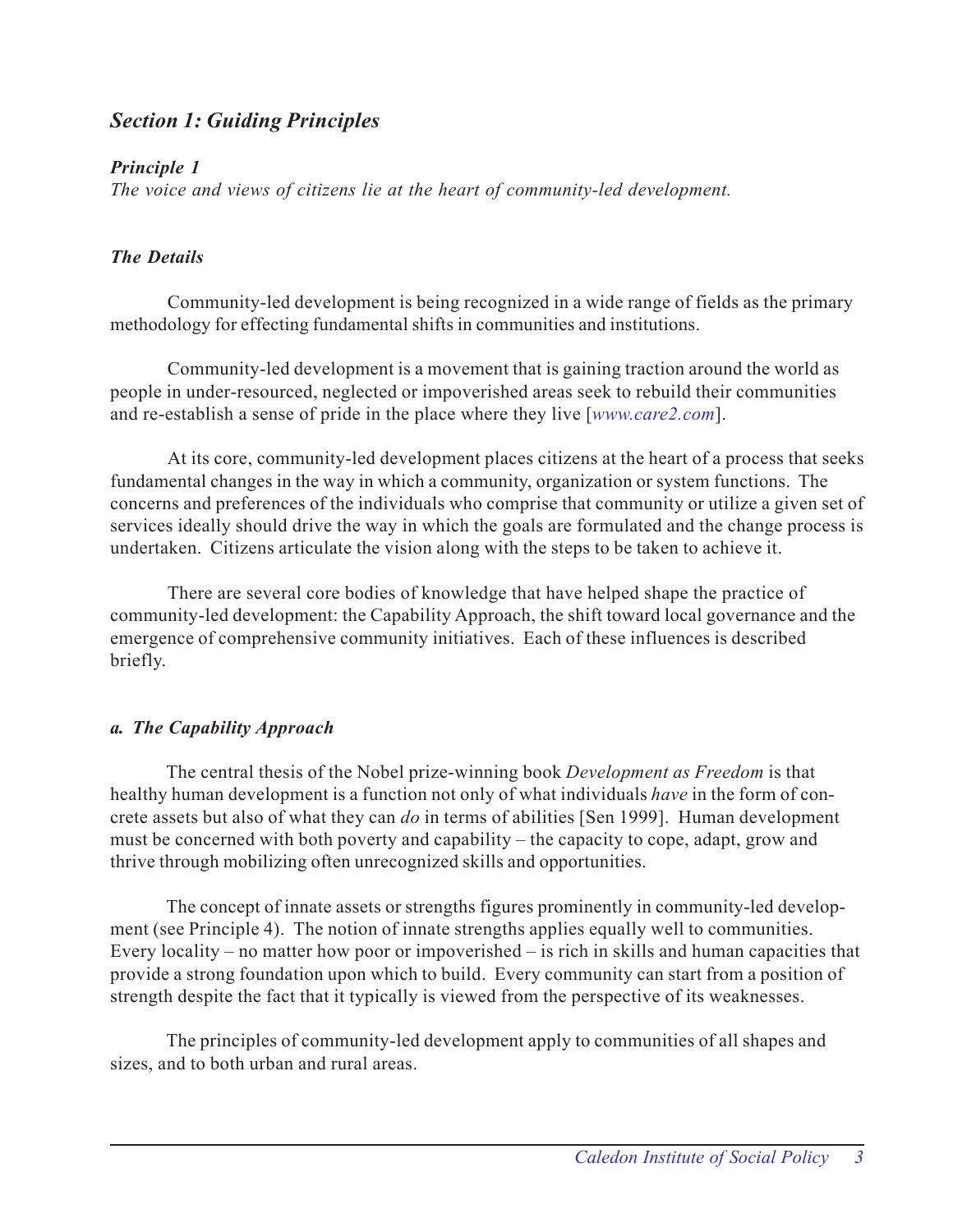Rural development policy and practice in the 'advanced' Western nations is based increasingly on community-led strategies that seek to manage risk and facilitate change at the local level with minimal direct state intervention. It is widely assumed that such development strategies enable local people to have a greater say in transforming the fortunes of their communities, and are therefore a means of empowerment [Herbert-Cheshire and Higgins 2004].

The concept of empowerment lies at the heart of community-led development and is discussed in Principle 2.

## *b. Focus on governance*

A second conceptual underpinning has been the shift throughout the world from leadership by government alone to government in partnership with civil society actors. The shift *from government to governance* reflects a move away from governing by detailed rules and regulations set out in acts of parliament to decision-making by frame-setting legislation [Torjman 2002]. The development of more thorough regulation and policies is left to local institutions and actors.

Citizen engagement is implicit in the concept of local governance. Citizen engagement is a new way of thinking about how government works with stakeholders and citizens to achieve a wide range of goals that it cannot achieve alone, such as improved population health, adjustment to climate change or the development of a skilled labour force. An active public engagement process, described in Section 2, was employed successfully in the New Brunswick poverty reduction strategy.

In fact, significant reform of the health and social service systems is actually moving well beyond seeking citizens' views. They are being actively engaged in the co-design of these services. The redesign of health care services in selected jurisdictions and communities throughout the world involves the active engagement of patients in service improvement.

There is also growing attention being paid in community work to the design sciences and experience-based design, in which the traditional view of users as passive recipients of products or services has shifted to the new view of users as co-designers of the improvement and innovation processes [Bate and Robert 2006].

Social innovation initiatives at MindLab in Denmark and the Australian Centre for Social Innovation are leading the way in this co-design process. Through MindLab, several ministries in the Danish Government are working together to engage citizens in developing new approaches to selected public services. The consumers of home care services, for example, have identified approaches that more effectively meet their needs and have proposed changes in the ways in which the government administers and delivers this assistance.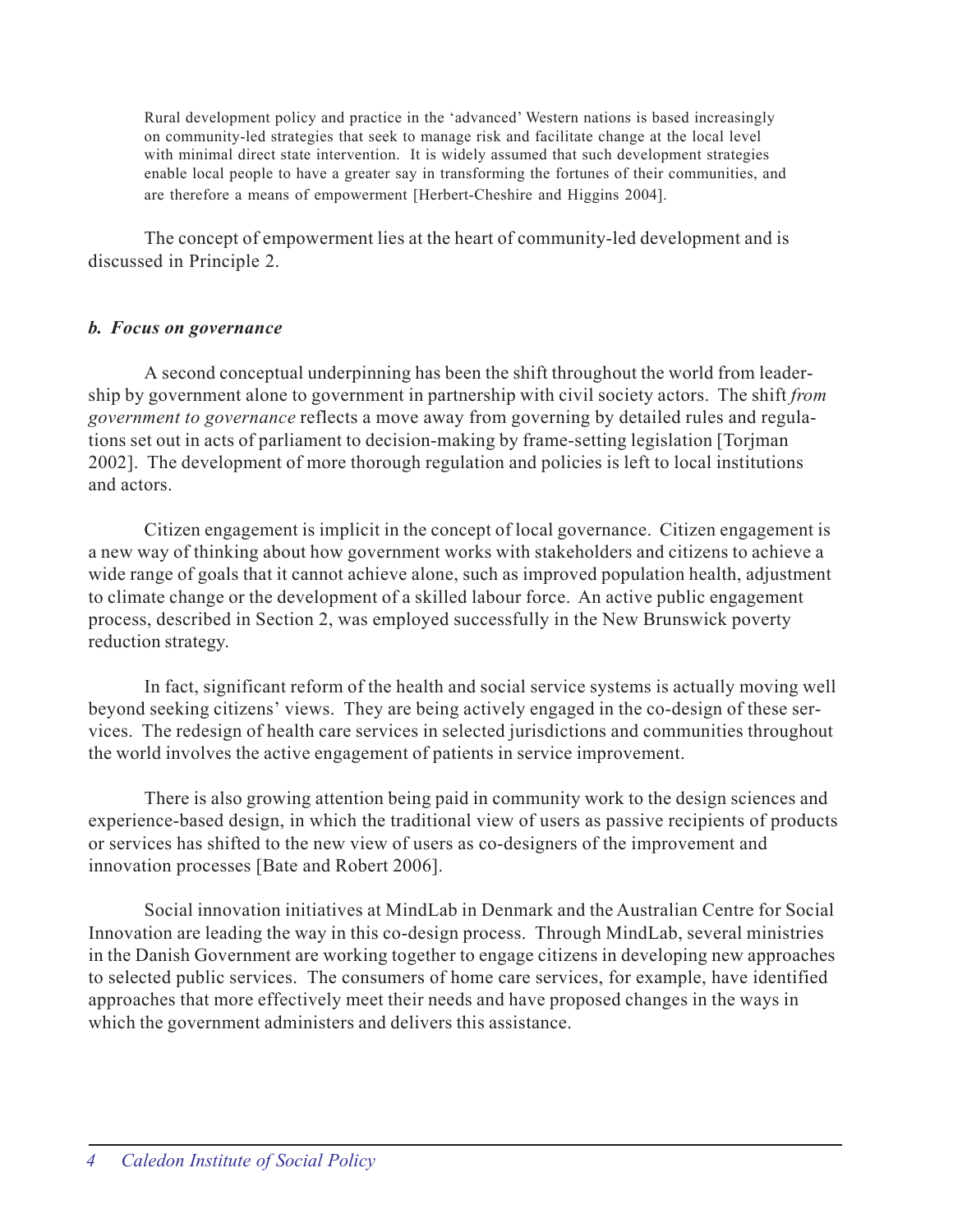## *c. Emergence of comprehensive community initiatives*

Community-led development is also being shaped by changing practice on the ground. All communities seek, either explicitly or implicitly, to attain a high quality of life for their citizens. But few communities actually can claim that they are close to achieving this goal.

There is growing recognition, both within and outside government, that the economic, social and environmental challenges confronting communities and nations have become increasingly complex. This complexity is rooted in factors such as the globalization of economies, the impact of rapidly changing technologies, the polarization of wages and working time, rising poverty and inequality, social exclusion and population aging – to name a few.

There is also greater awareness that the traditional methods of dealing with challenges – single government programs to tackle identified problems – have not had particularly positive results. These methods are ineffective because they do not take into account or focus upon the myriad factors that typically contribute to a given problem.

While significant activity is under way in many communities to meet social and economic needs, the interventions currently in place work like independent parts of a machine with no links to one another. They tend to be discrete entities with their own missions, values, mandate, objectives and funds.

Moreover, the solutions of the past are inappropriate because they assume that governments alone can solve problems without appreciating or harnessing the substantive contributions of citizens and other sectors, including business and voluntary organizations.

The complexity of the issues and the limitations of traditional interventions have given rise to a more integrated approach to addressing community problems, known as 'comprehensive community initiatives' [Kubisch et al. 2002]. These efforts draw upon the accumulating evidence that services meant to tackle complex economic and social challenges often prove unsuccessful – at least in part because they are so fragmented.

The goals of comprehensive community initiatives go beyond the remediation of particular problems, such as teen pregnancy, low income or substance abuse. These local efforts attempt, instead, to foster a fundamental transformation of communities facing significant challenges. These initiatives seek to catalyze a process of sustained improvement in the circumstances and prospects of selected communities. They often try to create new social networks and local economic opportunities.

Comprehensive initiatives are broad in scope and tackle a range of issues rather than a single concern. They typically identify an overarching theme or population as their broad focus. They then determine, in collaboration with key players in the community, the wide set of interconnected required actions that fall within that domain.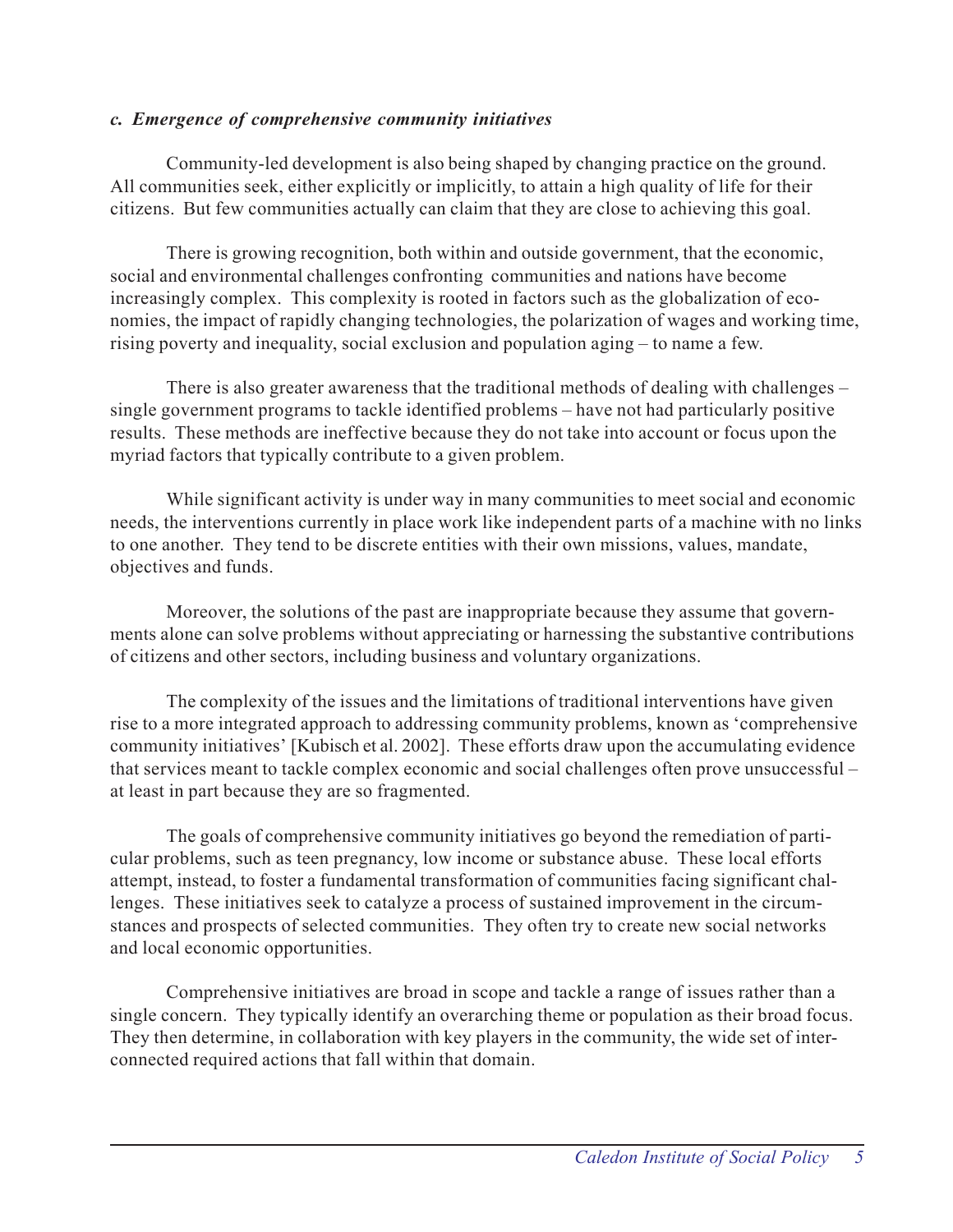These efforts are also concerned with fostering a community's capacity to solve its own problems – such as high rates of child abuse, crime or unemployment. They seek to build this problem-solving capacity by creating or sustaining networks, which serve as an important base for making local decisions. Often the focus of these discussions goes beyond the resolution of problems and considers various means of improving local areas through expanding economic opportunity or 'greening' the environment.

In addition, comprehensive community initiatives try to identify the links among various issues. They then engage diverse sectors in tackling the complexities involved in the social, economic and environmental challenges the community seeks to address.

This form of community-led development represents a new perspective on the changing role of government and the place of communities in promoting local capacity. Comprehensive community initiatives place local actors and citizens at the centre of the page.

## *Principle 2*

*Community-led development seeks to empower community members to ensure they have the competencies to identify and formulate key questions.*

## *The Details*

Community-led development does not just happen on its own. There is a process of building the capability of community members to assume leadership roles. Bill Ninacs, well known for his community development work in Québec, has developed a model to describe this empowerment process [Ninacs 2008].

In this model, empowerment is based on the notion that individuals and communities have the right to contribute to the decisions that affect them. It assumes that the individuals and communities already possess – or at least have the potential to acquire – the knowledge and skills necessary to participate in such decisions.

Ninacs argues that empowerment effectively involves the assumption of power, which consists of the capacity to do three things. First, power means an ability to voluntarily choose a course of action. Second, it involves the capacity to see the choice through from conceptualization to implementation. Third, power involves the means to act accordingly, including taking responsibility for the consequences.

The individual empowerment process is composed of key four elements: participation, technical ability, self-esteem and critical consciousness. Empowerment stems from the interweaving of these four elements, with each component simultaneously building on and strengthening the others.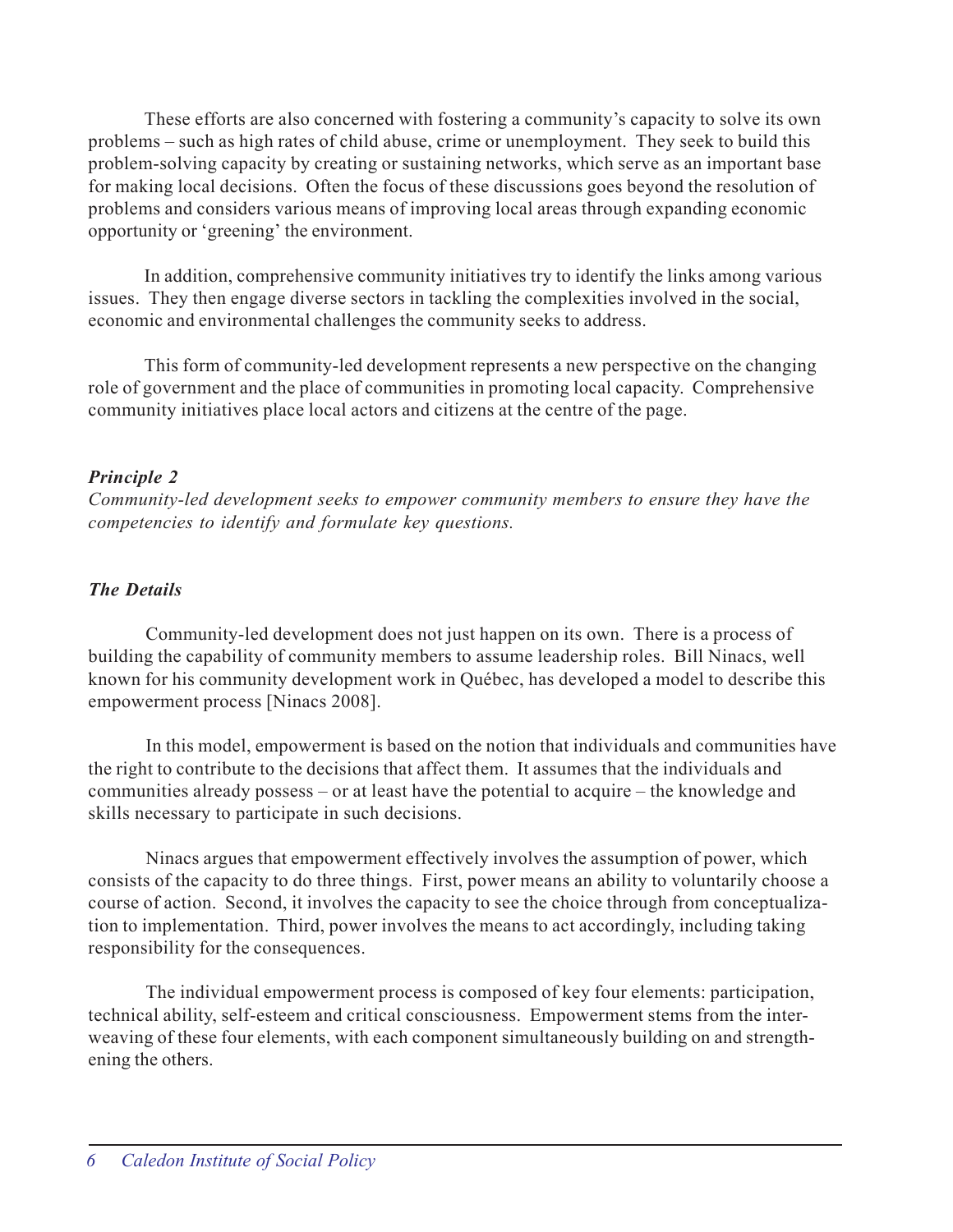Ninacs notes that the concept of critical consciousness is particularly helpful for populations, such as Aboriginal people and persons with disabilities, who have long encountered policy and societal barriers. Critical consciousness emerges as community members embark on a process of:

- becoming aware of one's own problem (individual consciousness)
- realizing that others have a similar concern (collective consciousness)
- becoming aware of the way in which society has an effect on the problem (social consciousness)
- recognizing that the resolution of structural problems requires collective action and thus accepting some personal responsibility for change (political consciousness).

Critical consciousness enables individuals to understand how forces beyond their control affect their capacity to act. It is a state of mind that helps reduce the guilt and stigma of being associated with a marginalized group.

There is a similar process through which communities become empowered. This process also has four interwoven components related to participation, knowledge and ability, communication and community capital [Ninacs and Leroux 2008].

Ninacs describes the challenges associated with harmonizing the ideals of individual and community empowerment with the structures and operations of existing institutions and systems. Current structures tend to intervene on behalf of 'clients' rather than act in conjunction or collaboration with citizens. Existing systems seek concrete results and outcomes. Their activities focus on planning, coordination, execution and evaluation. Management style tends to be hierarchical and formal.

Empowerment processes, by contrast, place important emphasis on process. They involve mutual help and cooperation. They seek to build consensus through approaches that are more informal and linked up through networks.

## *Principle 3*

*Community-led initiatives are guided by local leaders who typically co-create a governance process to help plan and advance the ongoing work.*

## *The Details*

One of the first steps in development is to establish a process for collaborative decisionmaking. Local governance bodies provide a focal point for a community's unique expression of its vision and associated strategic plan.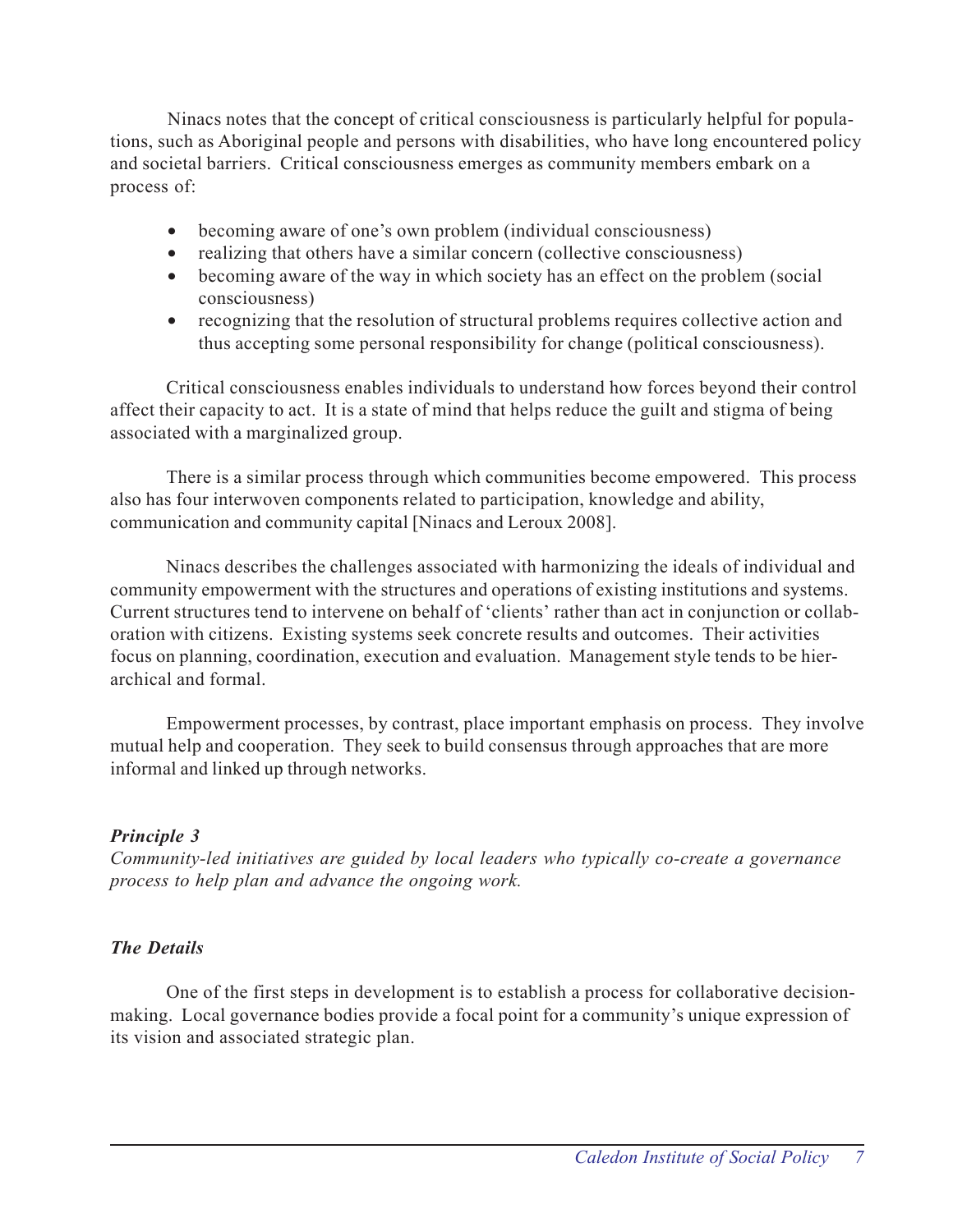The emerging shift from government to governance has seen citizens assume an increasingly active role in decisions that affect their lives. While governments are the primary formulators of policy, there is growing recognition of the need to engage the potential targets of any measure and community members, more generally, in articulating policy questions and developing feasible options.

The decision-making structures currently in place typically are not able to effectively address the complexity of the challenges they face. Neither do they usually include the voices of persons who are marginalized in the community – and society more generally.

Some form of governance structure is required to guide the development process. Its purpose is to develop a strategic plan that is both comprehensive and long term. Despite the focus upon challenges, the plan must build first and foremost upon community strengths.

Local governance processes make a deliberate and conscious effort to capture the diversity of community in both demographic profile and composition by sector. An instructive insight from the ALLIES partnership: Getting respected, proven leaders in the room is far more important and effective that simply ensuring sector representation. (ALLIES is a pan-Canadian network of local immigrant employment councils that seeks to better attach qualified immigrants to the Canadian labour market.) Involving business people rather than business organizations is key [Makhoul 2011]. Diversity must be reflected not only through demographics.

The sharing of decision-making responsibility may involve multiple linkages among citizens, government departments, the private sector and voluntary organizations. It also requires the collaboration of diverse stakeholders at local, regional, provincial, national and international levels.

Unlike local governments, community-led governance processes are not bound by the rhythms and constraints of the political process. They can develop plans which are longer term in vision and scope than can municipal strategies that are limited by electoral mandates. Local governance bodies do not simply emerge on their own. They must be convened by an individual, group or organization able to act in this capacity. Effective conveners must be local actors with the ability to bring together many different parties with diverse interests.

The convener usually has a designated role in the community – such as Chief of a Tribal Council, mayor or city official, or local funder like a United Way. The convener must be – and must be perceived to be – balanced and fair in their words and actions.

The efforts of conveners must be recognized, legitimized and prioritized by bodies traditionally responsible for directing and funding community improvement efforts. Governments and Tribal Councils must support the work of conveners in order to avoid the confusion that inadvertently can arise through multiple organizations and local initiatives.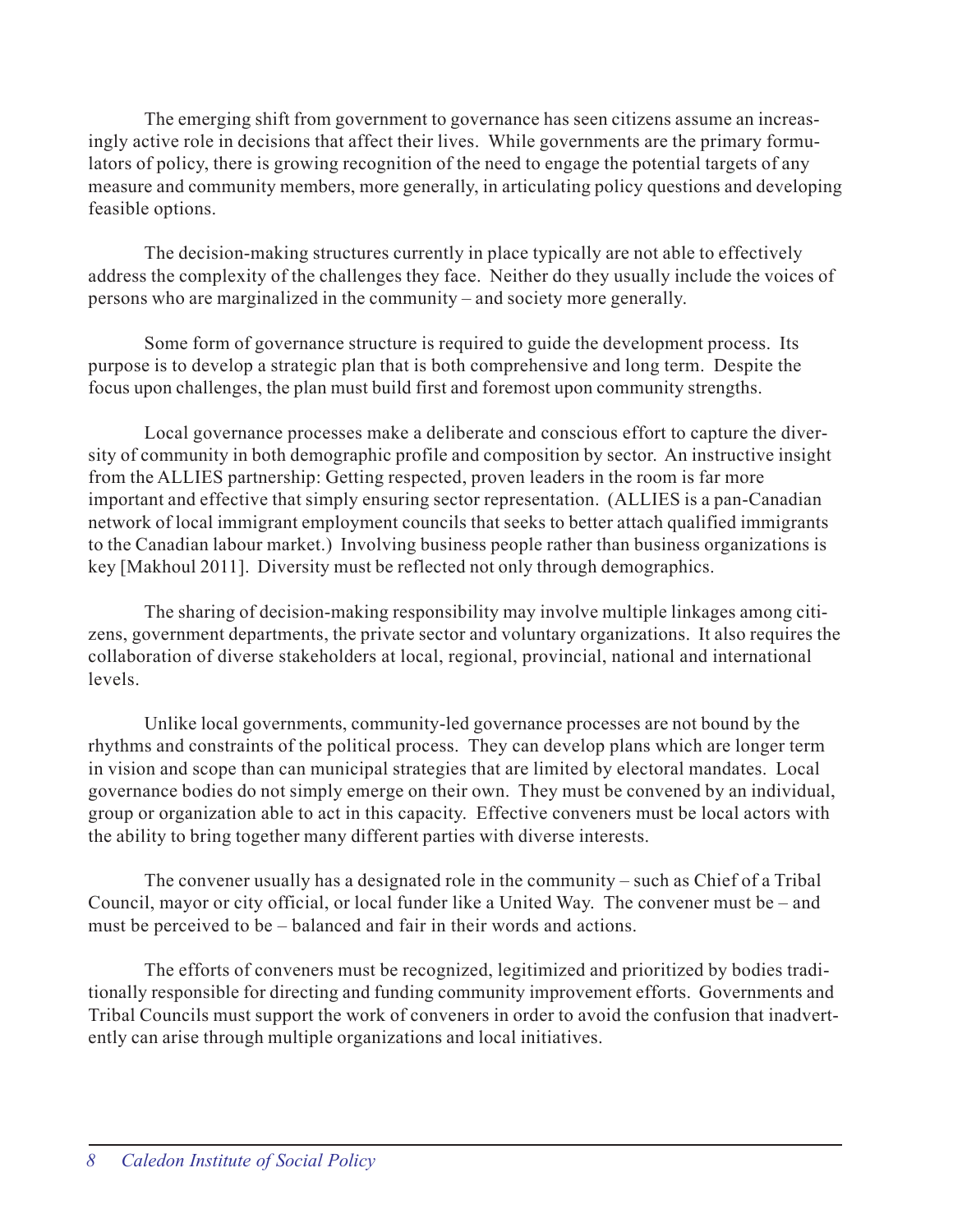The governance body formulates, implements and evaluates all aspects of the local poverty reduction strategy. Its work is guided by the principle of inclusion.

Community residents are viewed not as targets or subjects of the proposed interventions but as participants in the formulation and application of these actions. Their involvement helps ensure the relevance of the work. Some communities have created advisory groups of residents who serve as a sounding board for local initiatives.

A major challenge around inclusion relates to the logistics of participation. Many community members have not participated in these kinds of efforts. The processes can be intimidating – or at least not welcoming.

There are practical issues as well. Meetings may be held in the evening to accommodate employed members of the local governance body. The result is that prospective participants with young children must find or pay for child care to enable their participation outside of school hours. The lack of accessible and affordable transportation may be a barrier for others.

Lessons from current local practice include the fact that it is important to hold meetings in places like community venues where all members feel comfortable. It is also helpful to provide practical assistance, such as child care subsidies or transportation, to enable participation. Ideally, meetings are combined with a nutritious meal for participants – and for their children if child care is made available on site.

A new style of leadership is necessary to support the work of local initiatives seeking to engage diverse players in tackling multifaceted issues. This type of leadership involves a focus on relationships. The 'leading between' style differs from traditional models, which view leaders as the individuals who are vested with power and influence, and who can persuade people to follow a single or common vision [Skidmore 2004].

Participants in a community process often become the followers who look to the leaders to provide direction. Followers rarely are encouraged to recognize their own capacity to take initiative or solve problems for themselves. Collaborative relationships, built on mutual respect rather than formal authority, involve skills that have not before been required of leaders.

The new leadership style required for community-led development lies less in decision and more in deliberation. It is not so much a question of characteristics or personality traits of individuals but rather their behaviours or what they do, especially around building trust and cultivating strong working relationships among parties to a common effort.

An Aboriginal model of leadership can be defined in terms of skills, abilities and traditional gifts underlying an individual's traditional-spiritual name, clan, life experience or what are commonly referred to as Aboriginal identity and cultural ties. The ideal personality in Native American cultures is a person who shows kindness to all, who puts the group ahead of individual wants and desires, who is a generalist, who is steeped in spiritual and ritual knowledge – a person who goes about daily life and approaches "all his or her relations" in a sea of friendship,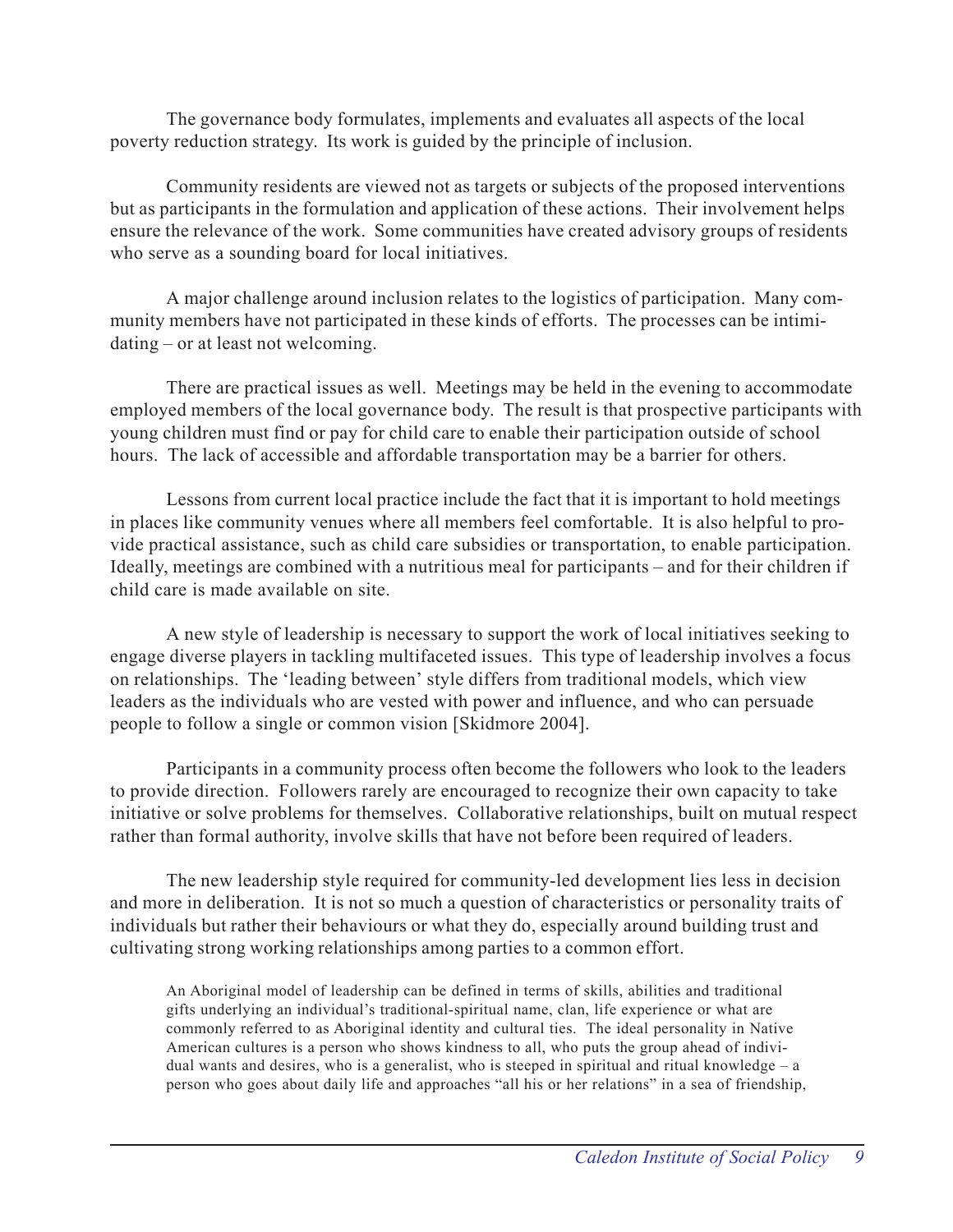easy-goingness, humour, and good feelings. She or he is a person who attempts to suppress inner feelings, anger, and disagreements with the group. She or he is a person who is expected to display bravery, hardiness, and strength against enemies and outsiders. She or he is person who is adaptable and takes the world as it comes without complaint. That is the way it used to be! That is the way it should be! [Wesley-Esquimaux and Calliou 2010]

The community is then ready to embark on the next key step: defining the question.

## *Principle 4*

*Community-led development involves the identification of key questions to be addressed. This focus is then framed as a set of aspirational goals or vision that the community seeks to achieve.*

## *The Details*

Community development approaches are often structured to meet a set of goals that have been identified by a government or other funder. The community development process subsequently organizes itself in a way that meets the objectives set on their behalf.

There typically is an expectation of certain results to be attained within a designated time frame. The government or other funder sets out the desired outcomes that it would like the community to achieve. These may include, for example, reduced rates of crime, unemployment or poverty.

The problem with this approach is that the community itself is not involved in determining the core objectives to be achieved. They are basically told what to do and funds are allocated in respect of these predetermined goals.

A community-led process, by contrast, is concerned not only with solutions. It focuses first and foremost on enabling the community to identify *its core questions*. Once the community has determined the questions that it considers important, it can then formulate the course of action that it wishes to take. It often sets out its goals in the form of an aspirational statement or vision.

Action for Neighbourhood Change was a neighbourhood renewal initiative supported by several federal departments. The federal government was looking for activities that would result in higher rates of employment and lower crime. Four of the five local United Ways were tasked with selecting a neighbourhood for participation; one United Way decided instead to allow its neighbourhood to self-select.

The residents of these neighbourhoods, when called together to identify their priorities, did not start with jobs. They were concerned first and foremost with a healthy, clean and safe environment.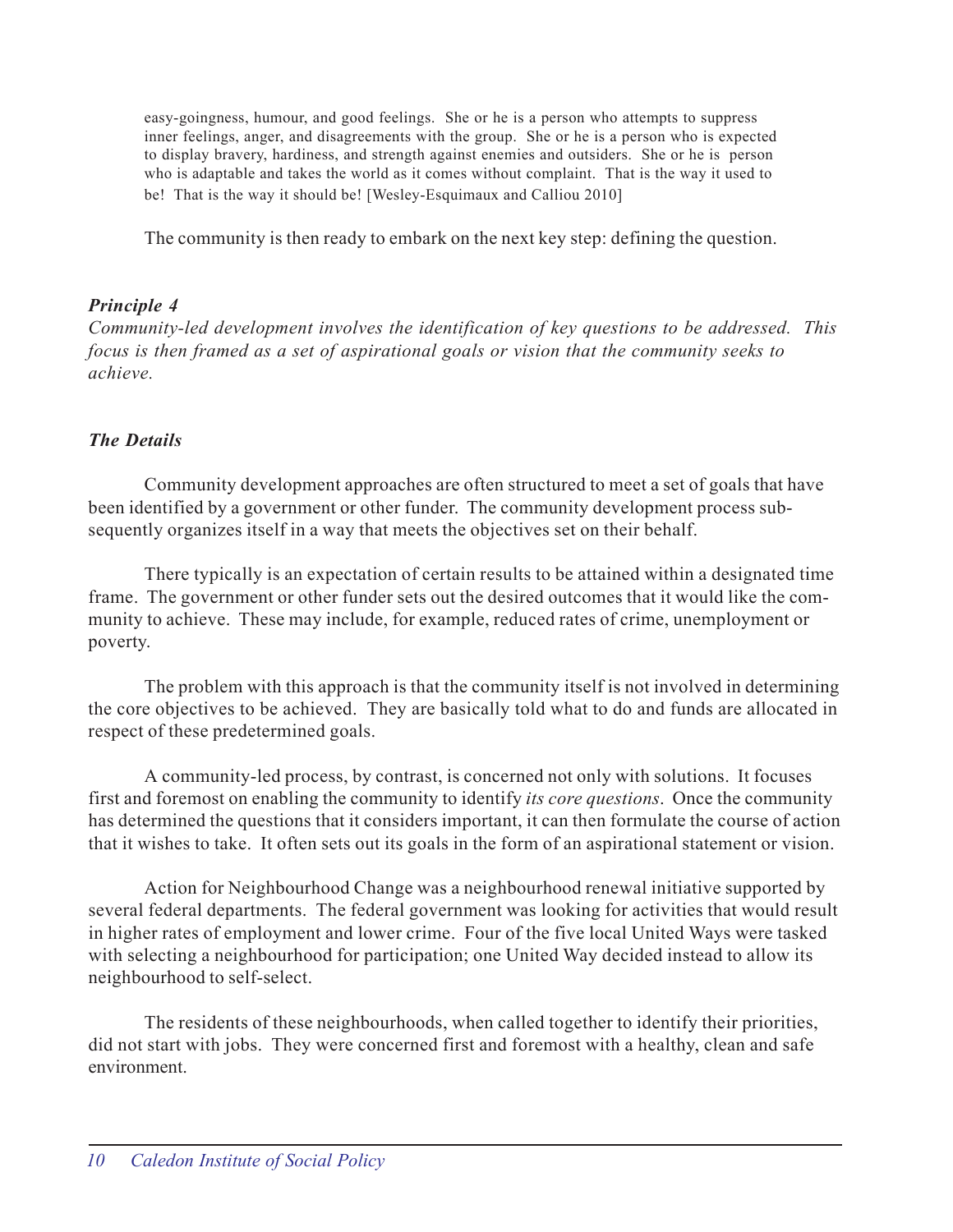Residents wanted to ensure that there was no excess garbage in their respective neighbourhoods and that the parks and playgrounds were healthy and safe places for their children. They wanted to repair rusty playground equipment, fill the holes on the grounds of the basketball courts and plant community gardens. They wanted sports and recreation programs for their children and youth as well as meeting, learning and sharing opportunities for their adult members.

The parks and common spaces became the entry points for a bigger and broader discussion about the well-being of the neighbourhood and its residents. It was only after they created safe places for families to stay and kids to play that they felt ready to focus on other concerns, including training and employment.

## *Principle 5*

*Despite their differences, community-led development approaches are bound together by a common set of practice guidelines.*

## *The Details*

By definition, community-led development is *community driven*. Citizens play the primary role in identifying the nature of the concerns and the community assets, prioritizing the issues and determining the interventions they deem appropriate for tackling those concerns.

An approach shaped by the community is distinct from government practice, which tends to be more linear in nature. It typically sets out clearly defined parameters for the goals and objectives of any given project, the activities deemed acceptable and the associated time frame for their achievement.

*Inclusion* is another practice guideline. Community-led development approaches seek to be comprehensive not just from the perspective of the issues they address. They also try to be inclusive with respect to the members they involve.

Community-led development seeks *diversity* in terms of the people engaged in local efforts, the voices it hears and the options for action that it considers. It recognizes the value of contributions from diverse backgrounds, networks and areas of expertise.

This type of local development encourages partnering and *collaborative work*. Collaborative relationships create value by bringing new resources, insights and expertise to the table. Community-led development is a consensual approach in which compromise is sought among diverse views.

It is a process that is *asset-based*. Communities are viewed not from the lens of their weaknesses but rather from the perspective of their unique strengths.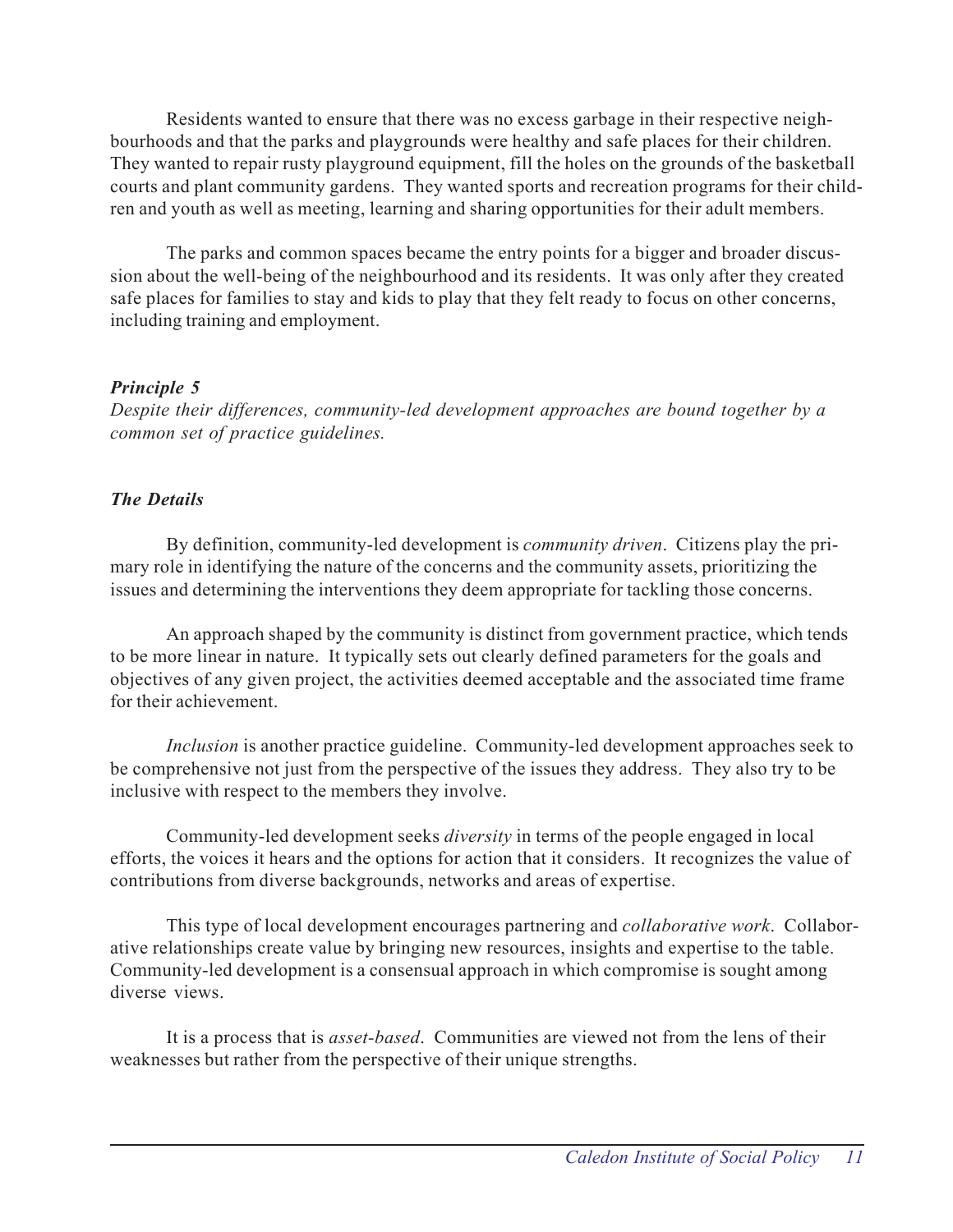Finally, community-led development recognizes the importance of both *outcomes and process*. It acknowledges the need for *longer time horizons for tackling complex problems*.

## *Principle 6*

*Community-led development assumes that all communities and their members have strengths, skills and resources on which to build.*

## *The Details*

Traditional approaches to local development typically assess communities in terms of their weaknesses. They are often described from the perspective of their deficiencies and an associated litany of problems. Community-led development, by contrast, views communities as the sum of their strengths – i.e., the capacities that can be harnessed to tackle their challenges. The asset-based approach clearly acknowledges the deep-rooted problems with which communities must grapple. It does not gloss them over or pretend that these have no impact upon local well-being.

It recognizes, for example, that loss of traditional ways of life have deeply upset the balance in Aboriginal communities. Economic insecurity more generally – both in Canada and throughout the world – has been linked to poverty and poor health outcomes.

Despite the acknowledgment of these challenges, community-led development focuses upon capacities and strengths. A capacity framework leads to the formulation of actions and policies based on abilities, skills and assets as a way to move constructively toward solutions. It can help open up a range of possible interventions not previously considered.

The resource manual *Building Communities from the Inside Out* sets out a framework and practical advice for finding and mobilizing a community's assets [Kretzmann and McKnight 1993]. These assets are listed in the form of an inventory that identifies the potential gifts – especially of community members such as young people or persons with disabilities – typically considered to have little to offer in the way of positive contributions.

The inventory of personal skills, in particular, is wide-ranging and substantial. Virtually every aspect of household management, including window washing, household cleaning, cooking, dishwashing and driving a car, is considered a valuable skill. These personal skills are complemented by the inventory of community skills, such as organizing pot-luck dinners and participating in school events.

Together these lists of capacities carry a strong message: Most people have a wide range of abilities that are rarely recognized as strengths or exceptional qualities. Many of these skills can be used to help tackle the challenges that communities face – and can even form the basis of a business or enterprise.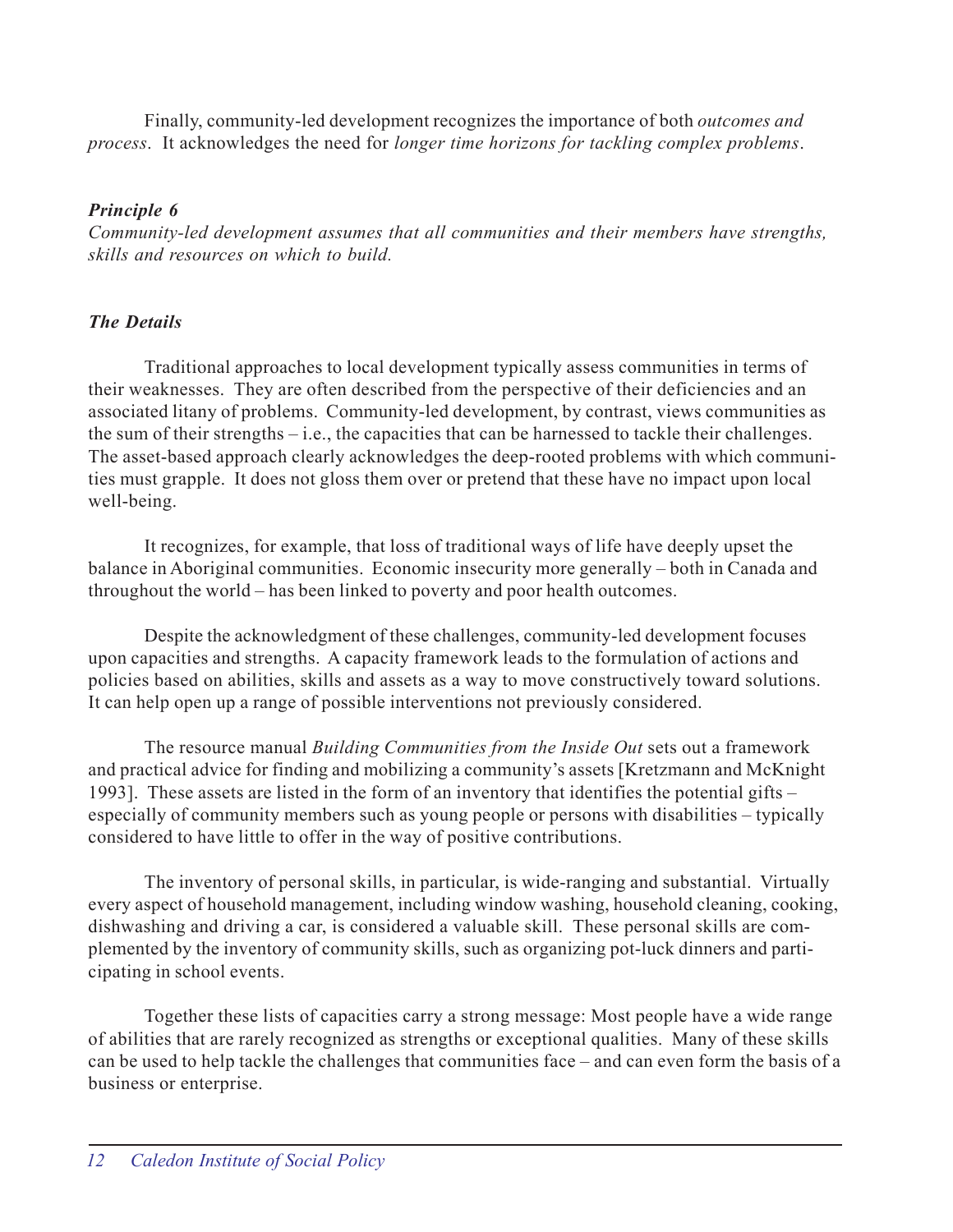This notion of innate strengths applies equally well to communities. Every locality – no matter how poor or impoverished – is rich in resources. Communities also have innate resiliences or assets that provide a strong foundation upon which to build. Every community can start from a position of strength despite the fact that it typically is viewed from the perspective of its weaknesses.

Furthermore, communities can learn when outside expertise is needed and be prepared to ask for and receive help. Skills and knowledge requirements can become the starting point for the creation of new job training and educational opportunities.

In its *Community Resilience Manual*, the Centre for Community Enterprise identified 23 local assets that are associated with resilience, such as the outlook of citizens, quality of their relations, and availability of financial and organizational resources [Colussi, Lewis and Rowcliffe 2000]. The manual describes how communities can assess their vitality in relation to these features and take intentional action to meet their respective challenges.

The concept of assets also figures prominently in a body of literature on sustainable livelihoods. This work is concerned with the ways in which communities self-organize to ensure that all members have access to the basics of life. It identifies the major pools of capital – natural, built, social, human and financial – upon which communities can draw to create sustainable livelihoods.

Natural capital refers to land, stocks of natural resources and ecosystems. It is essential to survival and comprises the basis of life.

Built capital includes buildings, equipment, machinery and physical infrastructure, such as water and waste systems, community centres and playgrounds that do not occur naturally.

Social capital refers to relationships, networks and norms that enable collective action.

Human capital comprises the knowledge, skills, competencies and other attributes embodied in individuals that facilitate the creation of personal, social and economic well-being.

Financial capital involves stocks of available wealth in the form of cash and other liquid assets as well as capital held as stocks, bonds and other securities.

Another significant asset that is being recognized increasingly throughout the world is cultural capital, which links members of a group through bonds rooted in common values, language, customs, traditions, beliefs and arts. The United Nations *Convention for the Safeguarding of Intangible Cultural Heritage*, which took effect in 2002, defines intangible cultural heritage as the practices, representations, expressions, and knowledge and skills that communities and groups recognize as part of their cultural heritage.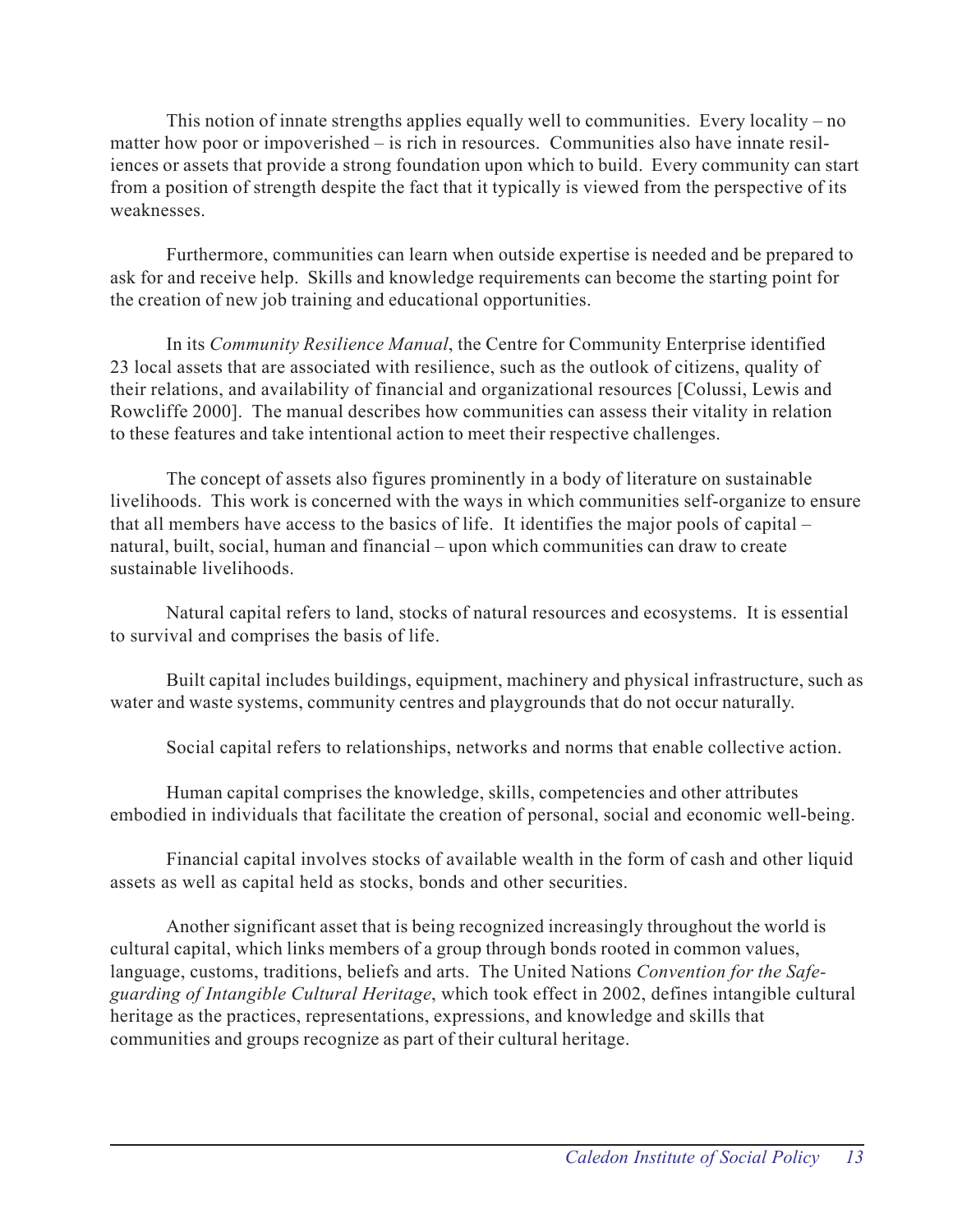Intangible heritage is expressed through language, performing arts, rituals and festive events, knowledge and practices concerning nature and the universe, and traditional craftsmanship. It is seen as distinct from tangible cultural heritage and its derivative cultural industries – which include publishing, music, audiovisual technology, electronics, video games and the **Internet** 

The mapping of assets has emerged as a key methodology to help identify obvious and latent strengths embedded in individuals, groups, organizations, institutions, and natural and built space. All communities can build from a position of strength despite their struggle with tough problems. The Government of Australia has identified a set of core principles to help promote social inclusion in that country. Here is what it says about assets:

Taking a strength-based, rather than a deficit-based, approach means respecting, supporting and building on the strengths of individuals, families, communities and cultures. Assuming, promoting and supporting a strong and positive view of Aboriginal and Torres Strait Islander identity and culture will be particularly important ways to reduce social exclusion for Indigenous Australians, working in parallel with specific initiatives to improve their health, education, housing and employment prospects. Recognising the varied and positive contributions of people from culturally and linguistically diverse backgrounds will also be an important feature of the social inclusion approach [*www.socialinclusion.gov.au*].

The challenge for community-led development lies in finding leaders who bring with them, and can draw out, this 'abundance' mentality.

## *Principle 7*

*Communities can harness and apply their identified assets through conversations that help create frameworks for change.*

## *The Details*

Once a community has identified its overall vision or aspirational goals, it typically engages in a structured conversation to determine how it will reach those objectives. This process contributes to the development of its framework for change.

The framework for change is a statement of intended pathway – a linked sequence of steps that lead to a set of desired goals [Fulbright-Anderson, Kubisch and Connell 1998]. It is a brief description of the context in which the initiative is taking place, the goals and targets it is pursuing and the strategies it has adopted.

The framework for change presents the ideas and assumptions guiding the initiative and explains the unfolding pathway required in order to achieve its intended results. It serves as a conceptual baseline against which progress and lessons can be identified as the initiative evolves [Leviten-Reid 2007].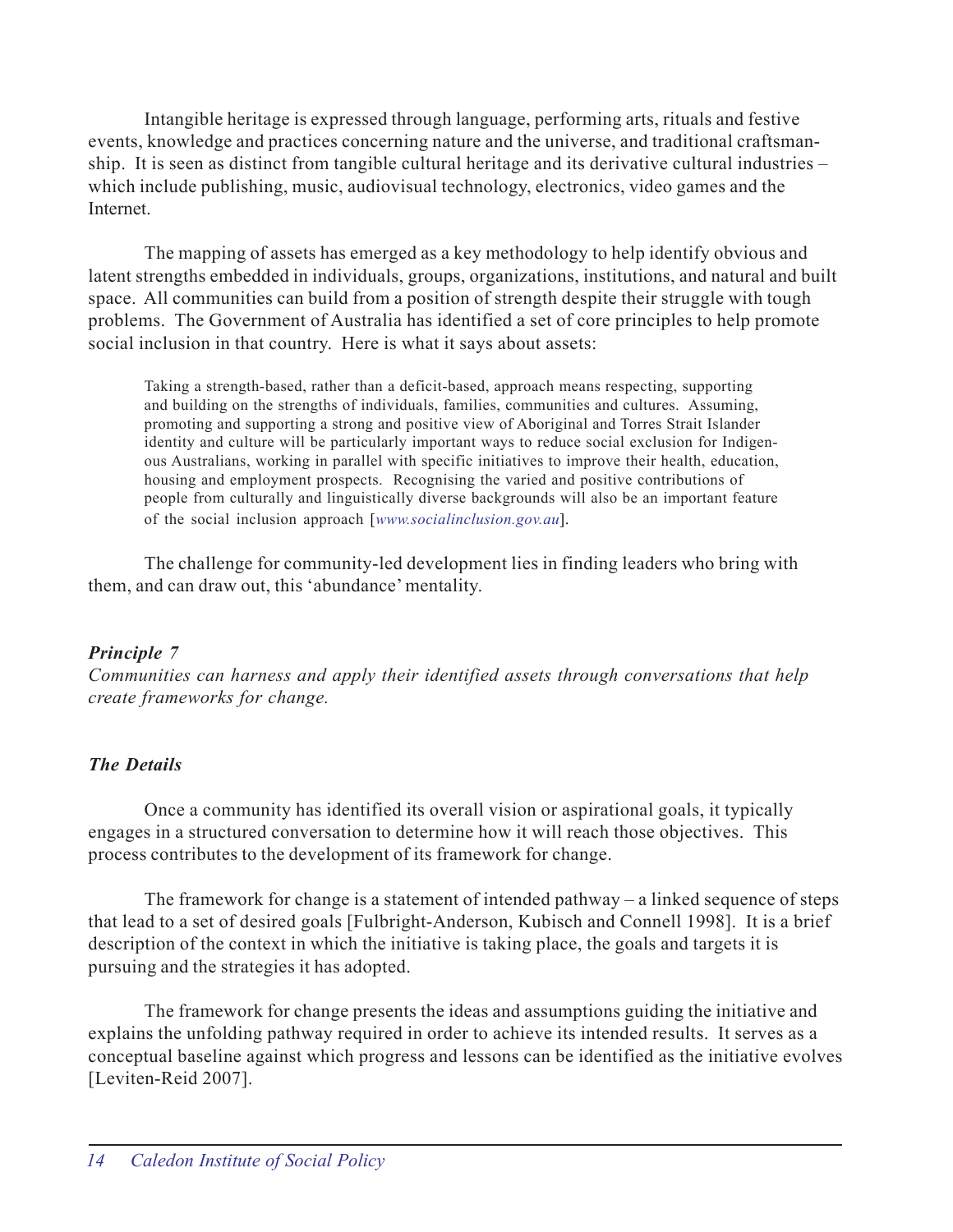The process starts with a statement of the desired objective(s) and spells out the many steps that can be taken to arrive at that point. The community engages in discussion of the options and ultimately decides on the feasible alternatives. The framework for change represents a roadmap for the journey upon which community members together have agreed to embark. It draws, to the greatest extent possible, upon the various assets that the community has identified.

The process involves clear identification, even at the early planning and design stages, of designated results in pursuit of specified objectives. It entails regular monitoring of progress toward these results with continual benchmarking against itself or similar efforts, where possible. Organizers then reflect on the information attained through monitoring in order to make required adjustments to the work.

Frameworks for change have been used extensively as a core methodology in community change efforts, particularly in the area of poverty reduction. Convening organizations define a statement of their poverty profile, develop a list of community assets and challenges, and map out the possible strategies they could undertake to reach their desired objectives. By charting a course early in their development, convening groups can report regularly on progress and course correct, as needed.

Challenges can arise, however, from the implication of a logical and consistent sequence of events. A rise in educational attainment, for example, typically leads to a better job. Wage increases improve a household's standard of living. The availability of quality affordable child care helps ensure that working parents can seek and maintain employment.

While these sequences are probable, they are not always guaranteed. Sometimes the route is not always direct. Other unexpected variables, such as marriage breakdown, illness or death of a family member, sudden layoff or plant closure, or environmental disaster, such as toxic spill or poisoned water supply, can affect the trajectory of a designated set of actions.

Governments may also introduce a new policy or program that affects the course of the local work. Over the past few years, for example, Alberta has introduced a 10-year homelessness strategy. Ontario brought in a provincial child benefit and 4-year-old kindergarten. Healthy Child Manitoba has sought to integrate services for all families with young children. These kinds of initiatives can influence the work – or even change the trajectory – of a community-led effort.

Every community will formulate its own unique framework for change. It will differ by context, local values and culture, governance structure, identified issues and how the community defines its respective challenges.

With regard to the latter, in particular, there are many possible interventions to attain an identified goal. Take, for example, the challenge of poverty. Many citizens who live in poverty cannot afford decent housing. Because they cannot pay for this accommodation, they may live in unstable, poor quality housing that affects their physical and mental health. The community may choose, as a result, to launch a series of actions to tackle the lack of affordable housing.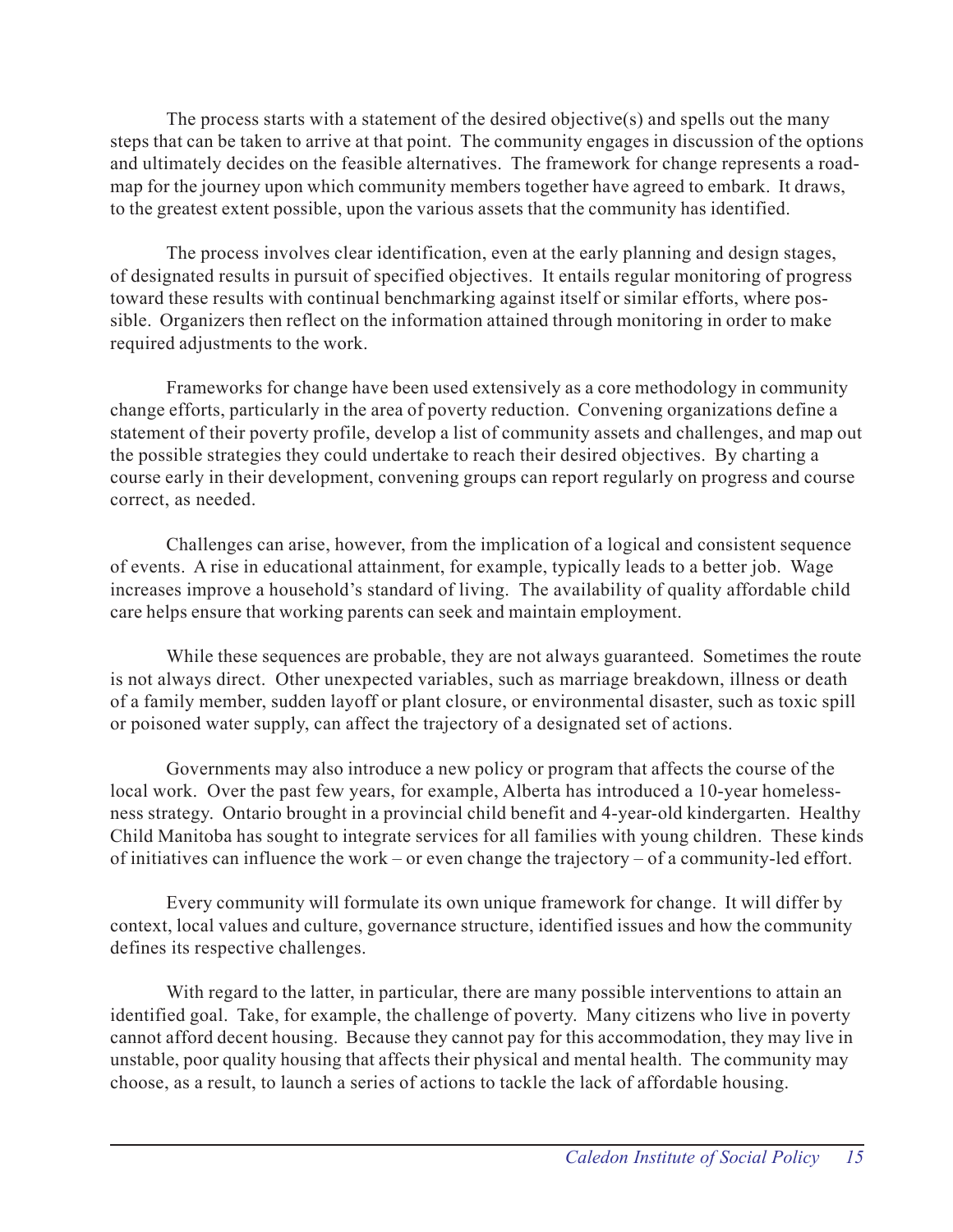Another community may decide, by contrast, that the poverty challenge would be better addressed by focusing on appropriate training and employment. If the problem has been compounded by discrimination or workplaces that are inaccessible to persons with disabilities, it may embark upon a broad educational approach in which citizens actively engage in dialogue on the identified barriers.

At the policy level, measures that help reduce poverty include a living wage for paid work and higher child benefits to provide more money to lower-income families. An associated set of actions can be taken by local governments to decrease or offset costs, such as setting lower fees for recreational and cultural programs; making available financial assistance for recreational equipment and clothing; and providing allowances to assist with the cost of special diets for medical conditions.

Another set of interventions is concerned with trying to influence the broader social and economic context – such as ensuring the availability of quality child care, establishing a system of energy rebates for low-income families or securing access to affordable high-quality food.

Other communities may identify local economic development as a desired objective. It is possible that economic opportunities in resource industries, such as diamond mining, already exist. But residents may need skills training in the equipment or technology employed in the mining operation. They may also require transportation or temporary accommodation (or housing subsidy) if the work is available in locations that involve a temporary move away from their home base.

In other cases, the community may decide that patient venture capital is the missing ingredient in the economic opportunity equation. They may have ideas for local businesses, such as ecotourism, but do not have access to the funds to translate their proposals into concrete actions. The Capital for Aboriginal Prosperity and Entrepreneurship Fund is an important recent development in helping to address the financing problem.

Communities may also decide to focus their efforts on systems change. There may be regulatory barriers that make it difficult or impossible to set up local businesses in certain locations or in the absence of numerous permits. The community-led development process can work on reducing these barriers to entrepreneurship.

One of the most helpful components of the Vibrant Communities work was the sharing of experience around selected local efforts. In one case, groups came together to discuss how they had set up food-related businesses, including the development of a new product – wild game pies.

At one particular meeting, a group was explaining how its members had established a small café in the local library. They described the entire process involving approvals from the health department and the acquisition of business permits. A second group noted that the detailed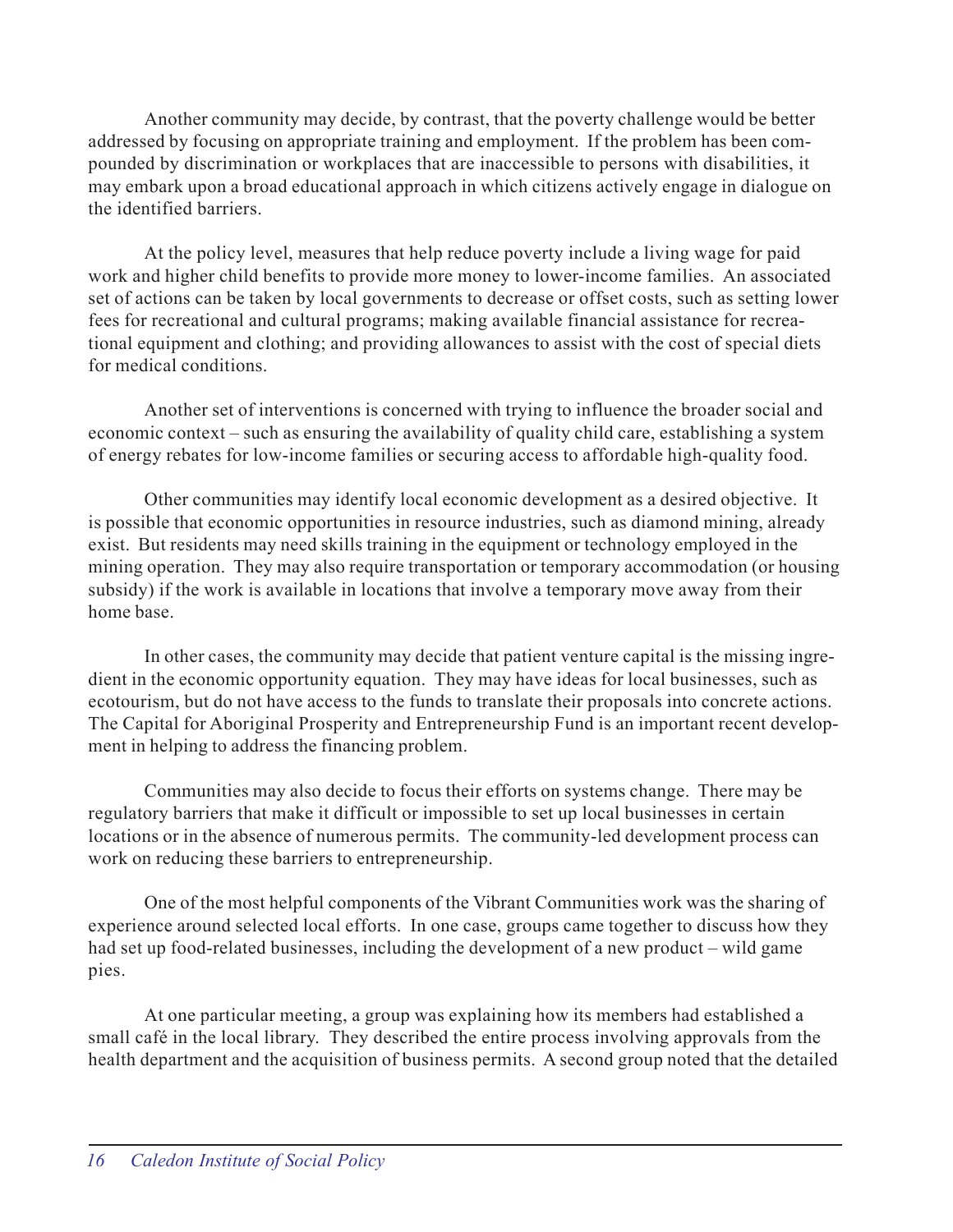description of the steps likely would help save them six months of exploratory work required for their own similar business.

Whatever the selected plan of action, community-led development must pay attention to both outcomes and process in the course of carrying out its work.

## *Principle 8*

*Community-led development is an evolving process that involves the translation of aspirational goals into specific steps to be taken in respect of that vision.*

## *The Details*

Comprehensive local initiatives must have a clear sense of what they are seeking to achieve. They must set transparent goals, carefully track their work and try to the best of their ability to reach designated targets.

There must be a concerted effort to ensure that comprehensive community efforts work strategically to achieve their desired outcomes. These may include, for example, a rise in the availability of shelter spaces or permanent affordable housing units. Positive results may also involve an increase in the numbers of persons with paid employment or households that moved out of poverty.

At the same time, the process by which these goals are reached is also important. The dual focus on both outcomes and process is different from typical funding arrangements that are generally concerned only with the former.

Process indicators seek to capture shifts that may have occurred in the community as a result of a given effort. These may include, for instance, the creation of new partnerships between groups and organizations that had not worked together in the past, the secondment of staff and other resources to the initiative, or a review by local government or private business of their respective policies and practices.

The local efforts that comprise the Vibrant Communities project serve as a good example. Each of the 13 partners set up an active governance structure that includes business leaders, government officials, representatives from social agencies and people living in poverty.

Members of the diverse governance bodies are trying to raise community awareness about the various dimensions of poverty and social inclusion. The members provide a focal point for local efforts through strategic planning and the development of new models of poverty reduction.

Several projects promoted awareness about the realities and complexities of poverty through newspaper, radio and television stories. Many more community members now have a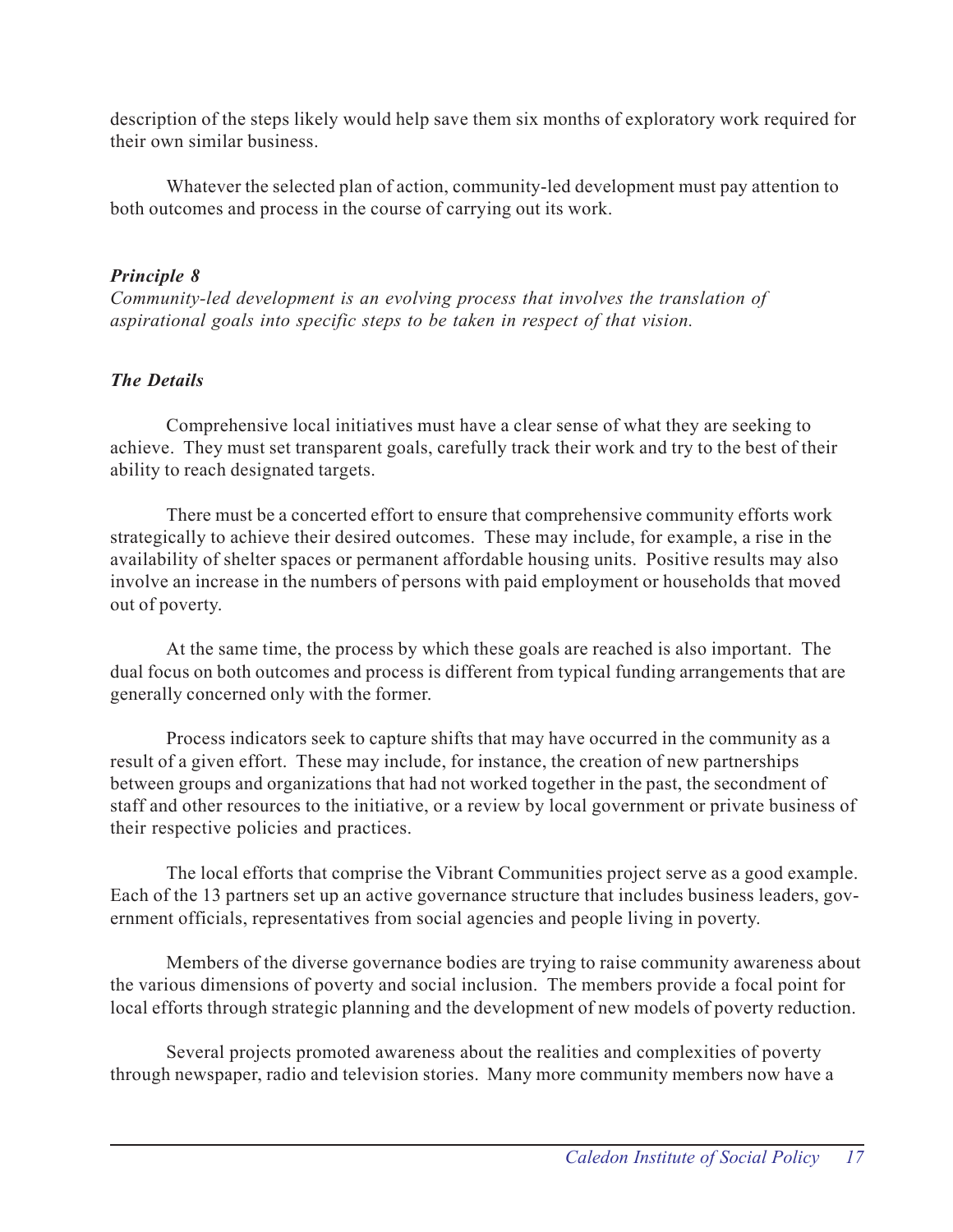better understanding of the scope and dimensions of living on low income, and have become involved in trying to do something about it. Vibrant Communities literally has engaged hundreds of individuals, groups and organizations in developing innovative and comprehensive approaches to tackling poverty.

The diverse governance bodies are basically asking their respective communities the following question: "What can *you* do to reduce poverty?"

Representatives from the business community in some projects have encouraged their corporate peers to examine their employment practices and community contributions. A committee of private sector representatives formed as part of one local effort developed a human resources guide for employers. It covered a range of areas including adequate wages, associated benefits, flexible work time, and training and volunteer contributions, such as mentoring.

One project held discussions with the local Chamber of Commerce, which assigned staff to assist its members become involved in some way in the local project. This involvement might entail volunteering in the effort, mentoring prospective entrepreneurs or hiring participant households.

On another front, the community project engaged in ongoing discussions with local government. The Council subsequently passed a motion to work towards reducing poverty to the lowest rate in the country. It assigned one staff member to become directly involved in the local initiative. The Council also committed to undertaking a review of its policies and practices to determine how these may create barriers for low-income households.

At the community level, one local effort engaged at least 30 different agencies in partnerships around various aspects of poverty reduction. The project requested and received \$1 million from the (former) Department of Human Resources Development Canada for support of various community projects. The United Way in that region also planned to second staff to this work in an effort to sustain, beyond the actual Vibrant Communities project, the many poverty reduction actions already under way.

A key lesson from the Vibrant Communities initiative is that setting and striving to achieve clear outcomes are crucial. But good process is also an essential component of effective community practice. Good process can help extend the reach, scope and sustainability of a local effort over the longer term.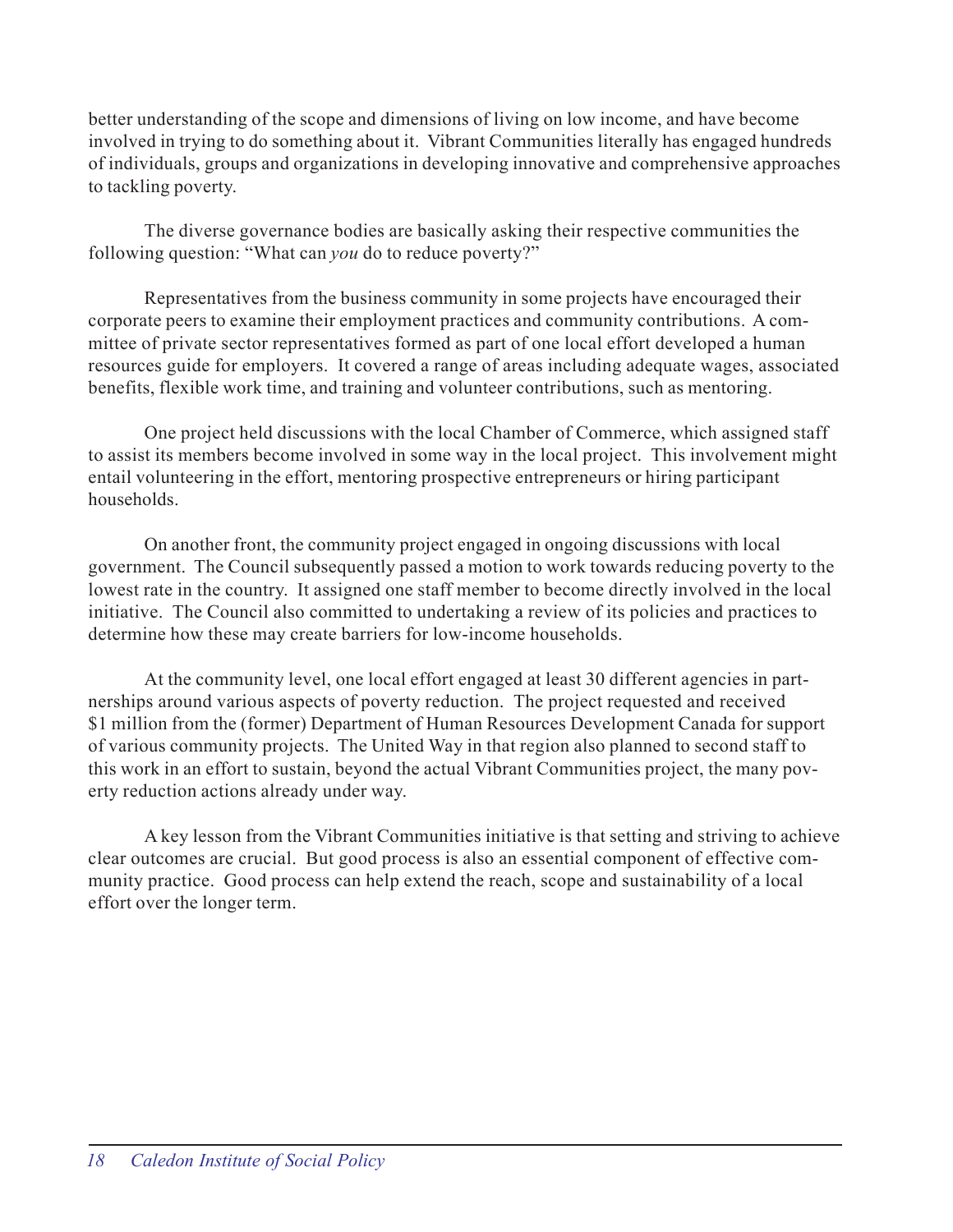## *Principle 9*

*Community-led development is not a straight pathway. It is a process of continual learning and checking of progress against objectives.*

## *The Details*

Evaluation typically is undertaken to determine whether selected efforts are working relative to their intended results. While this information is important, it clearly is not sufficient. The purpose of monitoring progress is not only to measure results. Equally crucial is the need to learn from the work in which the community is collectively engaged and to adjust direction as the initiative develops.

A major weakness of evaluations is that they usually begin after the foundations of an initiative have been laid and the work is already under way. It would be more helpful to have feedback about performance and progress on an early and ongoing basis so that collaborative efforts that appear to be less than effective might be identified and altered.

Traditional learning and evaluation generally look back and assess the difference between then and now. Emerging work within community-led initiatives moves beyond a simplistic retrospective. It is important to know this information sooner than later – which may be too late.

Perhaps the central question in the review process is not so much which interventions worked effectively but rather what was learned from a given effort. Both the 'what' and 'why' are important. Which decisions and actions were considered positive and why? What factors contributed to their success? Why did certain measures not work well? What could have been done differently to ensure a better result?

Evaluation that values learning shifts the focus of the review from one of judgment to continual improvement. It assumes that mistakes will be made because the course being pursued is virtually uncharted. At any point, a shift in direction from the original work plan may be required and should not be considered a failure. In fact, no change in direction may be a sign that there has been little self-critique – or even fear to take bold steps.

The review processes themselves are complex and messy – as they should be. They typically require a new form of assessment, known as developmental evaluation, to capture the scope of the work and its impacts [Quinn Patton 1997]. This type of review sends back information into the effort on an ongoing basis as a feedback loop to allow continual course correction. It is an evaluation process that values learning as much as it seeks results.

Developmental evaluation supports the process of innovation within an organization and in its activities. Initiatives that are innovative are often in a state of continuous development and adaptation, and they frequently unfold in a changing and unpredictable environment. This intentional effort to innovate is a kind of organizational exploration. The destination is often a notion rather than a crisp image, and the path forward may be unclear. Much is in flux: The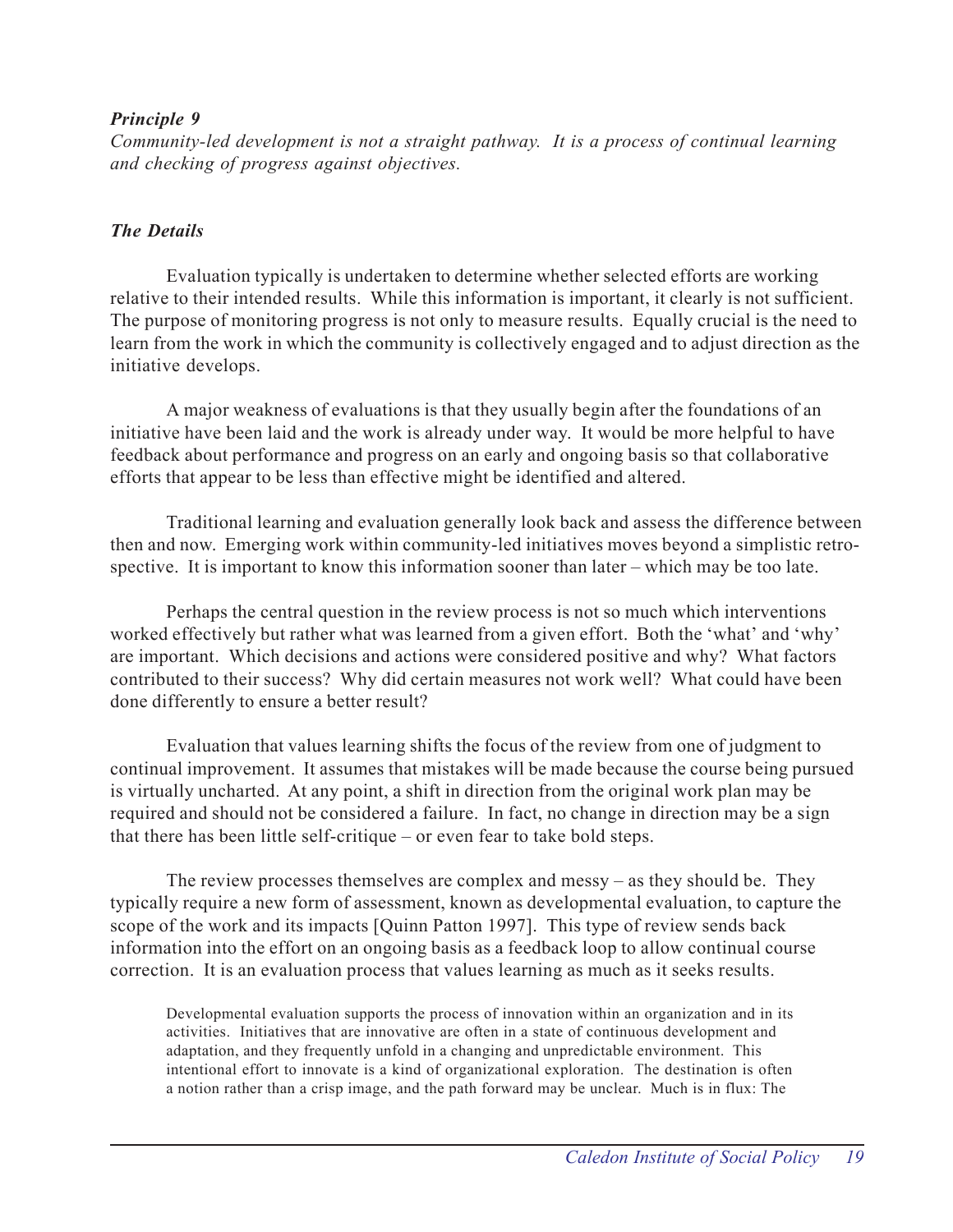framing of the issue can change, how the problem is conceptualized evolves and various approaches are likely to be tested. Adaptations are largely driven by new learning and by changes in participants, partners and context [Gamble 2010].

Developmental evaluation is rooted in the framework for change that guides the community work. As discussed, the framework for change is a statement of intended pathway – a linked sequence of steps that lead to desired goals. The process involves clear identification, at the planning and design stages, of designated outcomes in pursuit of specified objectives. It involves regular monitoring of progress toward these results with continual benchmarking against itself or similar efforts, where possible. Organizers then reflect on the information attained through monitoring in order to make required adjustments to the work.

Different types of data are needed to capture the various process and outcome results that these community-led development efforts can achieve. Some elements, such as higher incomes or numbers of households that have gained access to affordable housing, lend themselves to quantification.

Other qualitative results are conveyed only by capturing perceptions, such as better selfesteem, enhanced sense of belonging or improved community relationships. Communities may find that in order to demonstrate progress, they must employ a range of data collection methods, which can be time-consuming and resource intensive.

Any desired pathway requires an associated set of indicators to determine progress toward a defined objective. Say, for instance, that the goal of the community initiative is to encourage local economic development. There are many possible strategies that may be undertaken to reach this goal.

The community might decide, for example, to work on raising the literacy and numeracy proficiency of individuals who are under-represented in the paid labour market. Other efforts may focus on language skills development for new Canadians or second language acquisition. Communities may seek to ensure that all residents complete high school and have access to apprenticeships and trades, community colleges and universities.

A second route to encouraging local economic development is to help individuals currently involved in or exploring certain careers or businesses gain access to advice and counsel in their selected fields. A mentorship strategy may be created in which experienced individuals are paired with those seeking to enter or remain in a given area.

Alternatively or in addition, the community could enable access to venture capital. This access could take the form of low-interest loan or equity investment in a company. Some local efforts have established community loan funds that provide access to low-cost money for business development as well as strategic planning, legal and marketing advice.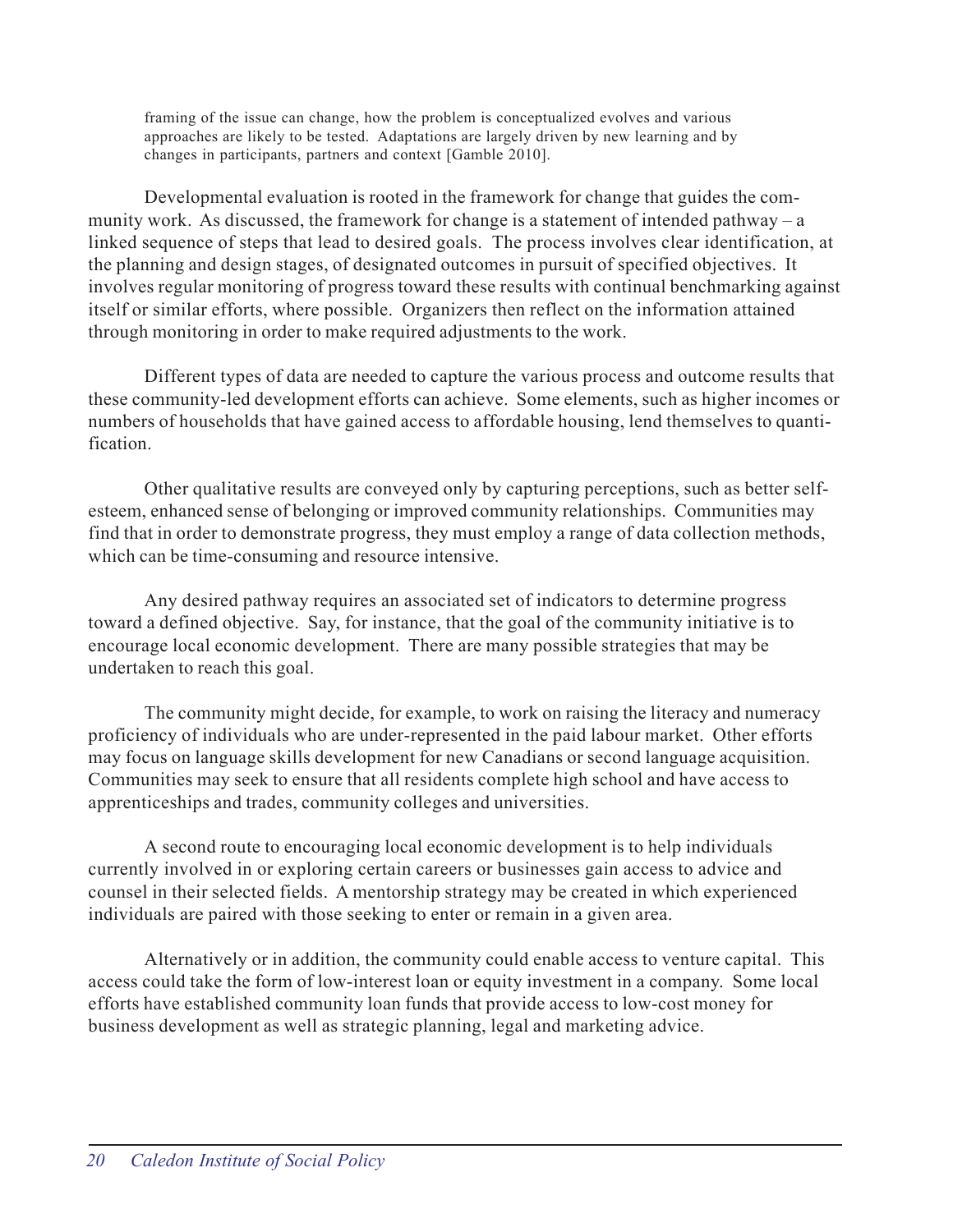In addition to encouraging privately-owned businesses, some communities are developing various forms of social enterprise. The proceeds or profits of the venture are shared and reinvested for the continued economic and social benefit of a designated group. The *l'économie sociale* comprises a major component of the economy in Québec; community economic development has long been part of the fibre of the Atlantic Region and the co-operative movement has been a stronghold for years in the West.

Other communities may set poverty reduction as their primary goal. There are many possible ways to get there.

The desired outcome may be achieved, for example, by enhancing the education and skills of an identified group in an effort to promote their employability. While the immediate result is not necessarily reduced poverty, the intervention typically improves employability potential. Evidence points to a strong positive link between educational attainment, occupational status and income. Higher levels of education are clearly associated with better jobs and higher income.

Based on this information, a focus upon knowledge and skills development is considered a powerful poverty reduction strategy – though the ultimate goal may take some time to achieve. If this route is selected, then a desirable short-term result in respect of this objective might be the number of participants who increased their level of education or acquired new or upgraded skills.

A project that targets vulnerable individuals, such as young people who have dropped out of high school, the long-term unemployed or homeless persons, might consider improved literacy proficiency as the relevant measure of success. If, by contrast, the effort seeks to upgrade the skills of those who become unemployed because of technological change, then the desired results might involve retraining options.

Alternatively or in addition, a poverty reduction effort might create jobs or link jobless workers to employment opportunities. In this case, the measurable outputs of the effort would be the number of new jobs or work placements.

These various possible actions in respect of a specified policy objective are intended to illustrate a general point: The desired outcome – reduced poverty – can be achieved in different ways including education and training, employment and increases to wages and/or benefits. Specific results and their associated measures will vary depending upon the selected route.

Because collaborative community-led initiatives usually involve a broader scope of actions, they also seek to achieve wide-ranging impact. In fact, outcomes at three levels – households, organizations and larger systems – are tracked [Leviten-Reid and Torjman 2006].

Community-led development generally seeks changes in the social and economic wellbeing of individuals and households. Meaningful and committed support networks around individuals may have been nurtured. Members of groups typically marginalized, such as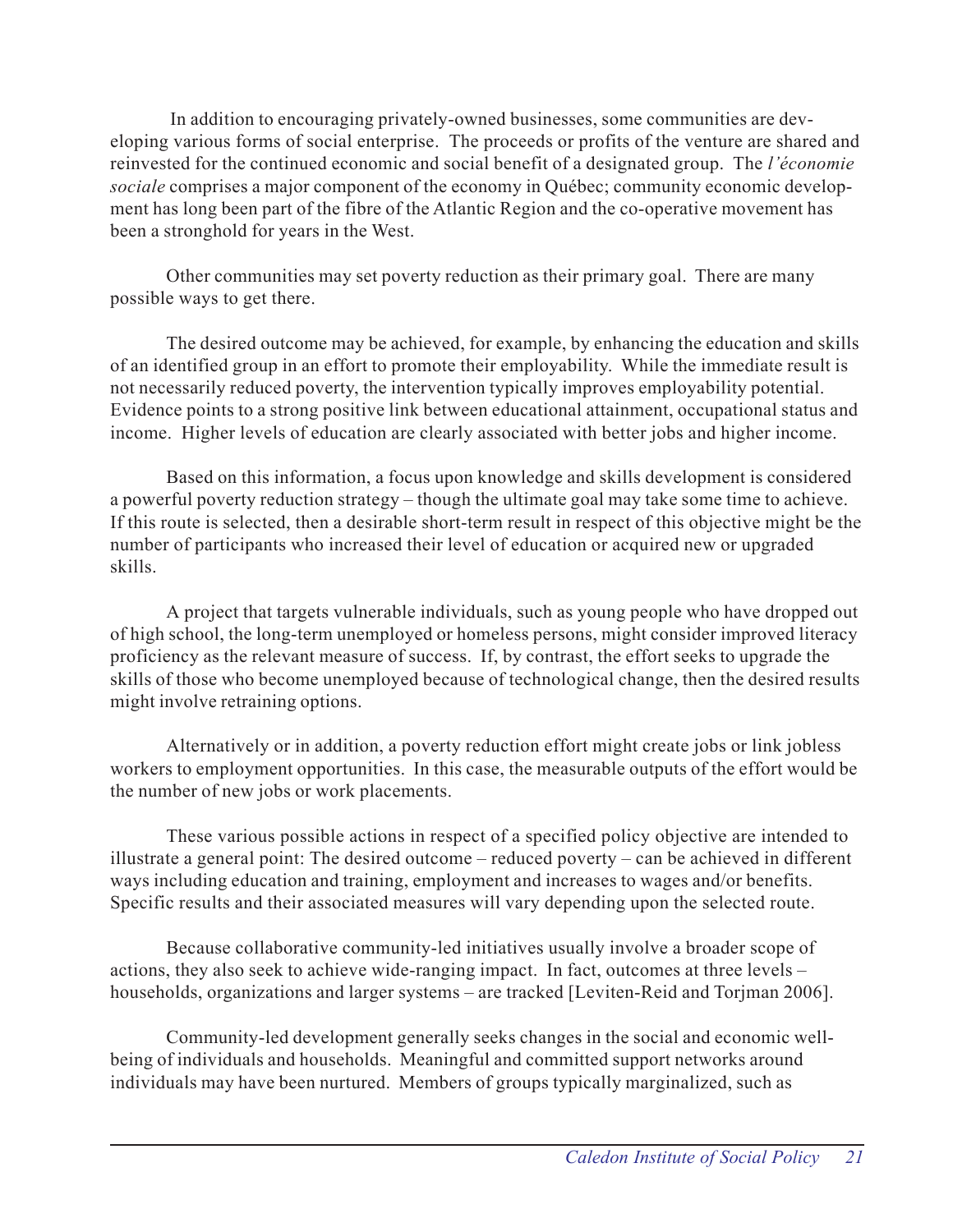racialized youth, Aboriginal people, persons with disabilities or people living in poverty, may participate more actively in local decision-making or in community activities and events. Social results at the household level include, for example, access to affordable accommodation and improved quality in terms of security, space, cleanliness and repair.

Economic measures for individuals relate to employability, employment status, and level of income and assets. Employability indicators are concerned with the knowledge and skills of prospective workers as well as upgraded training and education. Employment measures pertain to the availability and quality of jobs.

Other economic indicators involve longer periods of earned income and reduced reliance on social assistance, Employment Insurance or other program of income support. A change in source of income – such as a shift from social assistance to paid employment – is as important as a change in level. Actual earnings may not increase substantially in the near term because the initial move often involves low-paying, unstable employment or self-employment. Nonetheless, the change in income source represents an important step on the pathway to economic independence.

In addition to improvements for households, community-led development is often concerned with organizational shifts that enhance community capacity to effect fundamental change. As a result of the local effort, social agencies may provide more integrated services that better meet household needs.

Finally, these wide-ranging local efforts seek broader systemic changes, such as access to affordable nutritious food, cleaner drinking water and improved sanitation, or more accessible transportation. Procedural changes in public policy include removal of disincentives or provision of appropriate supports, such as home visiting programs for parents of newborns and young children. As a result of the local effort, there may be improved coordination of policies across government departments – just one of the ways that governments can enable these initiatives.

## *Principle 10*

*While community-led initiatives are led by local residents, they require enabling environment. Governments can play three major roles in support of this work – as exemplar, investor and enabler.*

## *The Details*

As *exemplar*, governments set the moral, legal and fiscal context within their respective jurisdictions.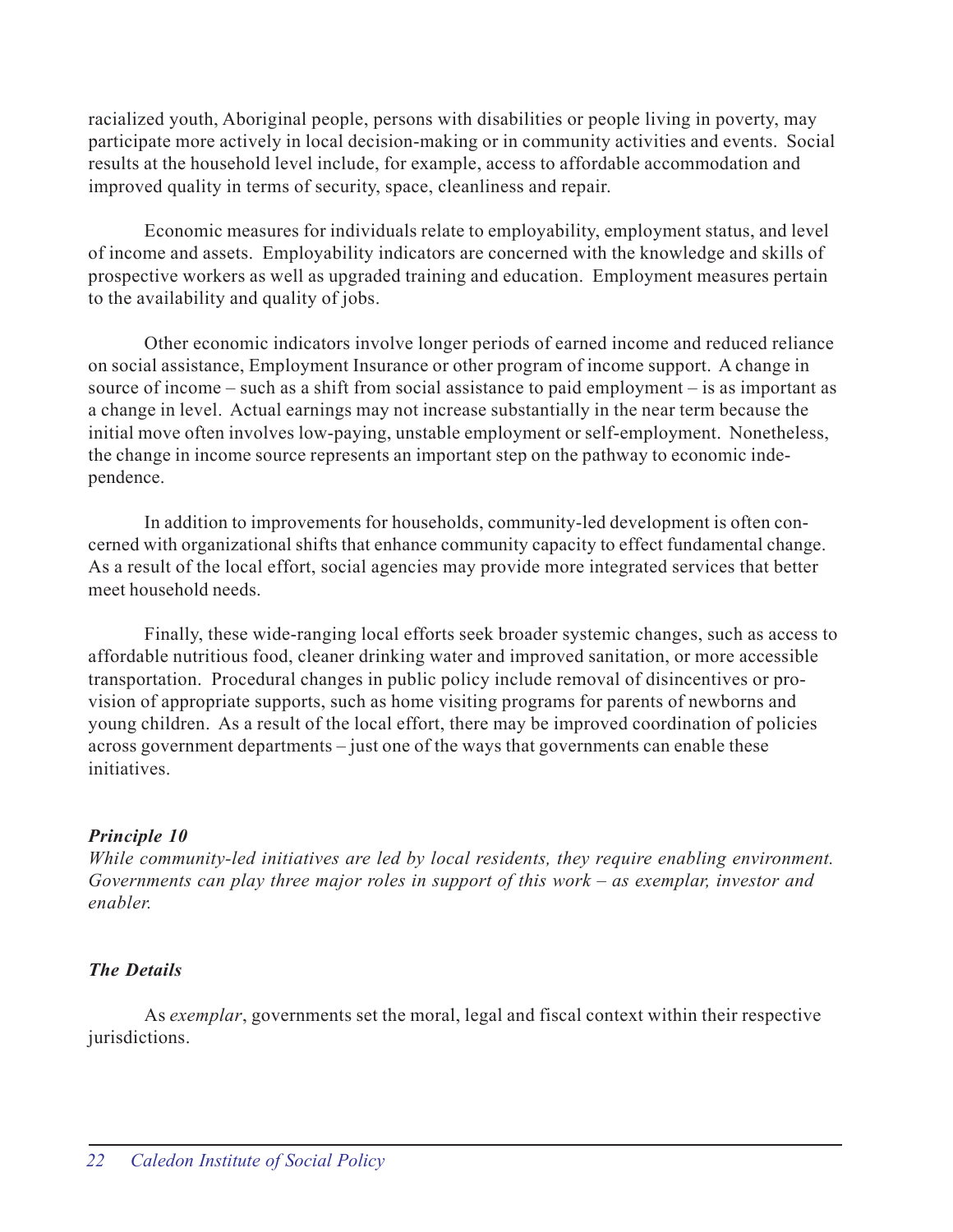At the federal level, both international commitments and national legislation establish regulatory and policy frameworks, which set the parameters for household and business transactions in economic, social and environmental domains. Governments also act as exemplars through model employment practices and diversity in their workforce.

Clearly governments do more than set frameworks and lead by example. They also make *strategic investments* – in both citizens and communities.

At the individual level, governments invest in income security and in educational and training opportunities that enable citizens to participate in the knowledge economy. Community investments include decent affordable housing, early childhood development centres, schools and educational curriculum, and recreational and cultural facilities programs.

Governments can also support local economic efforts through their procurement practices. Manitoba, for example, has introduced an Aboriginal Procurement Initiative to help increase the participation of Aboriginal peoples and suppliers in providing goods and services to the provincial government. Strategic purchase is intended to promote Aboriginal business development and create new employment opportunities.

Alberta has just announced that rural entrepreneurs and small businesses will receive enhanced advice and support as the result of a three-year pilot program that will partner local community organizations with the Government of Alberta.

The Rural Alberta Business Centre program will provide one-stop access to business information and advice, research services, seminars and workshops in locations across the province, beginning in early 2012. The \$2 million pilot program is being jointly funded over three years by Alberta Treasury Board and Enterprise, Alberta Agriculture and Rural Development, and Alberta Human Services.

Government of Ontario investments in rural communities and businesses this year created or retained more than 6,000 jobs and strengthened local economies. In 2011, through the Rural Economic Development Program, Ontario has invested in 78 projects, supporting new and existing jobs. The government funds have levered additional investments of \$139 million from private and public sector partners.

The *enabling role* is relatively new for governments. Community-led development is enabled through support for the convening role described in Principle 3.

As noted, local governance bodies do not simply emerge on their own. These processes require assistance to sustain their efforts over time. They need time to develop competence, especially in light of the myriad challenges embedded in complex local efforts. The 'leading between' skill, earlier described, requires an ability to foster links among diverse participants.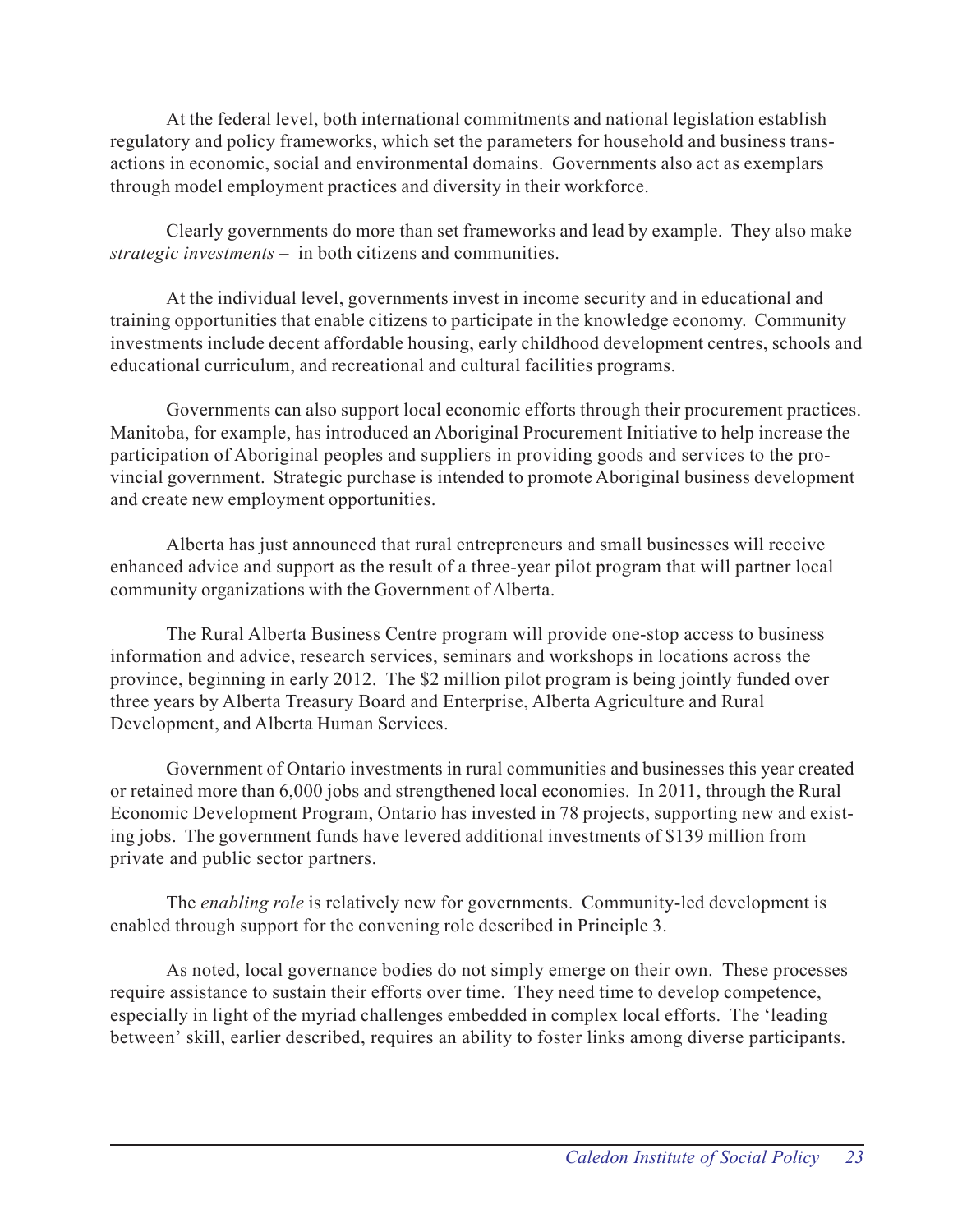Another area entails support for the development of frameworks for change, discussed in Principle 7. This process can be a time-consuming task that involves several iterations, good facilitation and access to information. Community members need to think strategically about change, select priority challenges, identify assets and determine possible interventions.

But funds generally have not been available to support community-led development. Public dollars typically flow to projects rather than to community processes.

Moreover, these local initiatives require more than just dollars. They need 'patient capital' that supports an initiatives as it evolves.

A collaborative structure to grapple with complex problems usually does not achieve quick, measurable results. It is concerned with developing a process of local decision-making that can be sustained over time to tackle complex challenges. Funder requirements, by contrast, typically come with expectations for near-immediate, clearly identified and quantifiable outcomes.

An important consideration upon engaging a community in a planning process is whether they are better suited to a strategic plan or a community plan. Strategic plans may be appropriate where the administration is running smoothly and the focus is on business or economic development. Community planning is more suited to circumstances in which there is mistrust among community members and where limited or poor operational structures are in place [personal communication, First Nations interviewee November 2011].

Governments and other funders can do more than simply provide financial support for a local convening process and its collaborative work. They can participate as active partners in the decision-making process. They can share information about relevant work under way in other regions of the country or throughout the world.

Governments and other funders can demonstrate their commitment to coordinated strategies by incorporating joined-up methods into their own activities. This so-called 'horizontality' is best applied to complex issues requiring collaboration among multiple partners sustained over long periods of time, like the neighbourhood renewal process in Action for Neighbourhood Change described in Section 2. Horizontality requires agreement among partners on policy outcomes, collaborative programs, leadership mandates and budgets that cross depart mental lines.

Governments can also take steps to ease the administrative requirements that can hamper local projects. Evaluation of community efforts, for example, represents a potential area for consolidation. Because all government departments and funders require an assessment of the projects they support, communities must collect information from diverse sources.

In a report submitted to (the former) Indian and Northern Affairs Canada, the Centre for Indigenous Environmental Resources observed that: "The range and scale of funding, programs,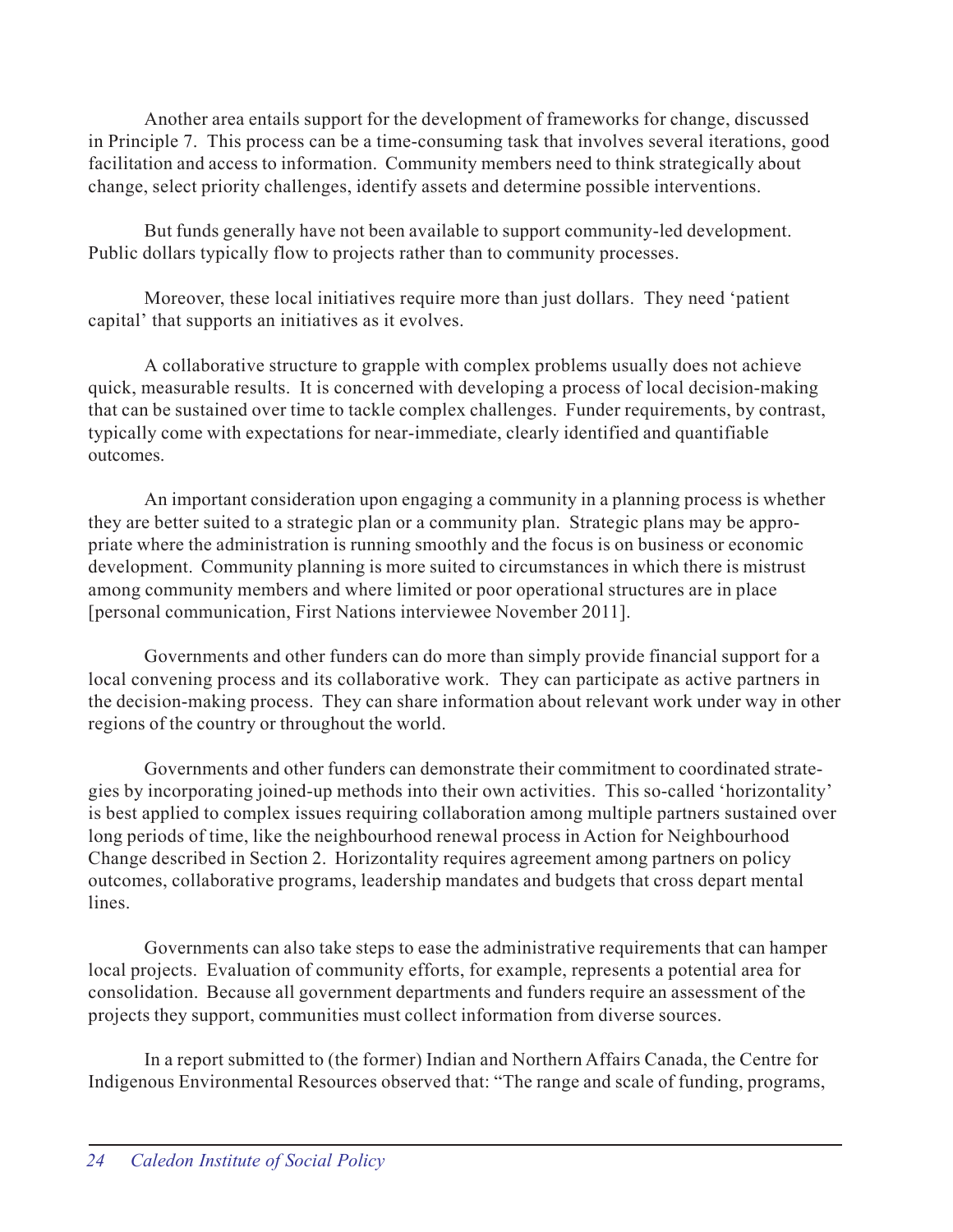project and policies offered by INAC and the 33 other federal departments and agencies can be overwhelming… even government staff members may be unaware of all the opportunities available" [Cooper, Hardiss and M'Lot 2010].

Considerable resources, which could be put to far better use, end up being invested in project accountability. While essential, this activity diverts local efforts from their primary focus. Fortunately, the work of the five neighbourhoods involved in the federally funded Action for Neighbourhood Change was assessed through a common evaluation framework.

Finally, governments and other funders can support learning. Community-led development is demanding and complex. Participants are continually challenged to innovate in response to a changing environment.

The strategic sharing of lessons from local practice does not emerge spontaneously in communities. The process must be carefully developed. Governments and other funders are uniquely poised to enable this learning role.

The Vibrant Communities initiative, described in Section 2, demonstrates the value of a national system of supports, including peer learning coupled intensive with local coaching. Aboriginal Affairs and Northern Development has been working to establish an online community development mentoring initiative. Use of this tool and Facebook offer intriguing possibilities for short-circuiting the learning curve of prospective planners.

Structured learning sessions can help ensure that participants do not lose perspective or feel abandoned. A strong community of practice allows members to support each other in grappling with tough problems, sharing new ideas and applying effective methods.

Learning exchange can also take place in groups or even in pairs in which two communities join together for the purpose of peer learning. Mainstream municipal councils now routinely offer training experiences for new members. Such a program would be invaluable for newly-elected Band Council members.

In one Vibrant Communities example, the comprehensive initiative in Edmonton invited a colleague from a similar effort in Niagara Region to share their respective experiences. There was a presentation on identifying and engaging hard-to-reach citizens to ensure that they were receiving government benefits. At the end of the session, the Niagara visitor committed himself publicly to a similar campaign in his region.

As noted, Facebook and other social media now offer the opportunity to do this kind of work online, with virtually no delay between reading a post about a promising practice and adapting it for local use.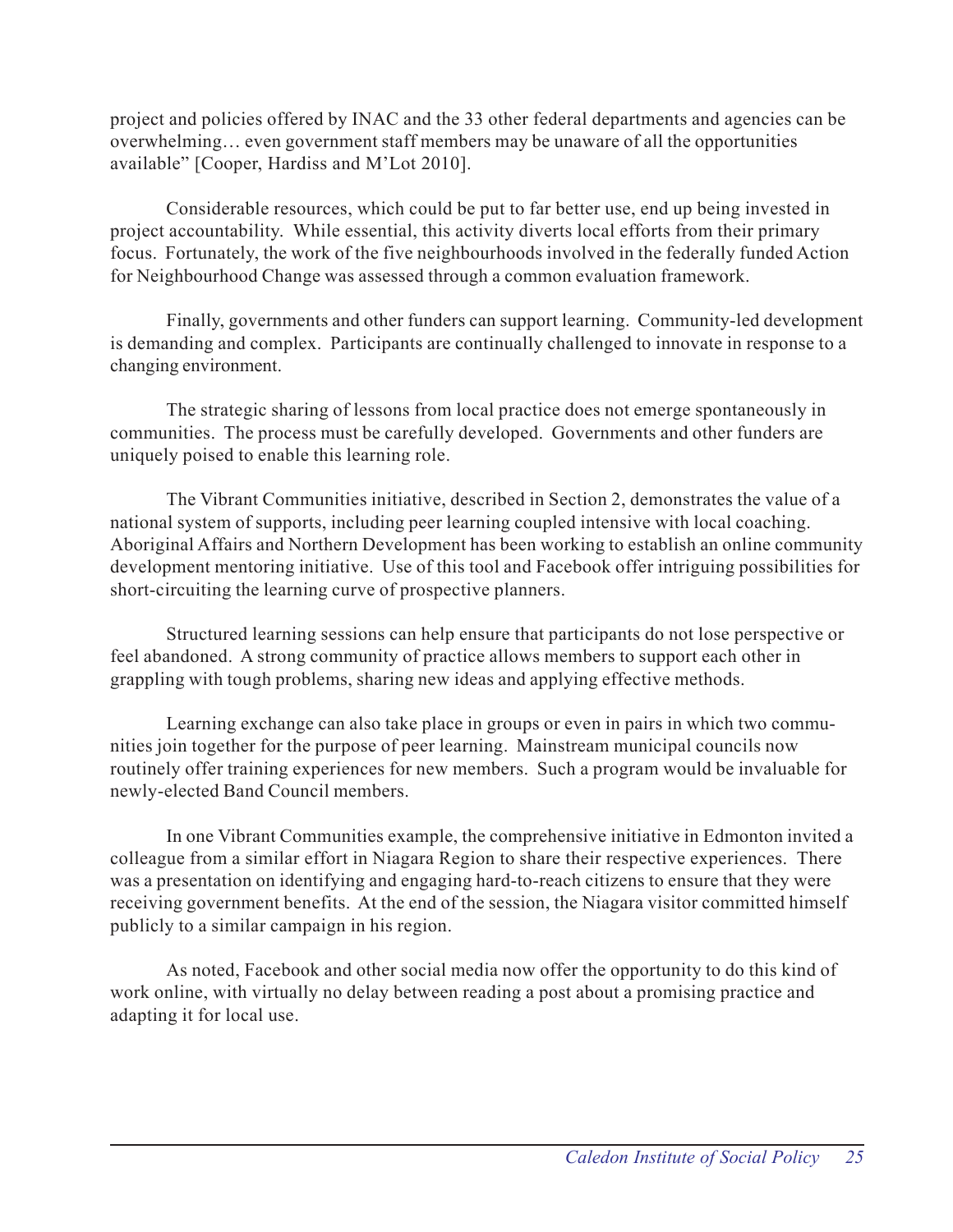## *Section 2: Community development planning successes*

In Aboriginal communities, the social problems associated with climate change, community relocation and the legacy of residential schools require a robust change mechanism.

Community-led development and comprehensive community initiatives seek to improve the environmental, economic and social functioning of a group of people – whether a First Nations community on a reserve, an Inuit hamlet in Nunavut, a neighbourhood in a city or, as in the case of Québec, the entire low-income population of a province. Examples of this work from Canada, the US and New Zealand are explored in this section of the report.

## *Government-initiated First Nations community development work*

Aboriginal Affairs and Northern Development Canada (AANDC) has been encouraging the adoption and use of community-led development principles in First Nations communities since the early 1990s. Conceptual models have been formulated, tested and applied in many parts of the country through partnerships forged among community residents, academics, and federal and provincial governments.

## *Atlantic Canada*

One model was developed by Dalhousie University's Cities and Environment Unit in partnership with several Atlantic First Nations communities and government departments. It was pilot tested in three Nova Scotian communities in the early 2000s. Refinements were made to the model, a workbook was published in 2003 and the updated model was applied by another 15 communities. Though the tools were seen as very useful by the communities that helped develop and test them, project participants felt that the process could have benefited from more face-toface contact – e.g., the involvement of people who had first-hand experience of applying the model and who believed in the value of developing community plans.

## *Saskatchewan*

In 2005, a technical advisory committee with representation from AANDC, Tribal Councils and First Nations took Dalhousie University's Atlantic model to Saskatchewan. By then, members of the Cities and Environment Unit had developed a seven-stage planning process. Over a six-year project run, they helped 11 communities to better shape their own futures. Communities used what was now termed Comprehensive Community-Based Planning (CCBP) to:

- 1. gather background information
- 2. identify community strengths and issues
- 3. establish root causes
- 4. realize a community vision
- 5. develop a framework for carrying out the vision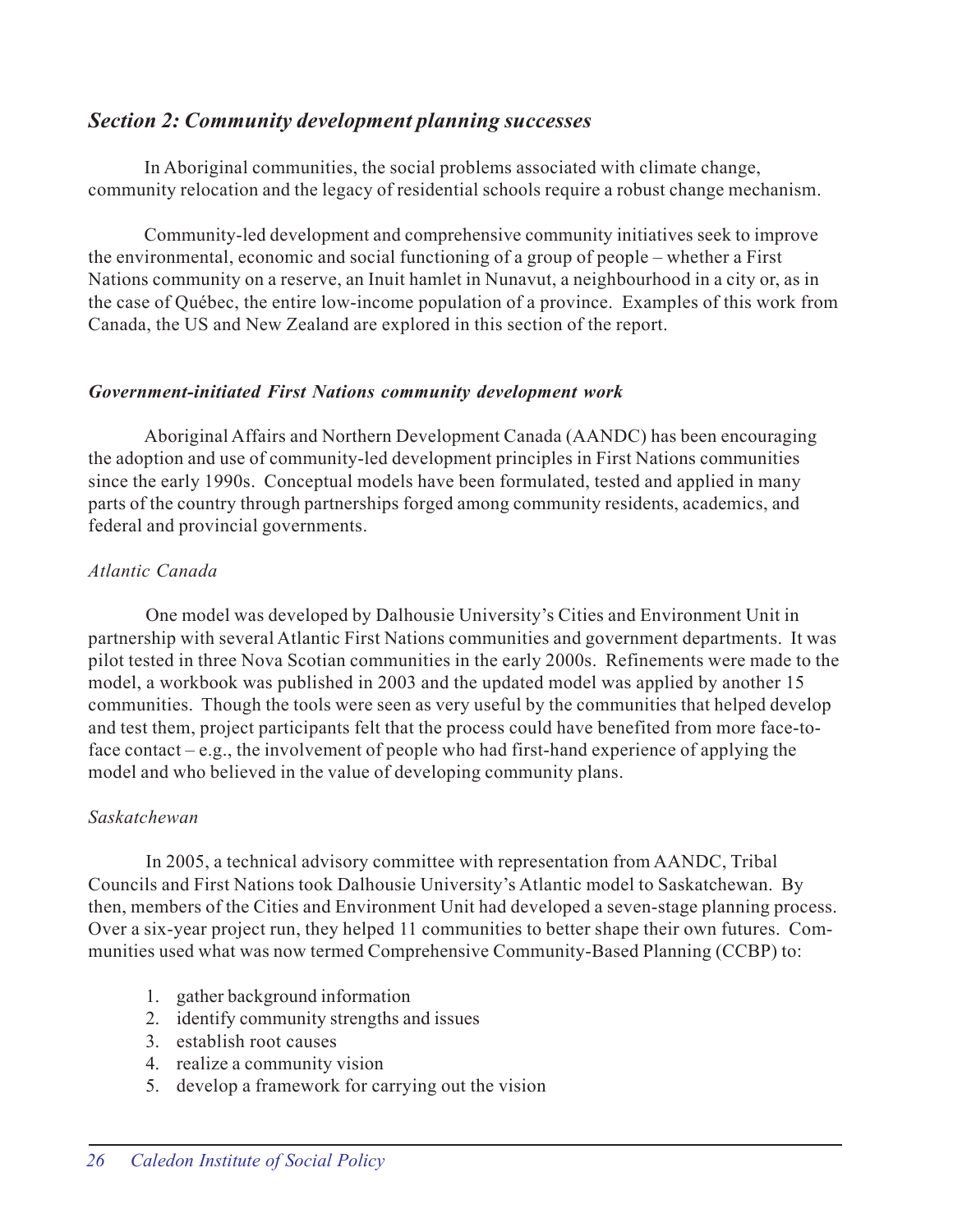- 6. prepare and execute an implementation strategy
- 7. monitor the plan and projects.

AANDC selected communities to participate in the pilot project on the basis of six principles:

- through their Councils, pilot communities had to confirm a willingness and desire to advance CCBP
- the north and south of the province had to be represented
- pilot communities had to possess demonstrated financial management capacity and be committed to principles of accountability
- technical expertise from Tribal Council advisory staff and planning consultants was considered essential to building comprehensive planning capacity
- pilot communities had to be affiliated with a Tribal Council to ensure linkages were developed and planning was supported over the long term
- pilot communities had to have demonstrated a commitment to community engagement as part of their day-to-day operations.

Consultations with Saskatchewan First Nation communities introduced potential participants to the planning process. They were offered funding to hire a local coordinator who would ensure continued engagement in the work. Communities designated a community contact that would supervise the coordinator and liaise with other staff and contacts. Planning Working Groups helped extend each community's involvement in the work; ongoing support was provided by Dalhousie University's Community and Environment Unit.

Since the work began in 2005, the 11 participating Saskatchewan First Nation communities (representing seven of the province's nine Tribal Councils) have created plans to guide their long-term development. In addition, Aboriginal Affairs and Northern Development Saskatchewan and Health Canada have invested in building community capacity in order to ensure longterm First Nation community sustainability.

## *British Columbia*

In response to requests from First Nations, AANDC BC Region began supporting Comprehensive Community Planning (CCP) in 2004. Recommendations from a large First Nations' forum on CCP led to the launch of a pilot project with five First Nations in 2005. This initiative tested several approaches to CCP and developed planning tools and resources to facilitate community-based planning.

BC Region is committed to supporting First Nations communities interested in long-term community planning and, to date, has supported the CCP efforts of more than 100 BC First Nations. The central principles employed are that the planning efforts be community-driven and comprehensive. The use of one specific planning model is not encouraged; instead, each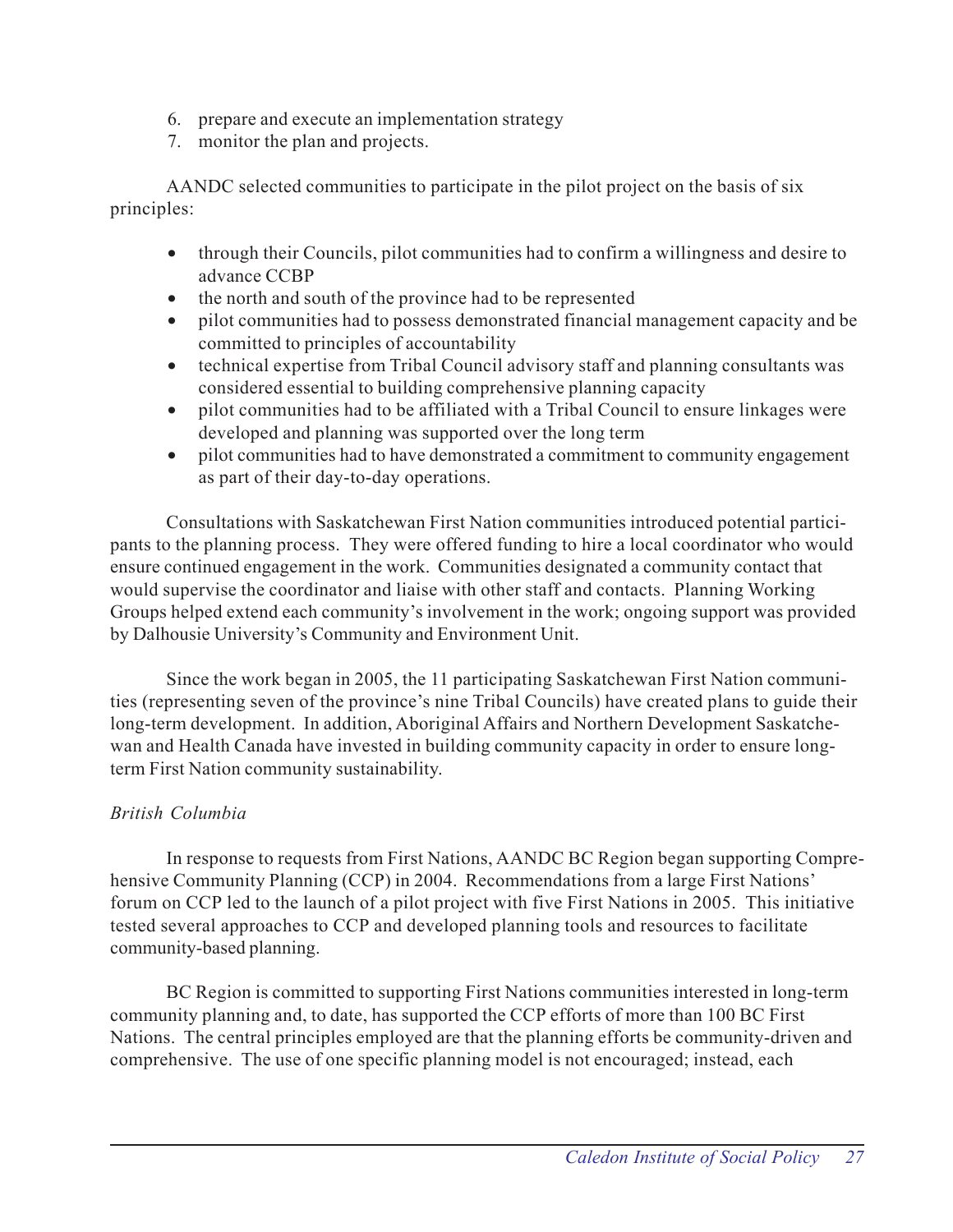community and each process focuses on the unique circumstances and priorities of the First **Nation** 

Another distinguishing feature of the BC Region's approach is that CCP is not considered a program. The Region has taken an integrated approach to this type of planning, allocating financial and non-financial resources from across AANDC directorates. As a result, AANDC BC Region's CCP support includes funding from a variety of sources and dedicated CCP staff members who provide guidance and advice to communities.

## *Providing expertise and experience in CLD: Four Worlds International*

In response to the deepening levels of despair, addiction and poverty in their communities, 40 indigenous leaders from across North America met on the Indian Blood Reservation in southern Alberta in late 1983. Four Worlds International was formed out of those meetings. Its name signifies a connection with the four cardinal points of the medicine wheel, a widely-used symbol of the complex and interconnected elements of personal and community development.

For the last 30 years, Four Worlds principals Michael and Judie Bopp and associate Helgi Eyford have been involved in culturally-based, participatory community development work. Four Worlds represents a set of foundational principles:

- development from within
- no vision, no development
- individual and community development are connected
- learning is required.

Time and experience working with communities expanded these principles into a set of 16. At their core lies the interconnection of the individual's spirit, mind and heart with their community. The Four Worlds principals have worked throughout North and South America, Africa, former Soviet countries and Asia in projects that include community planning and development work, curriculum development for schools and operating conferences, and seminars on development issues. For more information and publications, visit: *www.fourworlds.ca*.

## *Asking the right questions: The Health Council of Canada*

In 2010, the Health Council of Canada began a multi-year project to learn more about the crisis in Aboriginal health. It focused on programs or initiatives that have the potential to reduce unacceptable health disparities between Aboriginal and non-Aboriginal Canadians.

In January and February 2011, the Health Council held a series of seven regional meetings across Canada to learn what makes a difference in the health of Aboriginal mothers and young children. Front-line workers (mostly in health care), academics and government representatives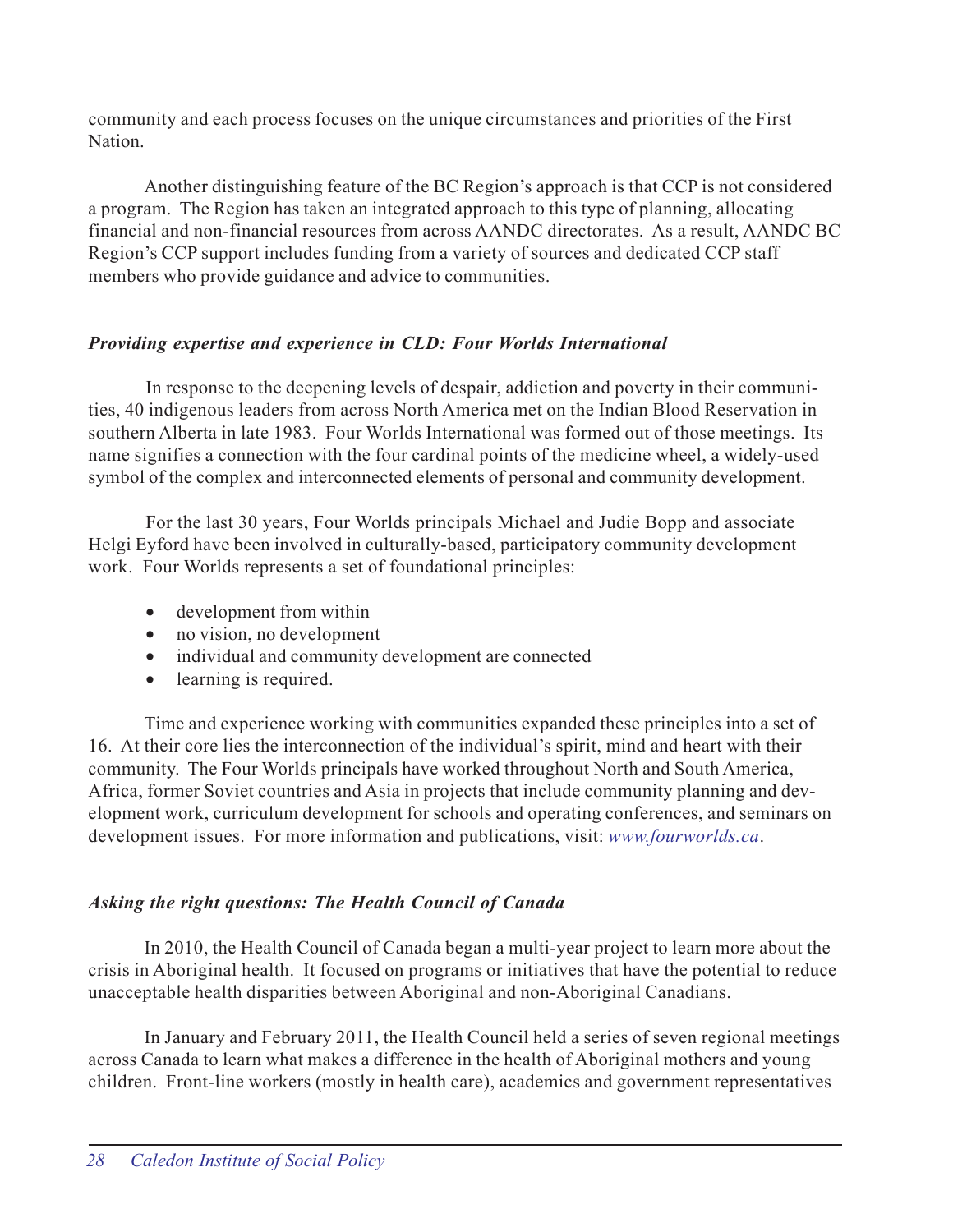from a mix of urban and rural, northern and southern settings, and representing First Nations, Inuit and Métis communities came to learn about one another's work, including the issues they face and their success stories.

The sessions revealed participants' belief that Aboriginal maternal and child health programming is crucial in addressing health disparities, reducing inequities and improving health outcomes for First Nations, Inuit, and Métis communities and individuals. Moreover, there are common elements that characterize service models, programs, policies and other initiatives as "promising." The practices outlined by participants are having a positive impact.

While governments, regional health authorities, Aboriginal leaders, community partners and others have made great strides in developing promising practices, participants' overriding message was that the "landscape on which the promising practices are occurring is fractured," for essentially three reasons:

- 1. There is no comprehensive, long-term, coordinated and concerted approach to service delivery, which is needed to fill gaps remaining in many First Nations and Inuit communities or to address gaps faced by Métis people. Programs such as Maternal and Child Health, the Canada Prenatal Nutrition Program and Aboriginal Head Start result in improved outcomes for mothers, infants and young children, and are incorporating many of the common features of promising practices. Not all Aboriginal people share in the advantages offered by these programs.
- 2. The level of complexity involved in the various funding arrangements severely limited opportunities for success – specifically the lack of alignment among governments' goals, the multiple rounds of grants and administrative requirements, and the lack of coordination among government programs for streamlined approaches and reporting. Moreover, participants indicated that front-line providers are "burning out" in the process of trying to make the programs work amidst this complexity. Participants emphasized the need for governments to commit to expanding programs that are working and to take a long-term, coordinated, outcomes-focused approach to service delivery.

The importance of evaluation, specifically participatory evaluation, was emphasized. Without a sustainable plan and dedicated funding for evaluations, the gains achieved from many great initiatives are lost on many levels. Not only does the community for which the program was designed lose out, but there are missed opportunities in terms of helping other communities in need. Participants validated what experts have been saying for years: We need a solid base of evidence with which Aboriginal communities and practitioners can advance their healing efforts.

3. "The model is inside out." Traditional knowledge and community-based approaches must comprise the foundation of Aboriginal health care. Culturally relevant approaches should be driven by and owned by the communities themselves. Yet the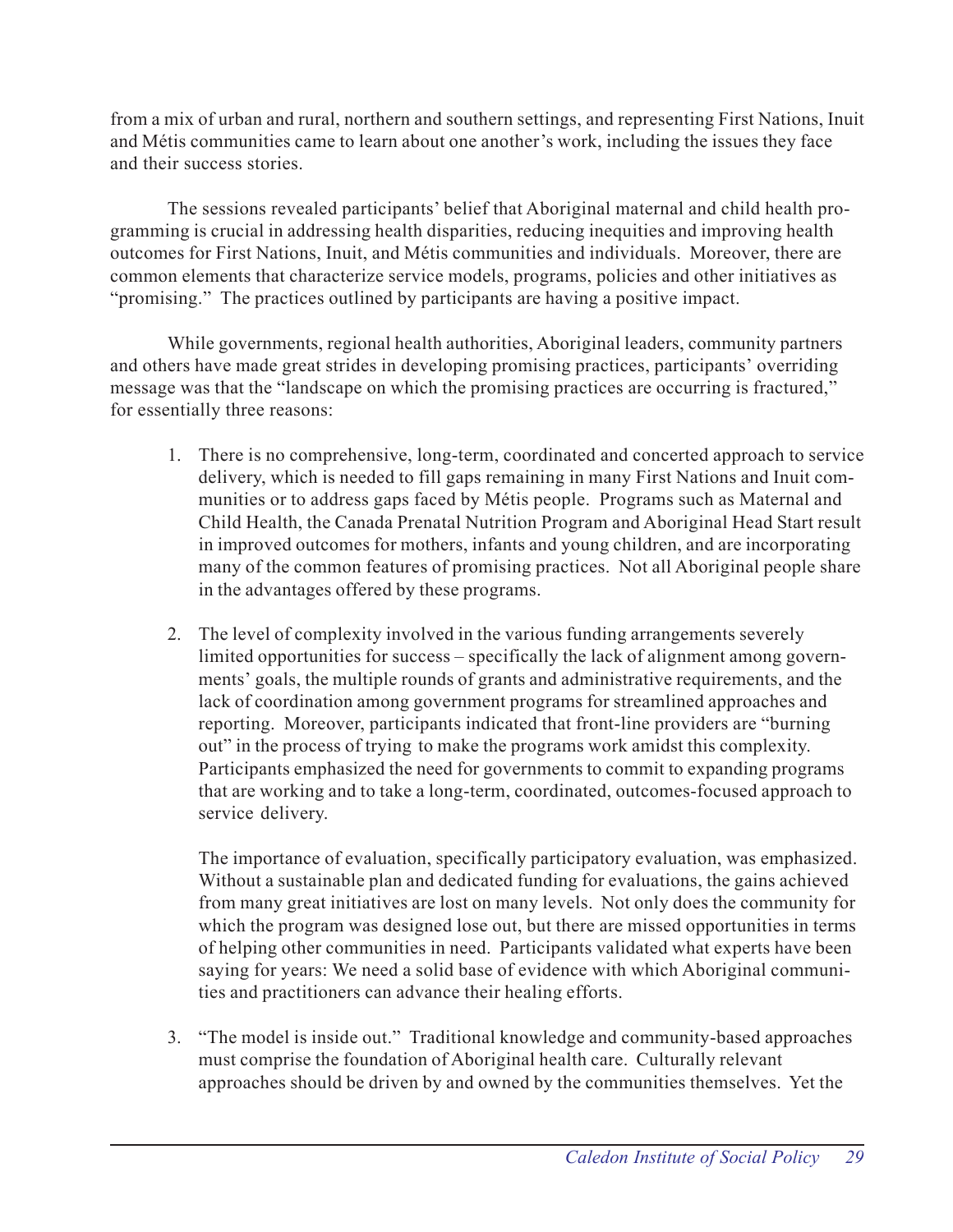current norm is the development of a medical model based on Western notions of illness and medicine, often imposed "from the top down." For Aboriginal communities, successful practices are based on Aboriginal ownership of services and the development of local programs to meet their needs.

Following a final working session on promising practices, the Health Council prepared an online compendium that includes descriptions of the promising practices, along with contact information. It is available on the Health Council's website at: *www.healthcouncilcanada.ca*.

## *Poverty reduction on a national scale: Vibrant Communities Canada*

Since its founding in 2002, Vibrant Communities Canada (VCC) has evolved into a 13 member pan-Canadian poverty reduction network. It emerged from a Waterloo Region initiative known as Opportunities 2000 that demonstrated the power of multisectoral partnerships. VCC grew by attracting participation from existing poverty reduction and community revitalization initiatives operating in other parts of the country and by encouraging the formation of new ones. Funding for core operations and a proven track record of success helped create interest in the fledgling organization.

Vibrant Communities' first 10-year phase ended in November 2011, and it now operates under the name Cities Reducing Poverty. Its current mission is to connect a learning community in 100 Canadian cities with structures to support poverty reduction work. Through this larger effort, it seeks to align poverty reduction strategies in cities, provinces and the federal government in order to reduce poverty for one million Canadians.

Phase one of Vibrant Communities operated under the guidance of a three-member partnership. The Tamarack Institute provided overall direction, coaching and learning opportunities, the J.W. McConnell Family Foundation contributed operational funding and the Caledon Institute of Social Policy undertook policy-related research and writing, and chronicled local change efforts.

Early on, Vibrant Communities chose to focus on poverty reduction rather than poverty alleviation. Four other guiding principles were the establishment of *local governance structures* that had to *include diverse sectors* as well as people with lived experience of poverty. The purpose was to *enable community learning and change*. All efforts had to *build on local assets*. They all had to *adopt a comprehensive approach* to thinking and action.

Vibrant Communities Canada offered an operational structure, funding, resources and a set of guiding principles that allowed for local experience, history and assets to direct local efforts. The initiative has helped build a national conversation aimed at poverty reduction. It has contributed an enormous amount of learning and experience to the country's understanding of poverty and the ways and means by which it can be tackled.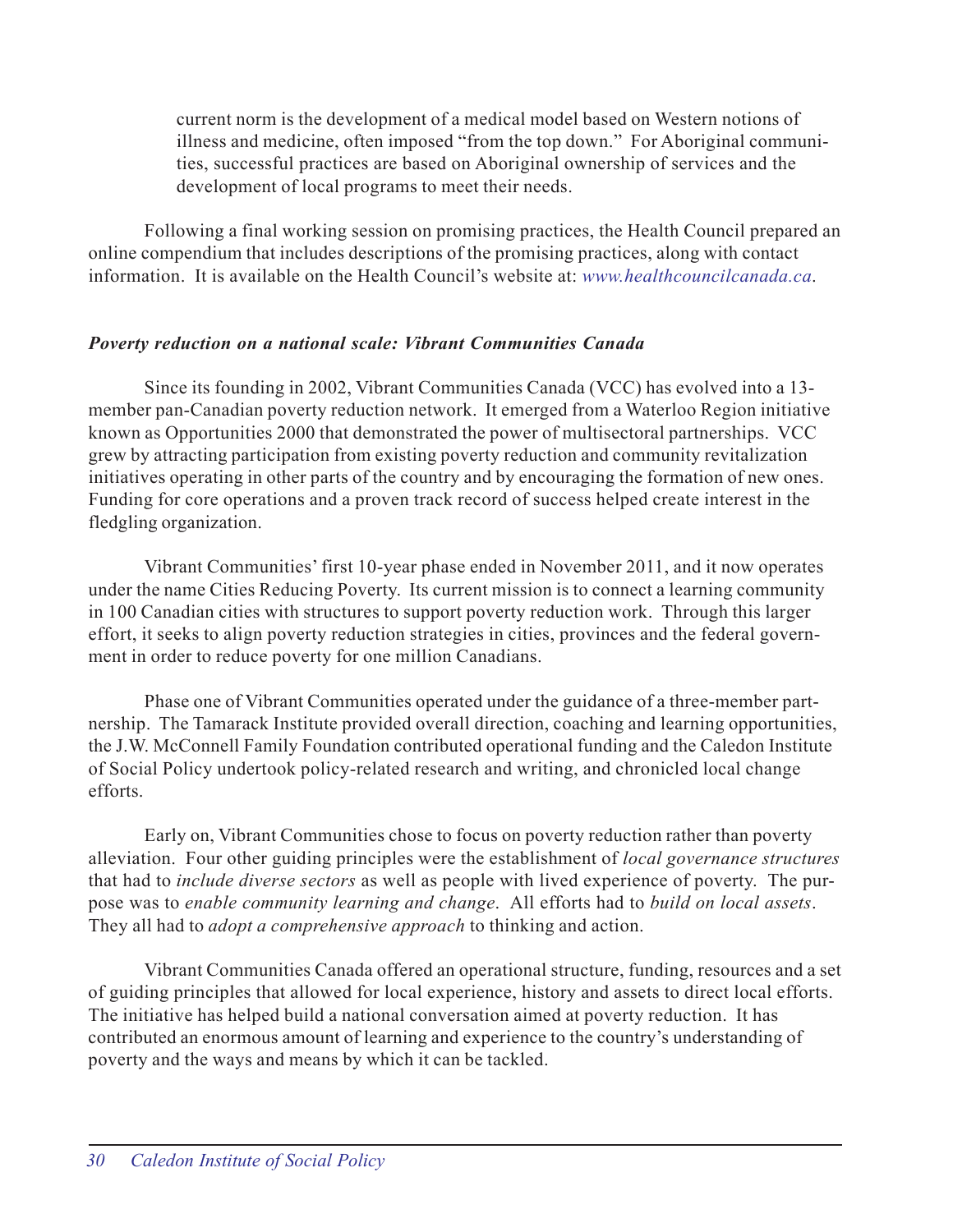Each Vibrant Communities convening organization undertook to define a statement of its community poverty profile, develop a list of community assets and challenges, and map out the possible strategies it could undertake to reduce poverty. This process was referred to as developing 'frameworks for change' in order to communicate the idea that a starting framework is necessarily incomplete and always subject to later addition. This planning exercise helped articulate a clear, concise vision statement that distilled the essence of the community's poverty reduction direction. Saint John would "dismantle the poverty traps," Niagara Region would "untie the knots and connect the dots" and Hamilton would become "the best place to raise a child."

By charting a course early in their development, convening groups could regularly report on progress and course correct, as needed. Because of the complex nature of poverty, Vibrant Communities Canada has worked diligently to develop numerous indicators of poverty reduction at the household, organization and systems levels.

## *Comprehensiveness*

'Comprehensive' is now more commonly used as a qualifier to Aboriginal Affairs and Northern Development Canada's description of community-led development. As outlined in Principle 1, comprehensive initiatives are broad in scope, membership and outlook, and seek to help communities help themselves.

Vibrant Communities Canada has recently published *Cities Reducing Poverty: How Vibrant Communities Are Creating Comprehensive Solutions to the Most Complex Problem of Our Times* [Tamarack 2011]. One of several summary publications aimed at capturing the learnings of Vibrant Communities' first phase (2002-2011), this book presents six case studies that illustrate how communities can think and act in a comprehensive manner.

In addition to presenting overall approaches to comprehensiveness, the publication reviews five processes that assist communities working on complex problems. These include getting a bird's eye and worm's eye view of poverty, navigating the local context, learning by doing, making vertical and horizontal links, being persistent and having appropriate expectations.

*Cities Reducing Poverty* concludes by reviewing the four elements that laid the foundation of the Vibrant Communities approach to poverty reduction and that have stood the test of time and experience:

- organizers should adopt a poverty reduction (not alleviation) approach
- multisectoral collaboration and leadership provides a robust social infrastructure for change
- efforts must built on local assets
- efforts are more effective when part of an ongoing process of learning, evaluation and change.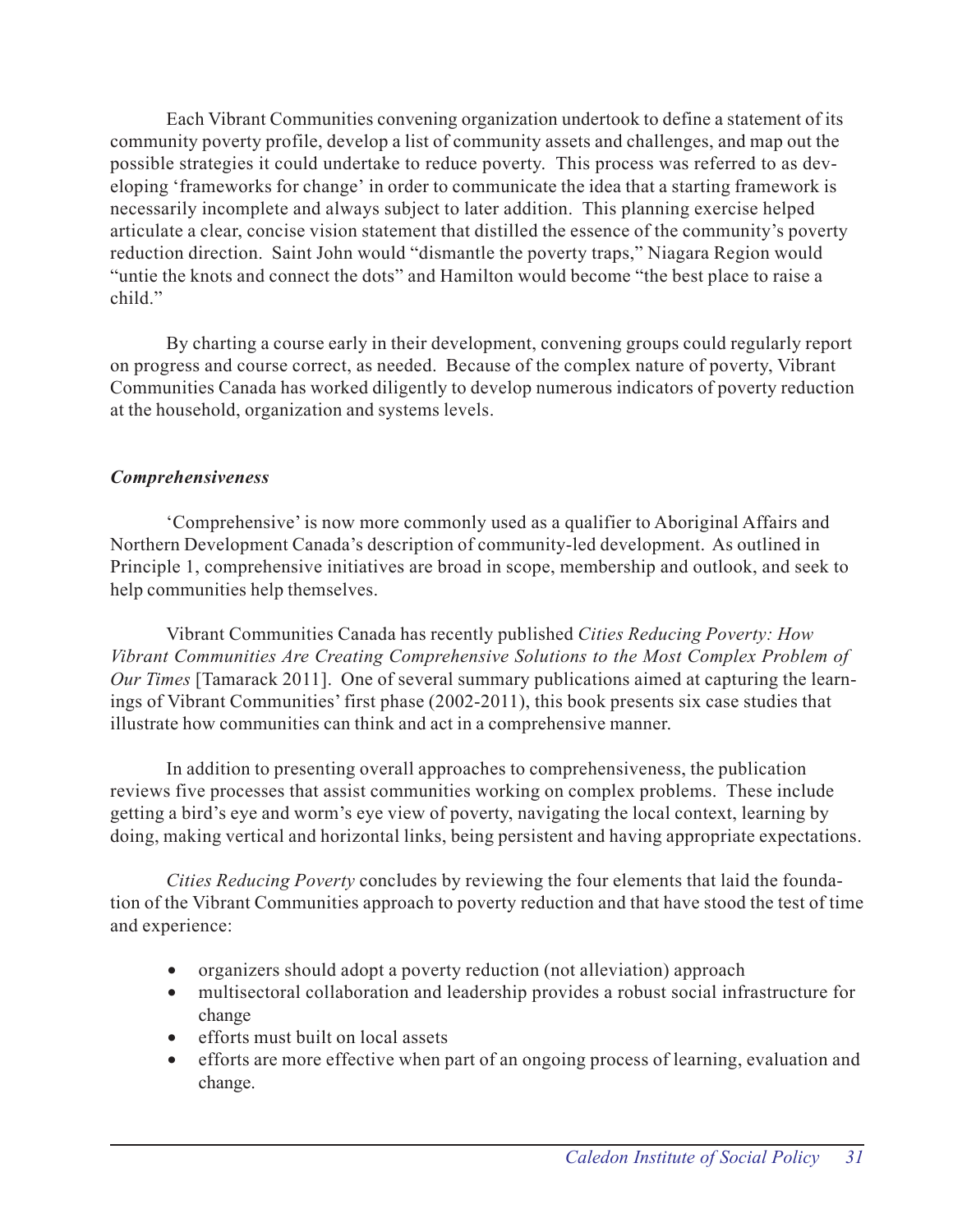## *Empowering community residents: Action for Neighbourhood Change*

Action for Neighbourhood Change (ANC) was introduced between 2005 and 2007 and later adopted as United Way of Greater Toronto's neighbourhood strategy blueprint. ANC was designed as an action learning project that would strengthen neighbourhoods in five cities across Canada (Surrey, Regina, Thunder Bay, Toronto and Halifax). It would test out two processes simultaneously: the development of each community's capacity for identifying and addressing barriers to community vitality, and a process to tackle policy-related challenges that emerged in the five sites. It was further hoped that the policy process would explore longer-term measures needed to improve the collaborative relationship between government and community in the overall work of neighbourhood renewal.

Action for Neighbourhood Change included the participation of five government sponsors from three different departments. From Human Resources and Social Development Canada, there was representation from the National Secretariat on Homelessness, the Office of Learning Technologies and the National Literacy Secretariat. ANC also involved representatives from Canada's Drug Strategy (a Health Canada initiative) and the National Crime Prevention Strategy (which operates under the auspices of Public Safety and Emergency Preparedness Canada). Other ANC partner organizations included United Way Canada and five local United Ways, Tamarack – An Institute for Community Engagement, the Caledon Institute and the National Film Board.

Federal departmental mandates covered many of the interrelated factors that contribute to poverty: homelessness, housing instability, crime and victimization, substance abuse and poor health, safety, low educational attainment and unstable labour market attachment. Over the two years of their involvement with a policy dialogue working group, departmental representatives came to appreciate that their role was not to direct neighbourhood activity. Rather, it was to build cross-departmental relationships and understanding, and identify the policies and programs that helped and hindered neighbourhood revitalization efforts.

Community ownership of the ANC process and outcomes were key to the learning project's ultimate success. Needs surfaced by neighbourhood residents were prioritized according to locally developed criteria. Two sets of \$80,000 action grants were released to each neighbourhood to help residents solve their own problems.

By the end of the two-year pilot phase of ANC, all five neighbourhoods had established a community structure that – it was hoped – would be capable of continuing the work. The original design for ANC was for it to operate on a five-year cycle; federal political will was not sufficiently strong to make this project length a reality. Even its two-year mandate was threatened by a change in government at the end of ANC's first year of operations. It became one of only a handful of community-focused projects that was granted a second year of federal funding.

Time and experience have shown that far longer timelines are necessary to ensure a robust development framework and process. A four- to ten-year lifespan is now considered realistic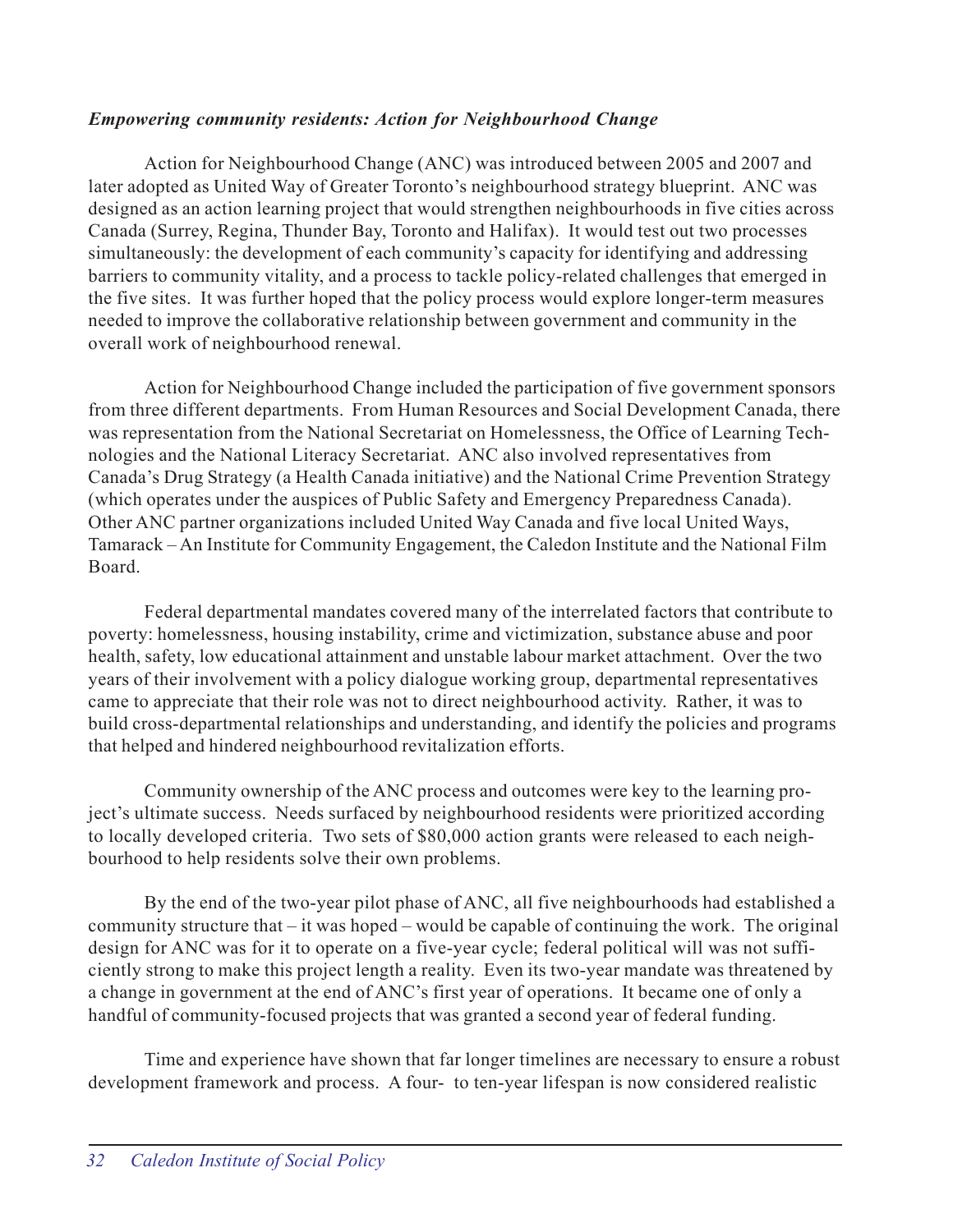for the work to move into a stage where deep and durable improvements can be made to a community's poverty profile. Ongoing support from the United Way of Greater Toronto and United Way of Halifax Region has seen a continuation of ANC-type neighbourhood development in those cities. The influence of a resident-driven process has continued to shape United Way Canada and local United Way operations.

Similarly, work to effect changes in policy has evolved into newer processes by which community organizations seek to influence government policy direction. Strategic Inquiry, a 'thinking alongside' process articulated by consultant Sean Moore on behalf of the community sector, is an example of the emerging shift from government to governance.

## *Public engagement as a tool for widespread change*

Between October 2008 and November 2009, the New Brunswick government embarked on a three-stage public engagement process in order to design an economic and social inclusion plan. Its goal was to ensure that all sectors of New Brunswick society, including business, community nonprofit organizations and citizens, would share responsibility with the government for creating new opportunities for residents. Together they implemented action in three areas: Being (meeting basic needs), Becoming (life-long learning and skills acquisition) and Belonging (community participation).

In early 2008, Premier Graham engaged consultant Don Lenihan to work with the public service to design a new model for public engagement. This work culminated in a report entitled *It's More Than Talk* whose preface states that: "None of us can achieve the big goals we set for ourselves without the help of others… . Governments, stakeholders, communities and citizens need to have a real dialogue where they listen, learn and then act, together" [Lenihan 2008].

The poverty reduction/social engagement public engagement initiative involved three phases: a public dialogue, a roundtable and a Final Forum. As the public dialogue got under way, members of the leadership team tracked the major concerns that were surfacing and alerted appropriate departments and officials. In the second phase of the public engagement process, a 30-member roundtable was tasked with shaping the ideas put forward by citizens into a series of options that could be developed into a poverty reduction plan. Roundtable members were chosen for their life experience and expertise, and included people that were currently living – or had previously lived – in poverty.

Throughout the public engagement process, it was agreed that the plan would be consolidated, finalized and adopted at a Forum event to be chaired by the Premier. Fifty people participated in that final event, which ended with a well-received plan entitled "Overcoming Poverty Together." Endorsed by the ruling and opposition parties, it also included an agreement that the New Brunswick Chiefs and the provincial government would work together on a nationto-nation approach to poverty reduction and social inclusion in First Nation communities.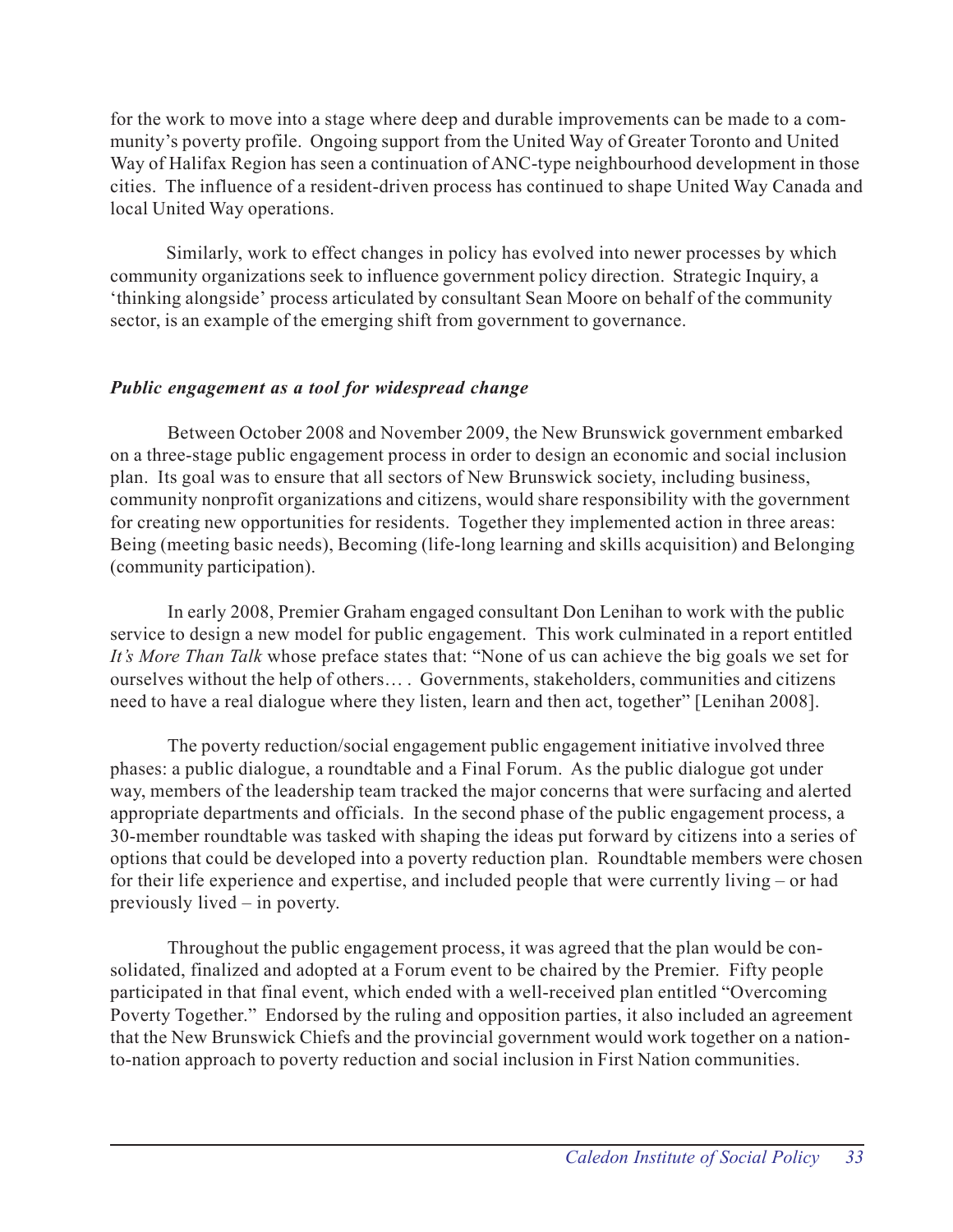## *International community planning work*

## *United States*

Twenty years after the widespread adoption of community-led development initiatives in the United States, New York City-based Aspen Institute published *Voices from the Field III: Lessons and Challenges from Two Decades of Community Change Efforts*. This publication outlines the possibilities and limits of this approach. The lessons of the US echo in the Canadian experience of the first ten years of Vibrant Communities [Kubisch et al. 2010].

On the plus side, comprehensive community initiatives (CCIs) have been able to bring about large and small improvements, including helping individuals improve their life opportunities, increasing social housing construction and assisting in the establishment of commercial spaces in areas of need  $-e.g.,$  small grocery stores in formerly central urban areas from which businesses had withdrawn.

CCIs have also had a positive impact on community development, including building up local leadership, lines of communication, social capacity and increased organizational capacity. At the systems level, CCIs have shown their ability to leverage investment, create a greater receptivity to the principles of community-led development and lend legitimacy to place-based initiatives. While some municipal governments have begun the policy and program changes that support a continued CCI approach, these tend to be isolated and not systemic examples of transformation.

*Voices from the Field III* recognizes that CCIs have not effected neighbourhood transformation. While there is evidence that people who participate in CCIs have improved their lives, people living in poverty cannot bring about widespread transformation on their own. The greatest strength of CCI work in the United States has been its ability to anchor the poverty reduction movement and help it articulate a common agenda.

One of the difficulties with which CCIs must grapple is the need to achieve quick wins that demonstrate the capability of the local planning organization. The administration of targeted events or programming must be balanced with the development of a comprehensive approach to the work. While CCIs must be able to clearly demonstrate an ability to formulate, launch and conclude poverty reduction strategies, they must also keep a clear eye on the larger scale of the work – its mission and governance structures.

## *New Zealand*

Inspired by local initiatives and encouraged by community-led development work under way in Australia, the US and Canada, organizers in New Zealand established Inspiring Communities in 2008. The network aims to spread the concepts and language of community-led development, and the policies and practices that are needed to support this kind of work. Inspiring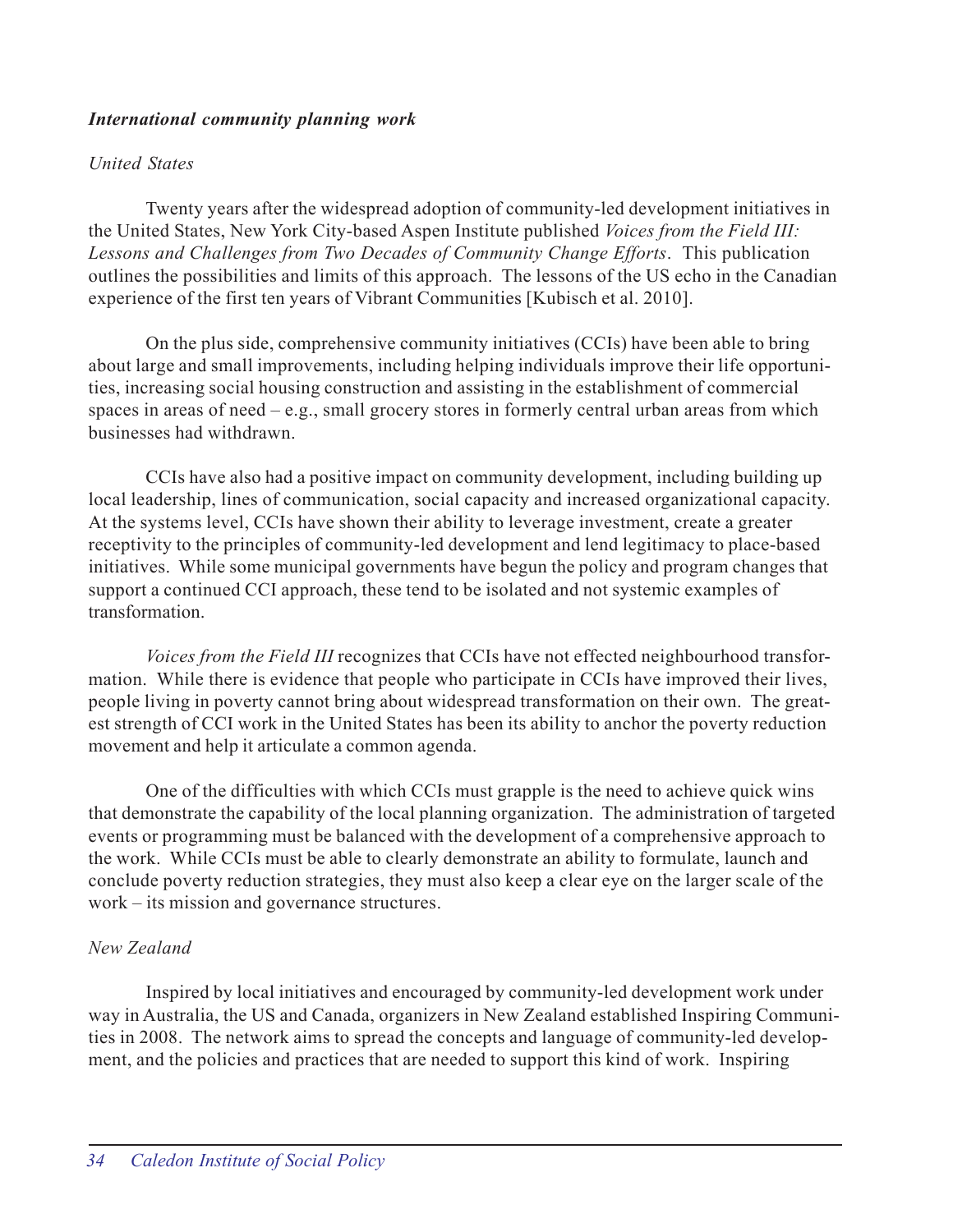Communities receives funding through a number of philanthropic and community trust funds and businesses.

While the community-led New Zealand work offers another example of how this approach is becoming a widespread practice around the globe, there are some differences with similar initiatives in Canada. A key point of difference is that country's focus on the environment as a significant driver for change. Its health is increasingly understood to be integral to the social and economic well-being of New Zealand's people. There are also many other cultural and linguistic differences between the two countries with respect to Aboriginal treaty history, governance and the relative homogeneity of New Zealand's Maori people when compared to North America's First Nations. Te Reo Maori is New Zealand's national language.

During the early 1990s, the central (federal) government began negotiating and implementing the settlement of historic Treaty of Waitangi (1840) claims. Settlements generally include financial redress, a formal Crown apology for breaches of the Treaty and recognition of a group's cultural associations with various sites. Through these processes, traditional links to – and authority over – land and water areas are acknowledged and reinstated.

Environmental issues are of primary importance to New Zealanders. Regional governments – which, along with municipalities, compose the country's second tier of government – are legislated to protect and enhance the environment. Formal requirements, including those being negotiated through Treaty Settlements, necessitate engagement with Iwi (large social groupings of Maori) who have traditional oversight of land and water areas. There are also many examples of community-led and Iwi-led environmental restoration and enhancement work. The relationships forged through these endeavours led to the potential for collaboration on other matters. Groups that formerly would never have interacted are now talking; all organizations must re-think their corporate relationships.

AANDC might find inspiration from New Zealand communities' efforts to create wraparound services for young, unemployed and disengaged citizens. The successes of some small communities are dramatic and provide an important learning ground, particularly as overall youth unemployment is running at 30 percent across the country.

Another interesting trend is the reinvigoration of communities that had nearly been ruined by the failure of the local economic base. Younger, educated Maori are returning to play leadership roles in their home communities. The Treaty Settlement processes have required claimant Iwi to establish formal registration processes for members. These databases and other forms of social media become connector points and Iwi are using them in their local work.

The principles and practices of community-led development have a lot of synergy with Maori philosophies and Iwi development approaches. Holistic world views which recognize the interconnection of social, cultural, environmental and economic dimensions are one shared feature, along with a deep interest in sustainable, long-term horizons.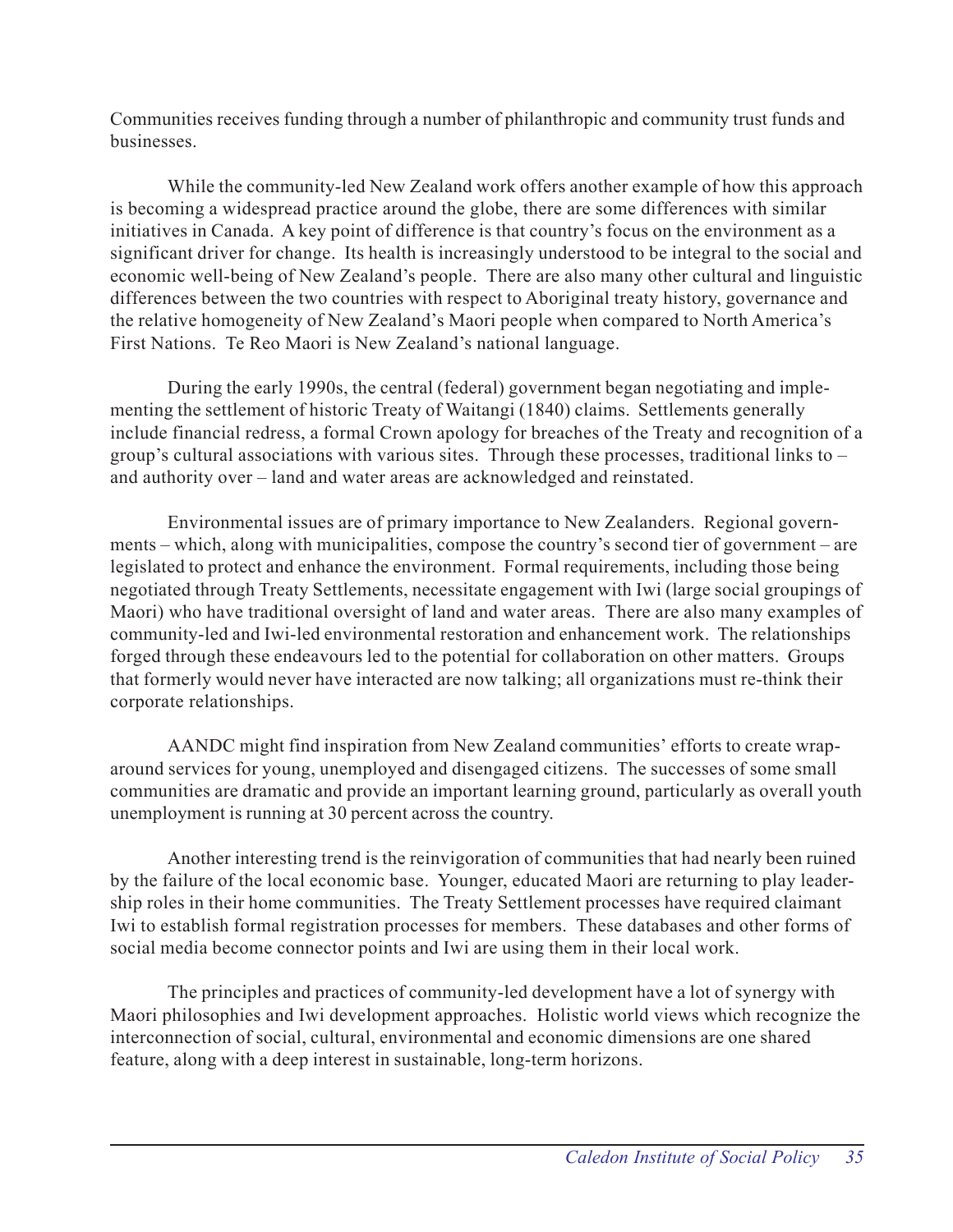## *Section 3: Wise practices – reflections from Aboriginal community leaders*

Section 3 presents a view of community-led development through the eyes of six individuals associated with these planning initiatives. Regional AANDC staff identified potential contacts in five communities from across the country. Each person was offered an opportunity to participate in a 45-minute telephone interview and provided with a list of questions upon which to reflect. Once the interviews and write-ups were completed, interviewees reviewed and made changes to the draft document, as necessary.

The material gathered from these conversations has been organized to provide a brief overview of the development processes the five Aboriginal communities used to improve community health and well-being. Second, this portion of the report describes outcomes and offers advice to other First Nations that are contemplating a community-led development (CLD) process. The section concludes with a series of recommendations that interviewees wanted to make to the federal government in the event that it chooses to orchestrate a widespread CLD initiative for First Nations communities.

The representatives who provided input during telephone interviews were from three First Nations (one each from BC, Saskatchewan and Ontario), an urban Aboriginal Council and an Inuit community in Nunavut. Community-led development continues in all but the Inuit example. Because of that community's very different trajectory, its process and results are presented separately.

## *The Nunavut experience*

In the late 1990s, members of a 750-person Nunavut community took it upon themselves to draw up an in-depth land use plan. The community's population was growing and would soon require new development to meet its housing needs. Residents wanted to be able to enforce standards in the event that difficulties arose.

The land use plan is renewed every five years and, in the early 2000s, there was hope that it might help inspire greater levels of community economic development. A profitable annual hunting harvest generated jobs and income, and there were plans to build a road to a nearby historical site which has an abundance of wildlife. Making the community more attractive to hunters, tourists and residents seemed like a good idea.

In the late 2000s, the hunt was suspended due to the ill health and climate change-related deaths of the animal population. The loss of 50 local jobs and the associated revenue severely dampened the community's spirit. Plans to open a local processing plant were put on indefinite hold. The road took 10 years to get half-way built; its progress has halted and the completed sections are already showing signs of heavy wear.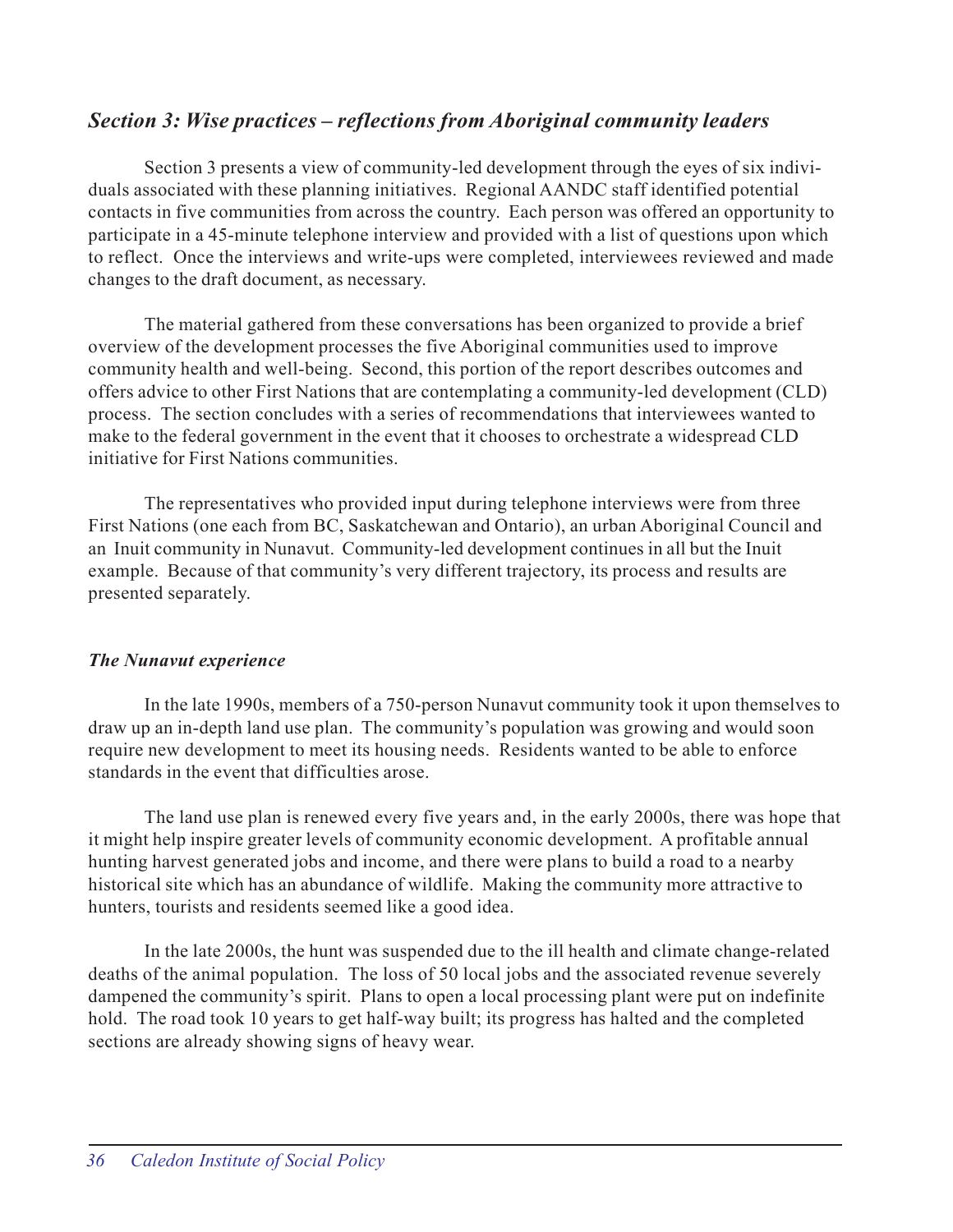The community itself is proud of the sharing spirit its members show one another, particularly in the obtaining and division of country food. However, an interviewee who formerly was employed by the community Council observed that with the disappearance of the hunt, things have begun to change.

Unemployment levels – always high – are higher. The municipality is the community's major employer and it has become a common practice for people to hire their relatives when jobs become available. Levels of mistrust, nepotism and drug use all appear to be on the rise. The zoning work – though valuable – has recently led to the siting of a new housing development, but the proposed subdivision would be far away from the existing community. The area is now zoned for construction, but it is without access to electricity and there are no signs that construction will begin any time soon. Things, in the interviewee's opinion, do not appear to be unfolding in a positive direction.

Given the divisions and mistrust, it is not surprising that no one has suggested the idea of coming together to develop any kind of comprehensive community plan. While a counselling group for young men was introduced a few years ago, it is run by a private operation and is not linked to any kind of integrated community planning.

Where in the late 1990s, there was hope that the land use-based planning process might result in a more holistic healing and development plan, it was not to be. The loss of an economic engine due to unforeseen climate change and disease, lack of locally-led planning expertise and a faltering sense of cohesion have dimmed this community's optimism.

## *What does planning success look like?*

Each interviewee was given the chance to reflect on what they perceived 'success' looked and felt like in their particular community.

*In the BC example*, the profiled community had recently received a claims settlement. A lawyer suggested that before it began spending its money, the community should establish a plan to identify needs, priorities and a vision for the future. In a fortunate turn of events, the settlement coincided with funding from the province in support of comprehensive local planning. A trust was established for the funds alongside a community plan, and it was hoped that the plan's goals would be reflected in the trust's funding priorities.

The benefits went far beyond the establishment of the trust and plan. Said the communications officer: "Our positive community gatherings, the productive way people now become involved in community discussion and action, our adoption of simple but effective meeting tools like speakers lists – all of these demonstrate the way people now feel about one another in the community. Where we once had distrust, we have respect and thankfulness."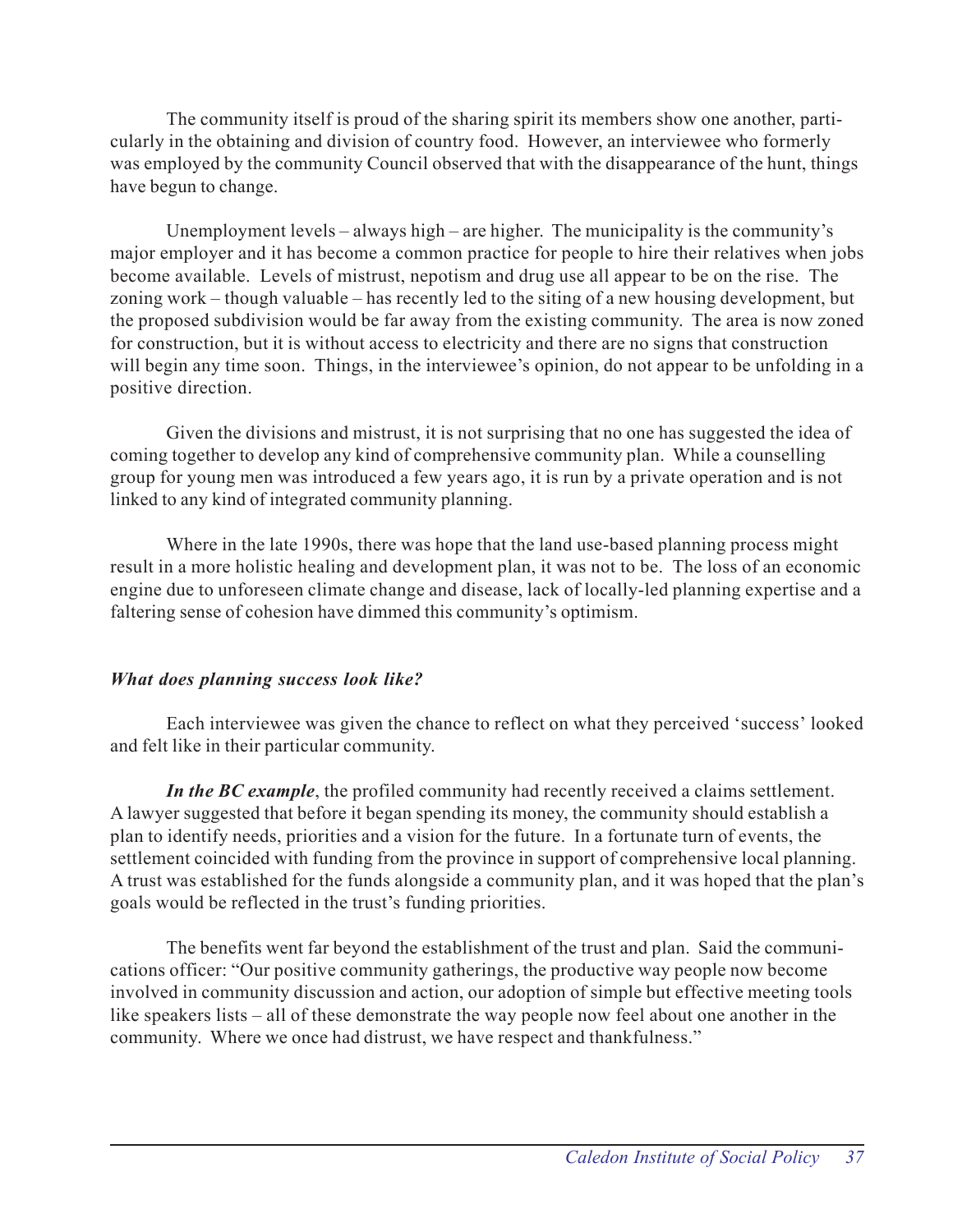Productive planning discussions held over several years helped engender a spirit that people can and should change things for the better. Using creative means of engaging people – e.g., developing videos with children and youth, interactive mapping activities and facilitation tools – were all effective way to get people talking. They got used to a participatory process and now become irritated with top-down methods.

Even in circumstances in which local voices are not typically heard, residents are now demanding to be part of the decision-making process. Where previously disenfranchised individuals might have staged protests or gathered evidence against elected officials, they are now assuming leadership roles. The communications officer has seen a number of individuals start their own community development processes, modelling their efforts on the success of the community planning project.

Focused use of Facebook has been an important channel for residents to express both gratitude and annoyance. The page is monitored daily, and when people are at a boiling point, the communications officer is able to gracefully and politely respond. In her words: "Good moderation keeps communication positive. It took about six months of daily moderation before people began to infiltrate the network and make it their own. They now regularly put in links and updates about community events."

The Band administration decided to adopt the local plan as a foundational document and recently announced the intention to update it. The interviewee continues: "Comprehensive community planning established the groundwork to bring people together and get involved in planning. By embedding the plan into the trust's work, there is a continuing requirement for strong community representation. We are now at a point where the social planning model we followed could evolve into a community economic development-focused strategic plan, but human resources are scarce. We have the rules and frameworks we require but we need to extend our capacity-building efforts. It's very tough to find project managers for the work we need and want to do."

*The Ontario community's* work was originally spearheaded by an individual. He wanted to build an approach to community-led development that honoured his community's history and traditions, and the First Nations philosophy that they are protectors of the earth.

Over the last two decades, a philosophy for community-led development based on the Medicine Wheel has won support from residents and the Chief and Council. One of the overarching goals of the development work is to formulate a community constitution.

Part of the community process includes using a star graph that charts progress along each of the star's 'arms.' The community employs the charts as a way to arrive at consensus on where they are along the continuum of 12 determinants of health. At the end of the review, a detailed Community Story becomes the basis for updating the next version of the ten-year Community Healing and Development Plan.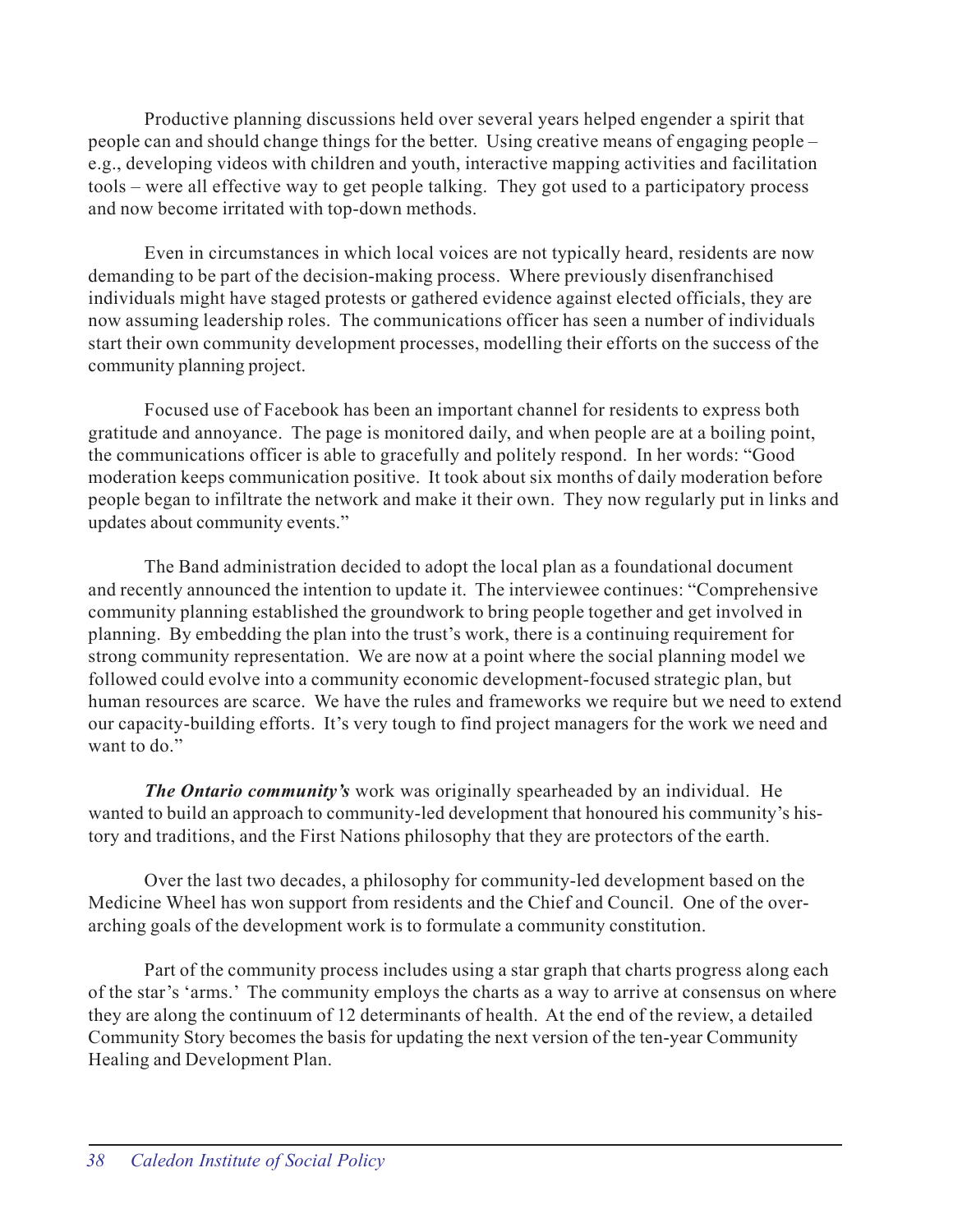One local representative says: "Based on our plan, you might assume that everyone is moving together to the same level of understanding, personal growth and development; this is not the case. Using our current time line, some people have yet to begin year one of the process. Growth and development are organic. We know that we won't be a perfect community at the end of a 10- or 12-year change effort, but we can strive for that end."

One example of the kind of change that is happening in this community is its adult language training classes. These are providing grandparents and parents with the training they need to keep up with school children who now receive immersion instruction in their traditional language. These and many other training opportunities are changing the social and cultural fabric of the community. "Using the Medicine Wheel framework keeps us grounded. The amount of work to be done is overwhelming, however. The Medicine Wheel teaches us that when you start in one place, you are starting in all places – everything is interconnected. We begin to learn appropriate entry points."

Like the BC First Nation, *the Saskatchewan community* had secured a land claim settlement shortly before participating in a community-led planning process.

Led by AANDC, Tribal Councils and First Nations, each community selected a resident to act as a Plan Champion. In this case, the Champion became the person in charge of engaging residents in the formulation of a community vision and the eventual publication of a five-year capital development plan.

Residents were initially suspicious of yet another government-led planning process, so early meetings were only sparsely attended. The Champion recognized that she had to get beyond the technical and bureaucratic language of the planning materials in order to win both herself and her people over to the concept and practice of Comprehensive Community-Based Planning (CCBP). "I had to communicate to people that the plan was ours – it was going to be by us and for us. It was about our vision of ourselves, at that moment in time. As that idea took hold, support for the process and plan was slowly built up."

By the end of four years, more than 50 of the Nation's 500 on-reserve members were involved in the work. They came from all ages, family situations, and educational and employment backgrounds. With the plan's publication in 2007 and a Band Council resolution to adopt it as a foundational document, the work moved off the paper and into projects and programs. By the time CCBP funding ended in 2010, the plan had become an integral part of the work undertaken by the community's 14 program managers.

Though very proud of the plan itself, residents realize that there is still much work to be done to improve the social and economic future of this community. The Plan Champion believes that improved housing conditions, expanded job and skills training opportunities, and a stronger local economy will help bring back the Nation's 1,000 off-reserve members. The CCBP planning office closed in 2010 with no firm commitment to renewing or reviewing the plan in the future.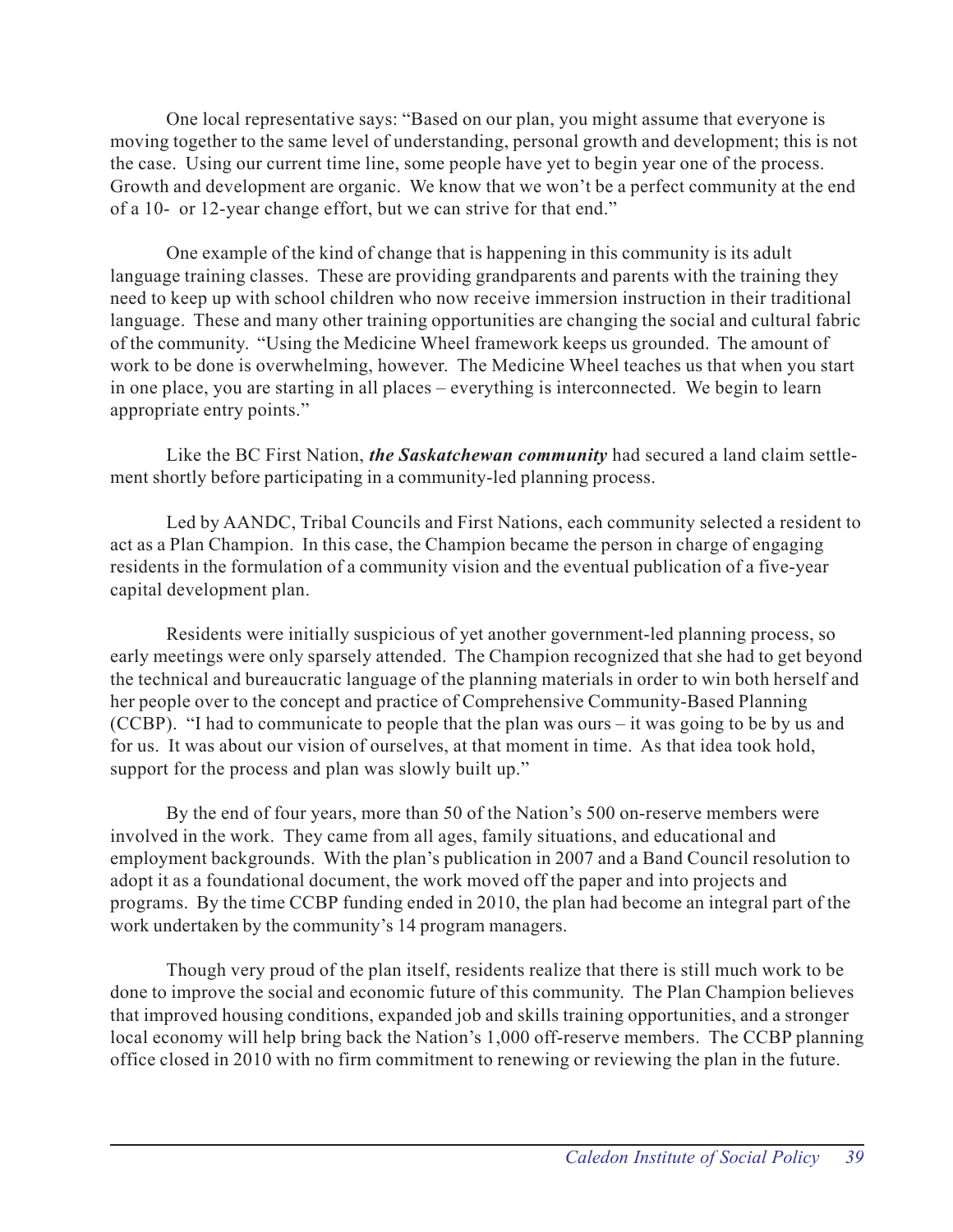However, recent questions about a plan evaluation from a new service provider have stimulated thought and discussion about possible next phases of community development.

Says the Champion: "We have built trust among our community members, and we believe that we have a really strong, holistic plan in place. Working through the seven steps laid out in the planning process helped us identify the root causes of the problems we experience. By being part of a larger planning group, we had the chance to learn more about the resources and people that we can bring into our community to support our members. We also had the chance to share our planning experiences with other First Nations throughout the pilot project. The relationships we built among our sister communities continue to this day, and the success of our plan has inspired other planning groups."

*An urban Aboriginal Council in western Canada* has two challenges: maintaining its focus on the social inclusion of Aboriginal people while building bridges between cultural differences. Established in the mid-2000s, the Council grew from a coalition of agencies that delivered services to Aboriginals in an urban setting to a more broadly-based, membershipdriven organization. It continues to provide a forum for discussing issues faced by Aboriginal people. More recently, it has elected to fill a program/service role as needed or requested by the community in cases where no other local program or service exists.

Formed in 2005, the Council went through a difficult period in 2007 when its leadership changed and when Urban Aboriginal Strategy (UAS) funding was directed through its operations. The funding situation was later adjusted; the organization no longer disperses UAS funding. More importantly, members realized that they had lost touch with their Aboriginal roots and philosophy. A period of community consultation helped renew and refresh the organization's community development plan and signalled a return to a healthier, grounded orientation.

Though it serves Métis and several First Nations, this group's philosophy is to celebrate all Aboriginal people. Members appreciate that local school boards and post-secondary institutions have instituted Aboriginal Studies programming; both the university and college's Aboriginal enrolments have shown steady growth. Elected and appointed members of municipal and provincial government have been very supportive of the Council. The elected federal member is new on the scene; the spirit of positive engagement that Council members have adopted will likely help forge a similarly productive relationship with that individual.

Getting a better understanding of the dynamics of the city's Aboriginal population – its numbers, needs, economic profile and other data – is now a priority. Funding has been secured and a consultant hired to conduct a community needs assessment and service mapping project. Further work to obtain Census-type data from the municipality is also under consideration.

Overall, the Council has become adept at identifying and communicating community needs and finding the right set of partners with whom to act. Meshing funding and service opportunities serves both Aboriginal and non-Aboriginal interests. Rather than approaching government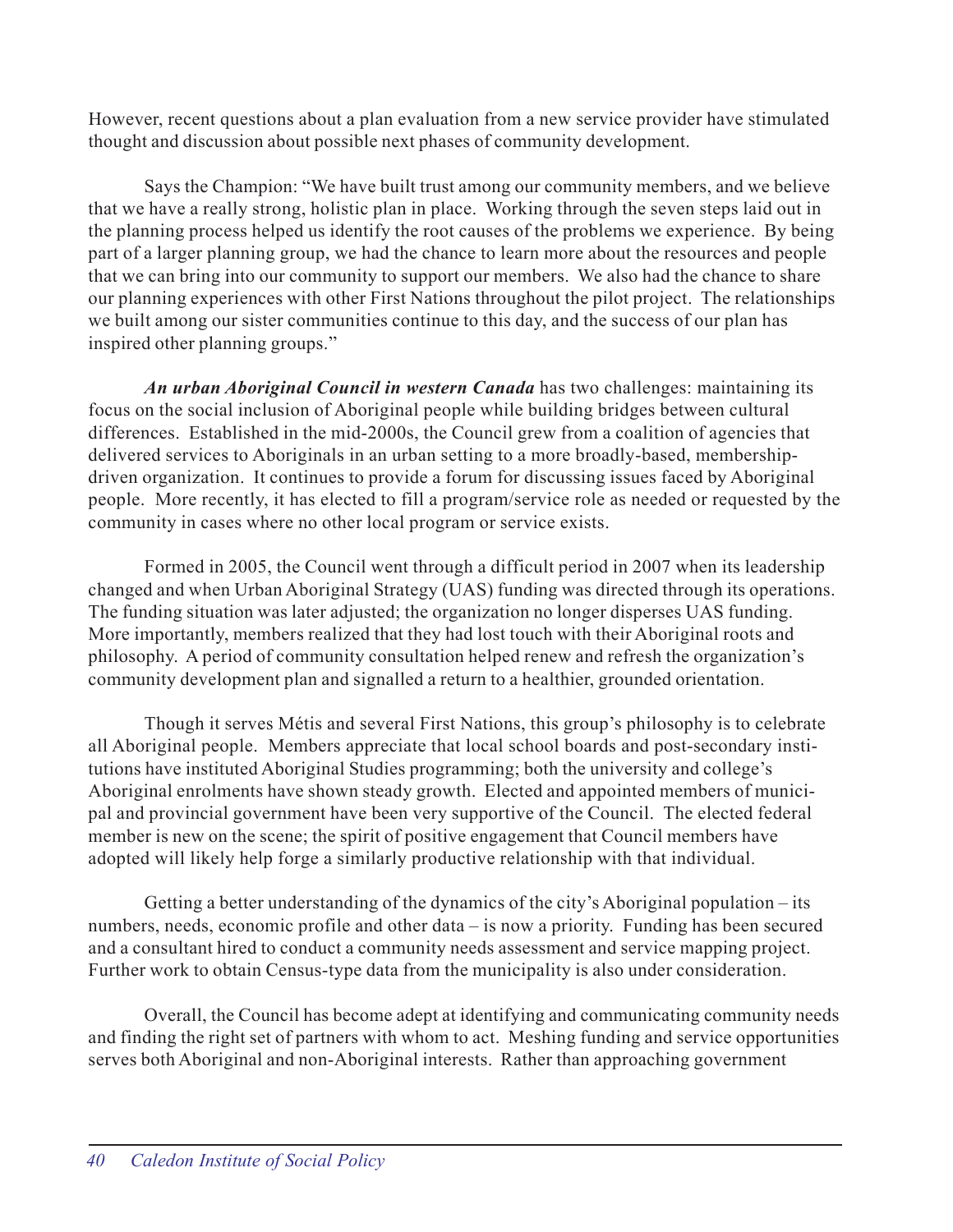partners simply as funders, the conversation now is about working together to create the best possible outcome for community-identified issues.

## *Advice to other First Nations*

The interviewees were given the opportunity to think about their individual planning paths and what advice they might have for others contemplating similar work.

**BC:** Government and community planners should consider the importance of assessing readiness for planning. Says the BC First Nations community representative: "In general, there are two ways to go – one can either do a strategic plan or a community plan. In bands or communities where the bureaucracy is running smoothly or if the focus is on business or economic development, people use a strategic planning model. These look at strengths, weaknesses, opportunities and threats. They typically adopt short timelines and multiple deadlines, establish budgets and define personnel needs.

The second type of planning takes place in communities where there is a lot of mistrust or where things are not running as they should. In such instances, organizers must back up a step and prepare a comprehensive plan that focuses on social issues. The key thing is to take a broader view, develop goals and try to build inclusivity into the work. Relationships are central. In a real way, the planning process itself is more important than the outcome. The process is what builds the community's strength."

*Urban Council:* Says the Council interviewee: "It can be difficult to overcome the 'me first' mentality that some Aboriginal groups bring, particularly when they are new to the urban environment. Switching people's thinking to an understanding that it's about everyone is the critical task that community leaders must accomplish. Listening, building stronger relationships and figuring out together what groups want their relationships to look like ensures success. You can't be an island. Being community-led means holding on to your visioning framework and remaining passionate about your goals. Don't lose your focus."

*Saskatchewan:* The Plan Champion knows first hand the challenges of winning people over to the planning process. "It's tough at first, but there are rewards. Our settlement funds were what got us involved in the pilot project, but every community needs to understand that this kind of work is about creating a vision. At the end of the word 'community' is 'unity' and once people have that in mind, things begin to get moving."

*Ontario:* A second representative from the Ontario First Nation encourages other communities to believe in themselves, have the courage to share their ideas and focus on the possibility of positive change. Invariably, others in the community will be thinking along similar lines. Equally important is the establishment of a cultural sensitization process that allows residents to see history through an indigenous lens. Learning about their shared past allows community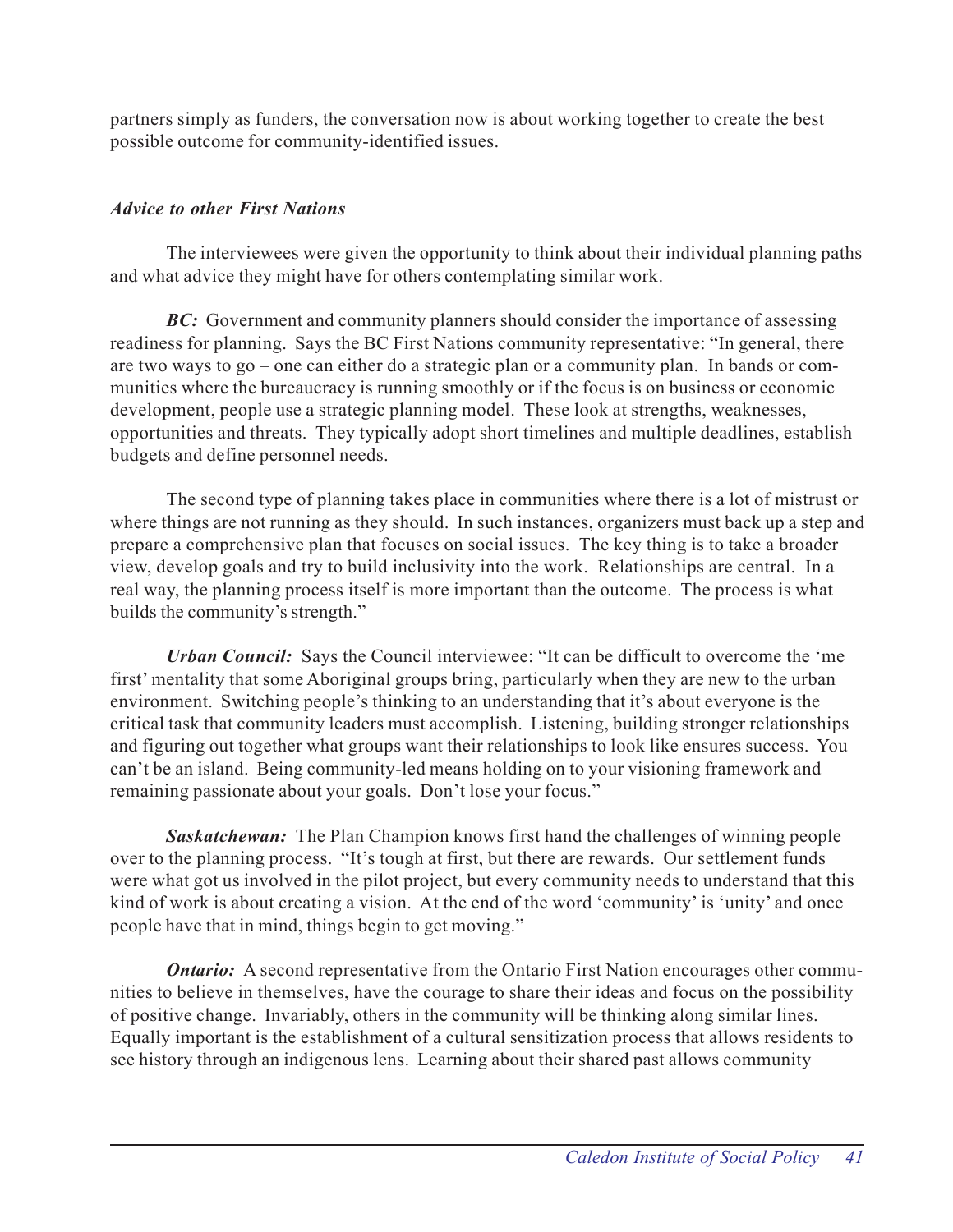members to work together in new ways. They learn to be proud of their collective strength and to draw on their culture as the basis of their approach.

In her words: "Residential schools broke the spirit of our women – the mothers and grandmothers who had to watch the children leave. When you grieve and numb that out, alcohol and other addictions get in the way of healing. Community-led development is all about social and human development. Through it, you come back to the realization that the people are the greatest asset."

Encouraging residents to re-establish ties with their traditional territories is part of the reclamation of a community's spirit. Rekindling a relationship with the land and each other helps rebuild trust among all members of the community.

Community development and healing must be spirit- and principle-centred.

## *Interview feedback*

At the conclusion of each of the five community interviews, spokespeople were asked to reflect on their planning experiences and suggest areas that the federal government might adjust in order to better support community-led development.

*Processes take time:* Using the analogy of the community as a person, one interviewee sees his First Nation in the same light as a formerly-addicted body and the community development process as its treatment. In his words: "You have to expect relapses in this work or for people to shy away from treatment from time to time. It takes a long time to deal with so many barriers to healing and some of them create a lot of fear, but we're gradually working through the issues."

The Saskatchewan example points to the fact that community-led planning needs long-term funding to ensure that plans are continually updated, refreshed and evaluated.

*Trust that communities want to heal:* The Nunavut example demonstrates that failure is to be expected and addressed. The process and the people need to be ready for one another. First Nations can drop seeds for other First Nations very effectively. The Ontario community took five years to catch up with one of their members who had had earlier exposure to the concepts that underlie community-led development.

*Walk alongside, not in front:* Representatives of the urban Council are appreciative of the substantial encouragement and funding they have received to date. They feel that more work remains to be done to really achieve a closer alignment with community needs and desires. "Parallelism" is the term the Council representative used to describe what must become a softer federal approach to laying out its mandate, and really listening to what communities would like to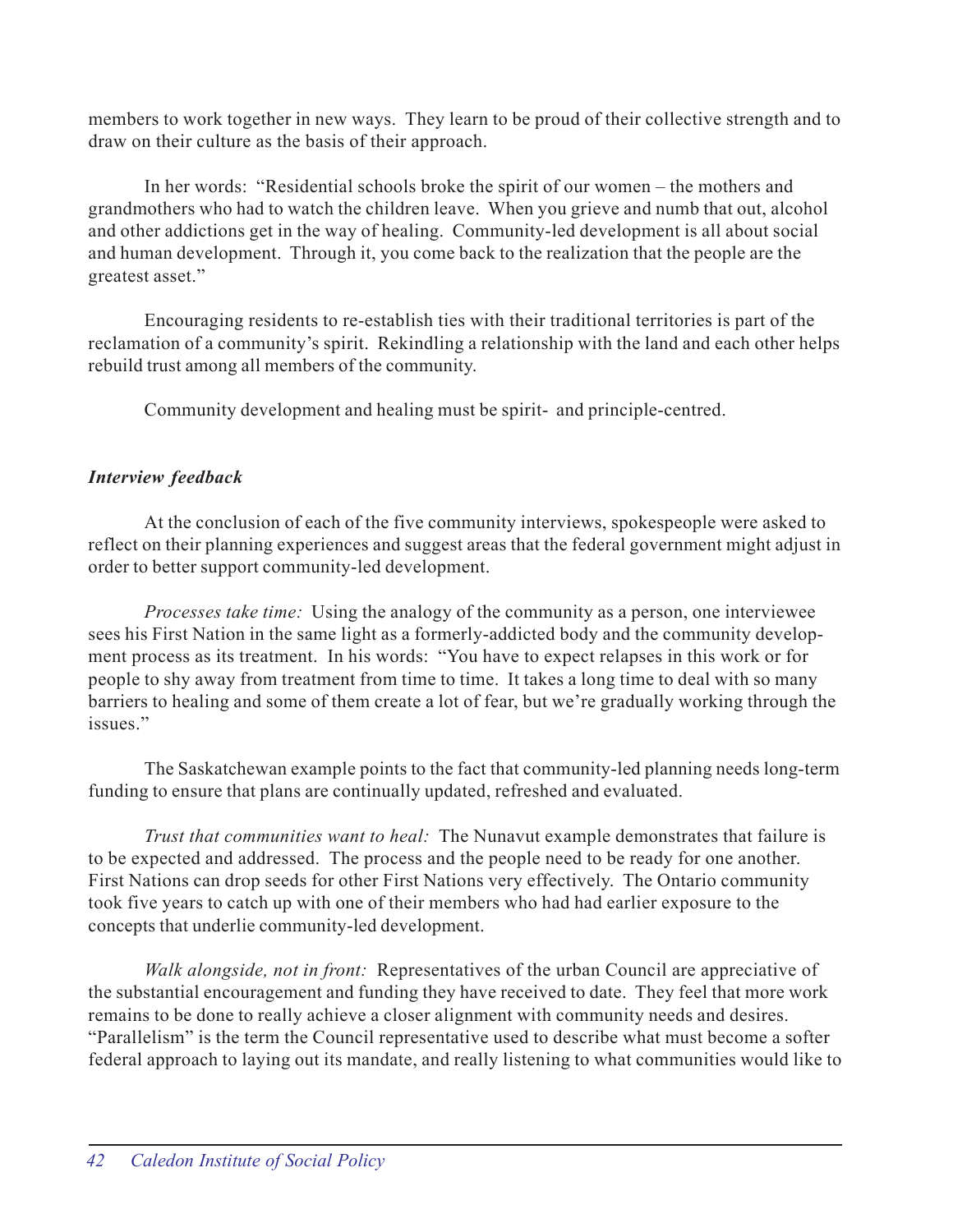achieve as partners in the work. Demonstrating more flexibility and granting greater levels of autonomy to communities is preferable to a directive approach.

*Allow the exploration of models:* Encouraging First Nations communities to explore and adapt models that are suited to the history and assets of their people is an important part of putting 'community-led' into 'development.' Most of the interviewees expressed the view that human development is the third leg of the community-led and economic development stool.

*First Nations need to mentor other First Nations:* "Nothing about us without us" is the central tenet of community change. Governments must understand that community leadership and involvement in planning and coordinating activities are vital to a successful outcome. People "from the outside" are valuable, but not necessarily welcomed. Training community members is preferable to bringing non-First Nations people to the planning table.

In some instances, however, outside support may be needed to bring new skills and competencies into a community; residents themselves sometimes request input from third party experts. At other times, First Nations would benefit from First Nation mentors. Building capacity and encouraging First Nations people who become experienced in the work to go out to involve other communities will speed the adoption of this way of working.

*The human touch:* Federal government representatives from Ottawa and regional offices must go to the communities and get to know them. Asking about problems and then imposing solutions is no longer an option. Neither is it acceptable that regional officers never visit communities in person. Holding face-to-face meetings with leaders, seeking out opportunities to speak with a variety of age and interest groups (e.g., elders, young mothers, school children) and attending community events and celebrations are powerful ways to communicate commitment and deepen relationships.

*Get creative:* Creating a structure that encourages the development of inter-Band relationships, similar to the Union of British Columbia Municipalities (UBCM) that enables learning exchange and mentorship, would help build community resiliency. First Nations Chiefs and Band Councils could also benefit from programming similar to UCBM's 'boot camp' training experience for new city councillors. Introducing people to legislation, projects, acronyms and the basic machinery of government help fast-track newly-elected officials' learning.

*Expanding support systems:* AANDC's work to build an online community planning network will be of great help to future planners. Instead of researching planning models, newcomers would have direct access to people with planning experience who can walk them through all kinds of scenarios.

As demonstrated by the BC and Saskatchewan examples, enabling First Nations access to online or in-person discussion groups helps build relationships among communities and builds the sense of commonality and common purpose.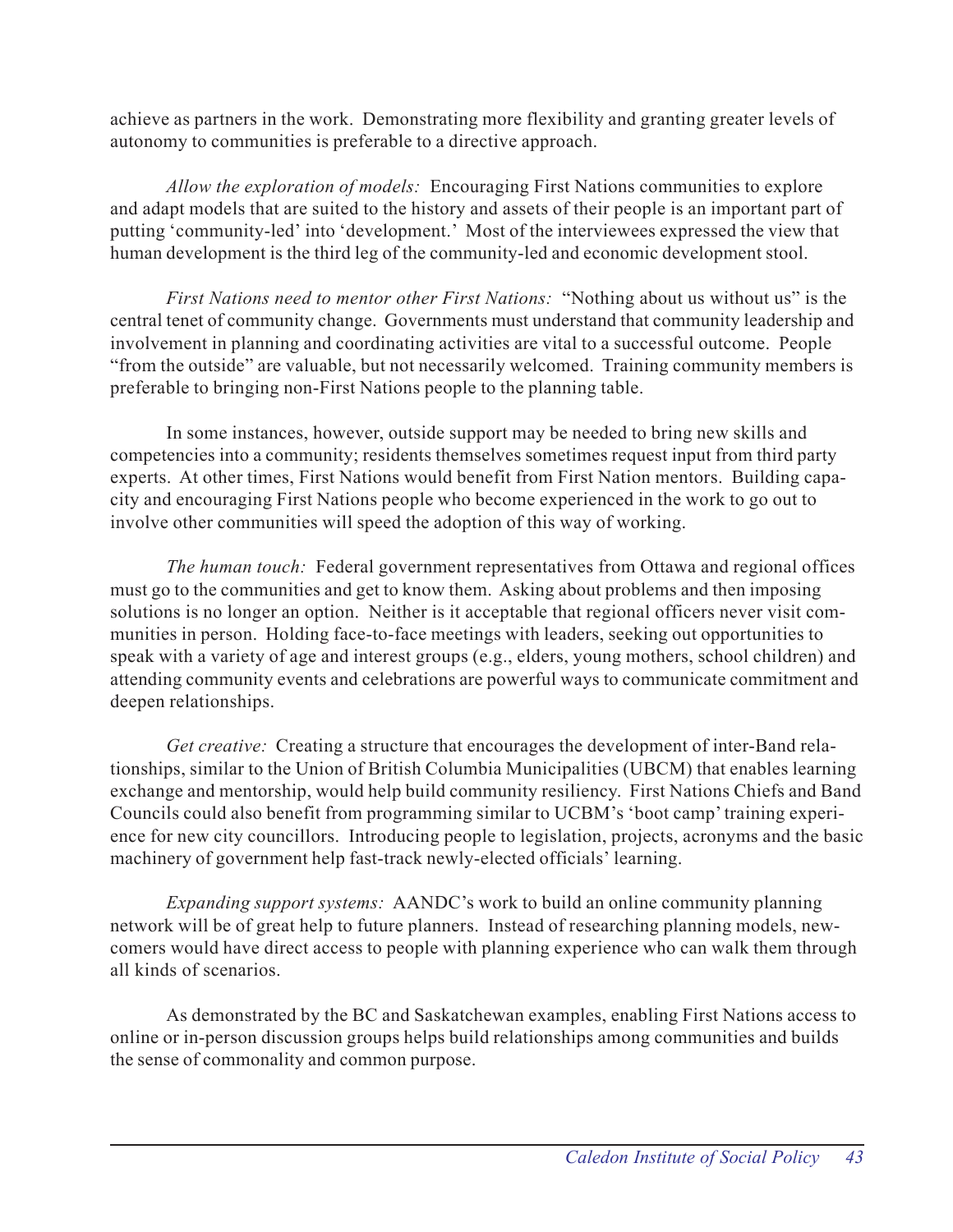*Reconciling indigenous policies:* Several years ago, one community representative had made a Masters-level presentation on social welfare reform to a university review panel. She recommended that the government put \$25 million into selected pilot projects, let communities develop their own reforms and eradicate poverty themselves. She essentially transposed a community-level process onto the national stage. Action for Neighbourhood Change was premised on the same idea: Give people structures they can adapt, provide them with funds and let them decide how to improve their communities.

*Getting the money piece right:* To continue a process that recognizes and respects local needs, funding must be given directly to communities to allow them the freedom to design policies and procedures that suit their respective goals and aspirations. Forcing communities to go cap in hand to multiple departments wastes precious time and resources. It is both inefficient and demeaning to be put in a position of begging for small amounts of money. One individual likened the current funding process to panhandling.

The "Indian industry" – the legal machinery attached to land rights claims and treaty issues – must ensure that more money flows into capacity development. Funding must be put into places that build self-reliance and that allow individuals and communities to participate in the economy.

*Communities deserve to benefit from large scale industrial projects:* Currently, capital projects on First Nations reserves are make-work programs; serious wealth creation will come when First Nations control a larger percentage of revenue from resource development. Communities could be realizing a greater share of natural resource royalties. If this piece of the economic puzzle can be successfully redesigned, First Nations will work to codify an economic philosophy that aligns with their stewardship philosophies.

*Staffing issue:* A persistent frustration is the turnover in personnel in federal and provincial departments that interact with Aboriginal communities.

*Concerns for the future:* Particularly in urban centres, the Urban Aboriginal Strategy has been a major source of assistance. However, there is uncertainty around the renewal of the strategy, a process that begins in March 2012.

*Elephants in the room:* Though the federal government's desire is to create planning and policy structures, the unspoken and critical basic needs associated with mental health are not being sufficiently addressed. There is lack of access to holistic healing processes that incorporate traditional cultural practices, counselling and skill-building support. These problems have been felt more acutely with the closing of the Aboriginal Healing Foundation. Many communities continue to experience very high suicide rates and require 24-hour crisis management programs.

Additionally, there needs to be a way to tie together support services, such as addictions treatment and education. The BC spokesperson believes that the charter school model would be an ideal way to create a continuum of care.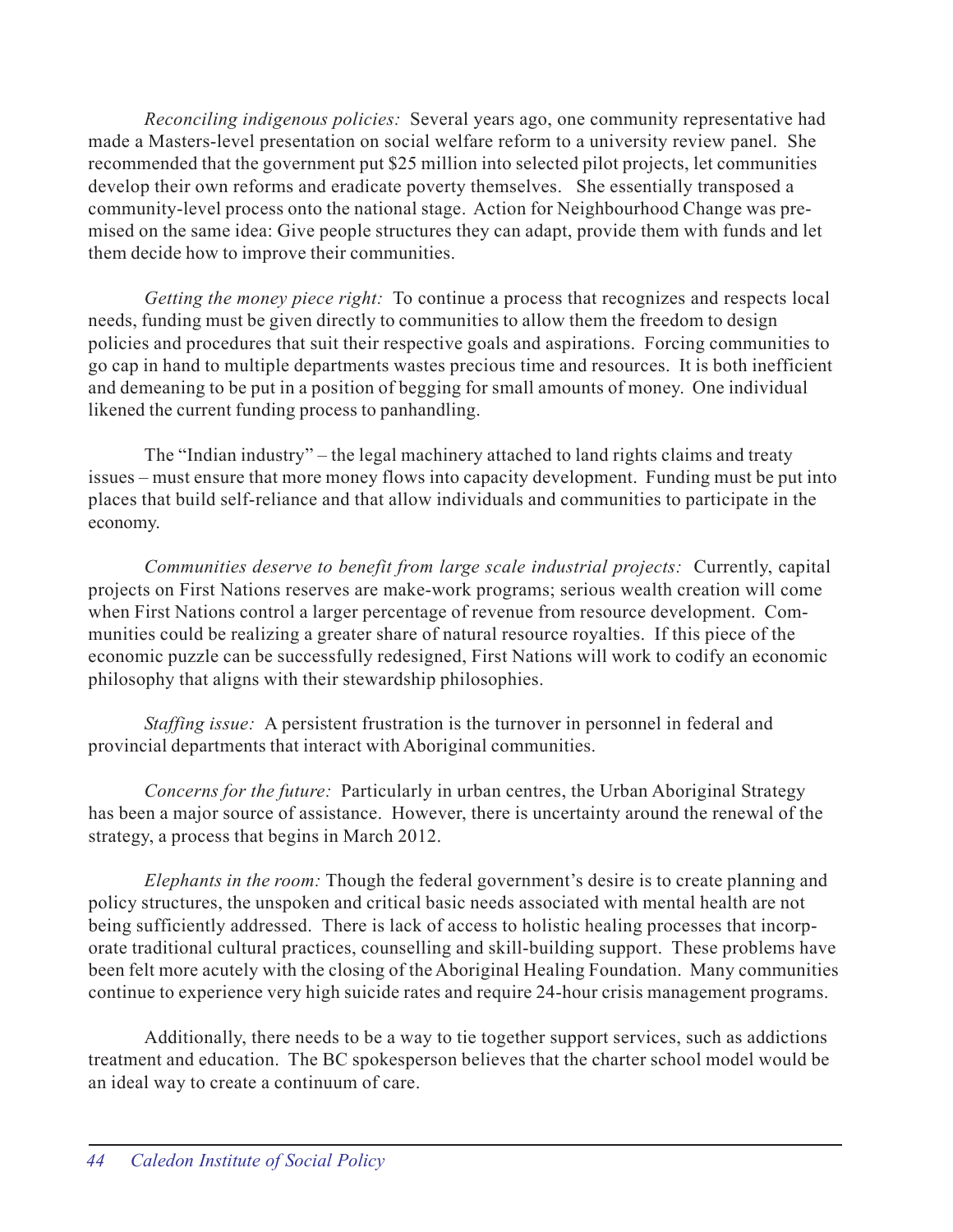## *Concluding remarks*

After 20 years of learning and working with the processes of community-led change, one of the Ontario interviewees said that her way of working now relies completely on residents' input and inclusion. She believes that community-led development gives her people back their voices and that it has resulted in phenomenal change in her community. In her words: "The improvements we have seen in just the last ten years would have seemed unbelievable in that earlier time. The limits of this work are unknown. The biggest change comes when people see that they are all on the same side and want the same things for their children."

Communities have endured despite the many difficulties imposed by policies for Aboriginal people. Says this spokesperson: "All is not well back at home, but we never gave up our right to protect ourselves, our children and our families. We still have our medicine, ceremonies and language. We are still strong and our spirit is still alive. Community-led development works because it honours the deepest and best qualities of First Nations. It includes everybody and it remembers the teaching that we must be kind with our strength, kind with our honesty and kind with our sharing."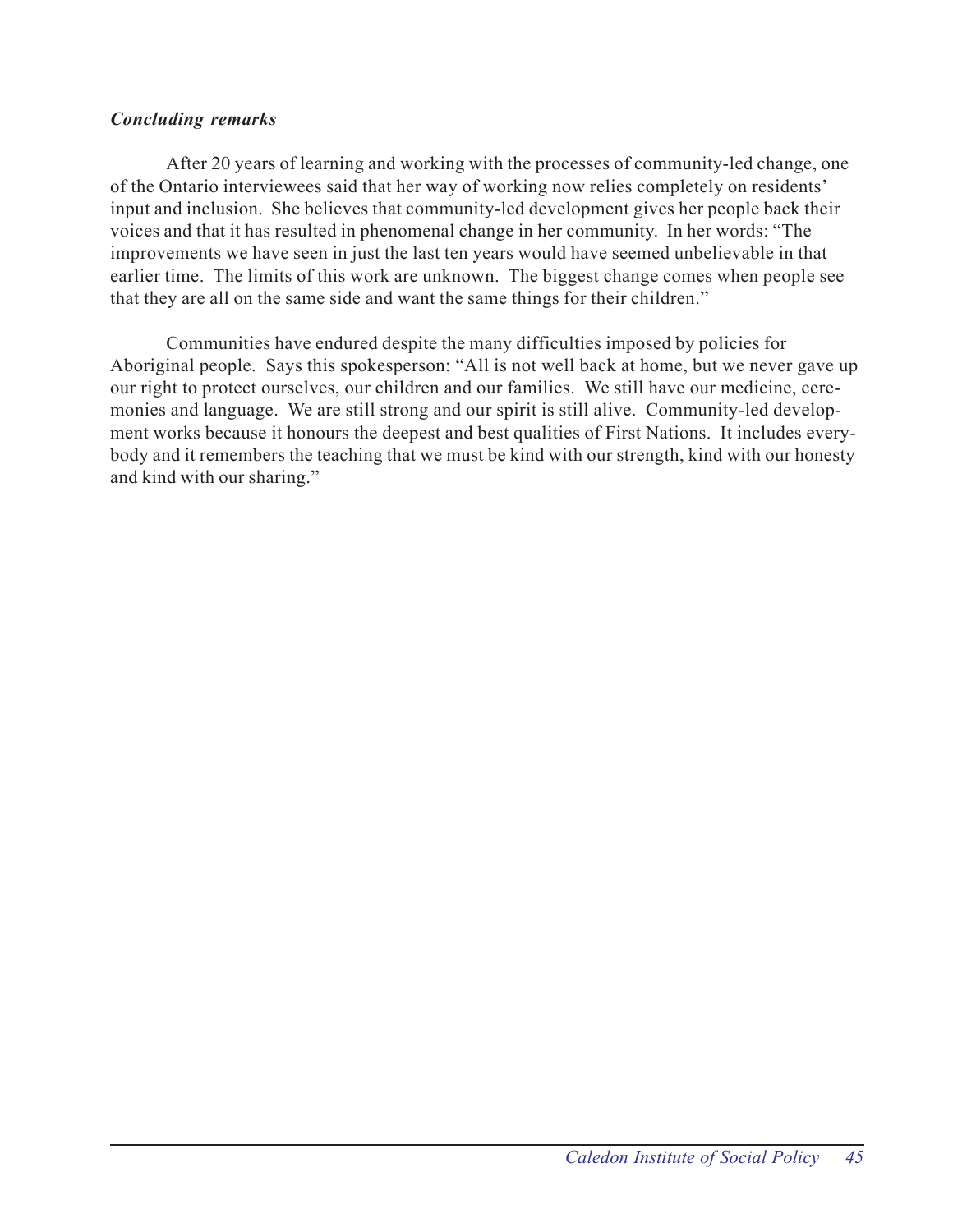## *Section 4: Recommendations*

There are many lessons that emerge from the practice of community-led development. The following recommendations are directed toward governments and other funders seeking to enable this emerging process.

## *Recommendation 1:*

Governments and other funders should support the time-tested elements described by adherents of comprehensive community initiatives:

- adopt a broad approach that identifies the relationships among related factors
- encourage multisectoral collaboration and leadership to provide a robust framework for change
- build on local assets and strengths
- enable change efforts by embedding them in an ongoing process of learning, assessment and adjustment.

## *Recommendation 2:*

Governments and other funders should enable communities or should themselves seek to build personal relationships with community members and commit to deepening these relationships over time.

## *Recommendation 3:*

Governments and other funders often require that plans be fully developed prior to funding a community process. The problem with this approach is that the formulation of the plan is a crucial component of the work and merits its own funding and support. Planning is itself a valid activity that typically evolves through several stages.

## *Recommendation 4:*

Establishing and updating community development plans require dedicated funding and staff time. Governments and other funders should create mechanisms that both support this work and have the capacity to respond to community initiatives that arise from planning efforts.

## *Recommendation 5:*

Governments and other funders should adopt a longer change horizon. Time and experience have shown that longer timelines are necessary to ensure a robust development framework and process.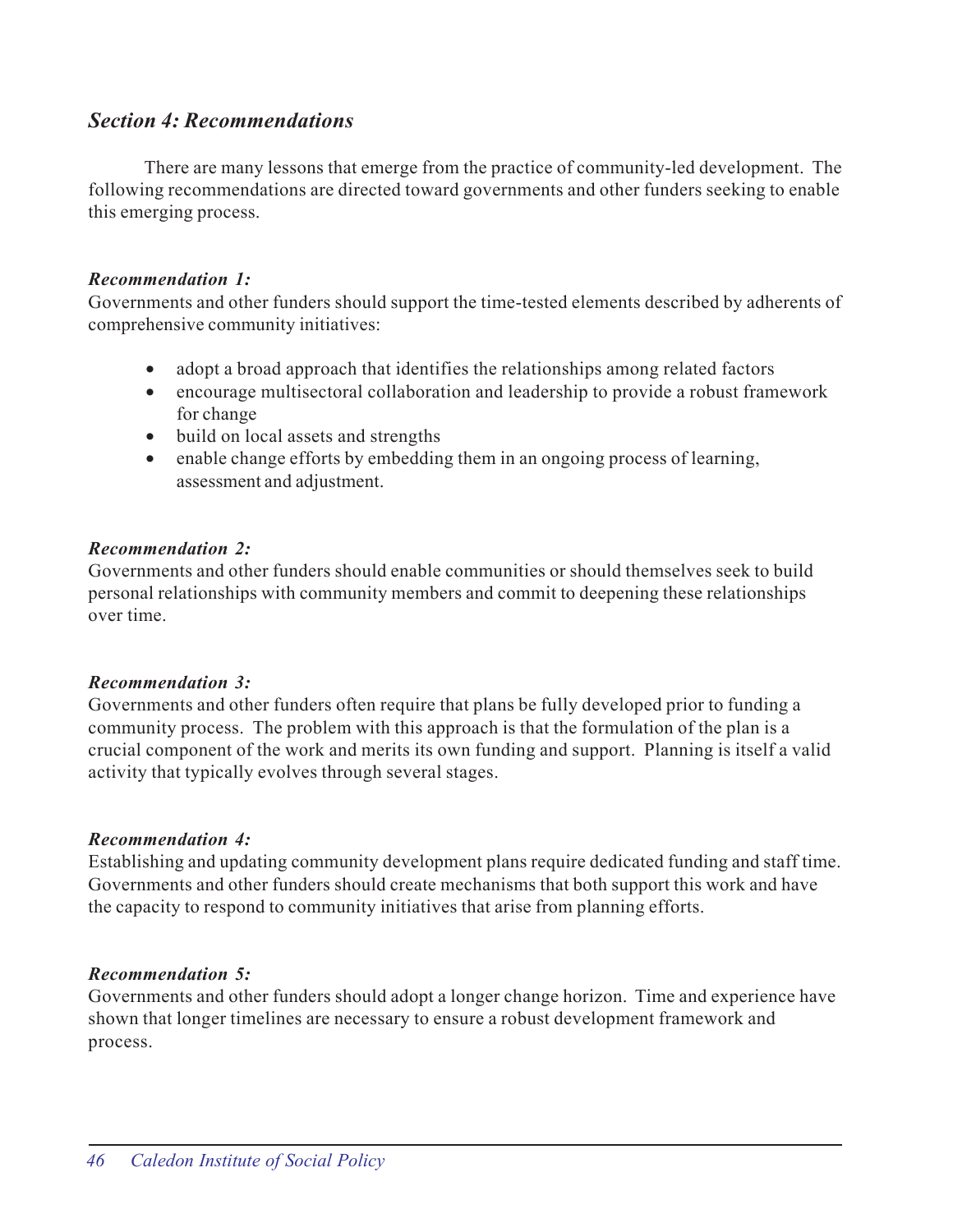A minimum four- to five-year lifespan is now considered realistic for the work to move into a stage where deep and durable improvements can be achieved. Some communities have been involved in their respective local development efforts for more than 10 years. Community-led development needs long-term funding to ensure that plans are continually updated, refreshed and evaluated.

## *Recommendation 6:*

Governments should establish cross-departmental relationships that are able to plan together, harmonize reporting requirements and redesign funding envelopes.

Cross-departmental working groups can be used to build relationships and understanding, and identify the policies and programs that help and hinder change efforts. For example, such groups could be tasked with crafting a common evaluation framework that would be acceptable to multiple departments.

## *Recommendation 7:*

Community-led and top-down processes are not easily reconciled. Top-down programming can actually impede community-led development. Long histories of government-led initiatives have made communities wary of involvement. Governments and other funders must acknowledge that local buy-in and control are essential if planning processes are to be successful.

## *Recommendation 8:*

Initially, a third party might be necessary to begin teaching and mentoring community-led practices. Governments and other funders should support this capacity building and encourage Aboriginal communities that become experienced in the work to share their successful practices with other communities in order to expedite the adoption of this development approach.

Governments and other funders should explore new ways of disseminating information and raising awareness about community-led development. Several wise practices, such as encouraging inter-community learning/mentoring, 'boot camp' for new Chiefs and Councils, and websites that combine resources and opportunities for interaction (e.g., *www.fnbc.info*) offer new ways to speed up knowledge acquisition.

## *Recommendation 9:*

Governments and other funders should employ developmental evaluation as a way of determining whether progress is being made, while recognizing the long-term nature of the development process and the need, at times, to 'hold steady.'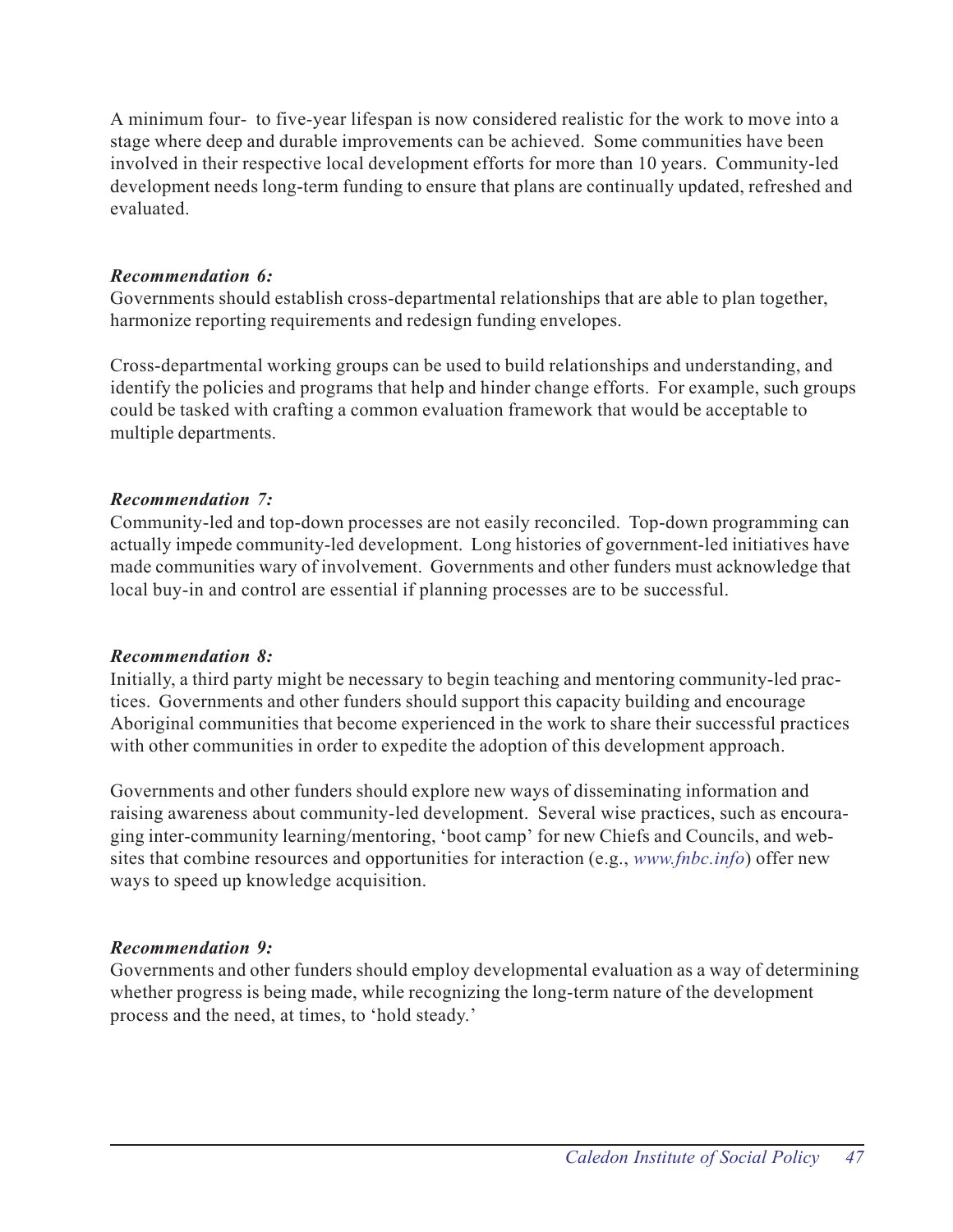## *Recommendation 10:*

Opportunities to advance local planning processes that can be linked to community involvement in resource development have tremendous potential to enable community-led development.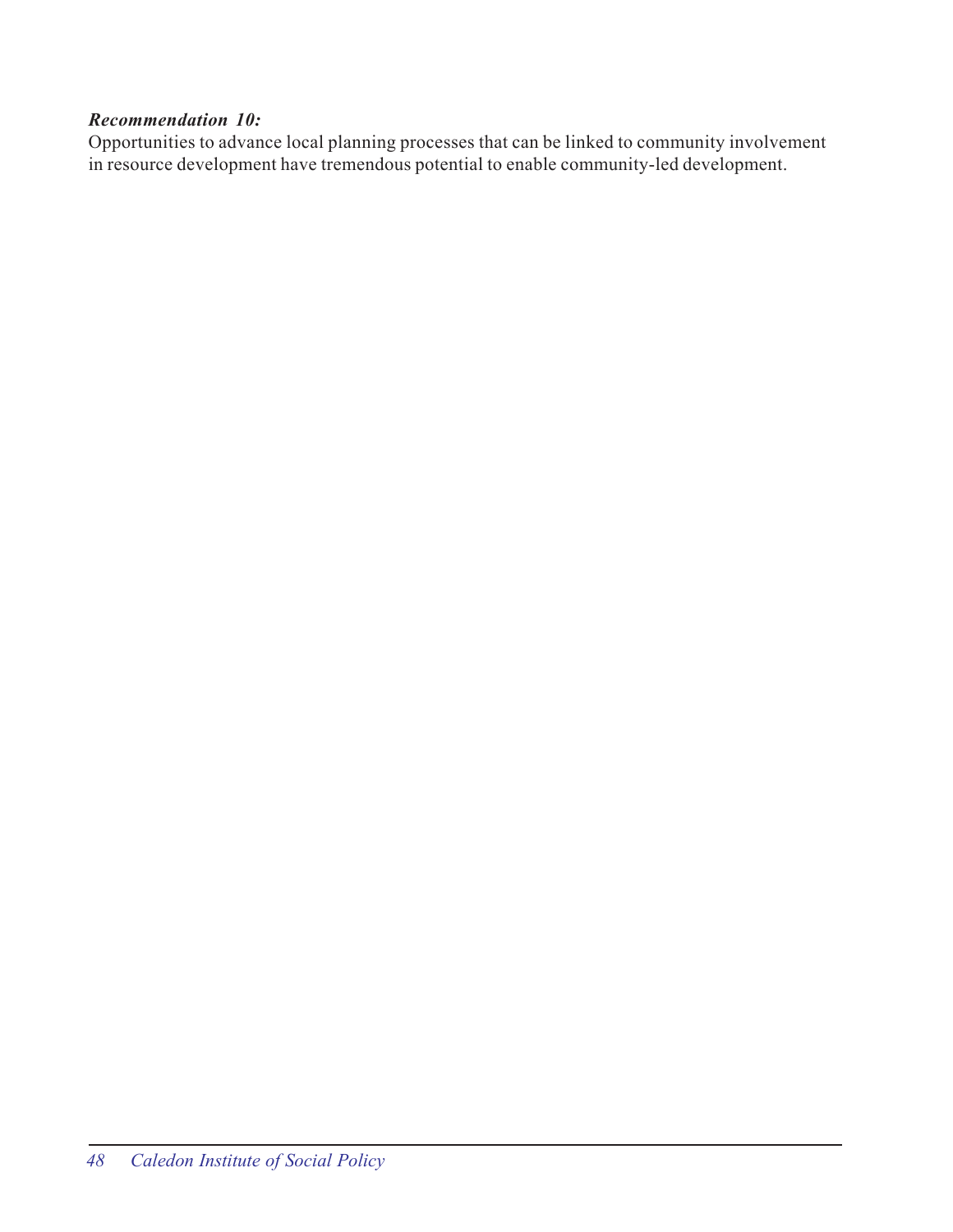#### **References**

Auspos, P. and A. Kubisch. (2004). *Building Knowledge about Community Change: Moving Beyond Evaluations*. Aspen Institute Roundtable on Community Change, November.

Australian Government. (2009). "Social Inclusion Principles for Australia." *www.socialinclusion.gov.au*

Bate, P. and G. Robert. (2006). "Experience-based design: from redesigning the system around the patient to co-designing services with the patient." *Qual Saf Health Care*. 15:307-310.

Bogdanor, V. ed. (2005). *Joined-Up Government*. Oxford: Oxford University Press.

Bradford, N. and C. Andrew. (2010). *Local Immigration Partnership Councils: A Promising Canadian Innovation*. Ottawa. Paper prepared for Citizenship and Immigration Canada, July.

Cabaj, M. (2011). *Cities Reducing Poverty: How Vibrant Communities Are Creating Comprehensive Solutions to the Most Complex Problem of Our Times*. Waterloo: Tamarack – An Institute for Community Engagement.

Cabaj, M., A. Makhoul and E. Leviten-Reid. (2006). *In From the Field: Exploring the First Poverty Reduction Strategies Undertaken by Trail Builders in the Vibrant Communities Initiative*. Waterloo: Tamarack – An Institute for Community Engagement, May.

Colussi, M., M. Lewis and P. Rowcliffe. (2000). *The Community Resilience Manual: A Resource for Rural Recovery and Renewal*. Port Alberni, BC: Centre for Community Enterprise.

Cooper, S., L. Hardiss and M. M'Lot. (2010). *Quality of Life in Remote Aboriginal Communities South of 60°*. Winnipeg: Centre for Indigenous Environmental Resources Inc., April.

Dalhousie University. (2010). *Learning from Saskatchewan: Charting a Course for Community Planning in Canada.* Halifax, Dalhousie University, Cities & Environment Unit, November. *www.ceunit.dal.ca*

Fulbright-Anderson, K., A. Kubisch and P. Connell. (1998). *New Approaches to Evaluating Communities. Volume 2: Theory, Measurement and Analysis*. Washington, DC: Aspen Institute.

Gamble, J. (2010). *Vibrant Communities 2002-2010: Evaluation Report*. Waterloo: Tamarack – An Institute for Community Engagement.

Health Council of Canada. (2011). *Understanding and Improving Aboriginal Maternal and Child Health in Canada: Conversations about Promising Practices across Canada*. *www.childcarecanada.org/documents/ research-policy-practice/11/08/understanding-and-improving-aboriginal-maternal-and-child-h*

Herbert-Cheshire, L. and V. Higgins. (2004). *Journal of Rural Studies*, 20(3), July: 289-302.

Inspiring Communities. (2010). *What we are learning about community-led development in Aotearoa New Zealand.* Inspiring Communities Trust, December.

Kretzmann, J.P. and J.L. McKnight. (1993). *Building Communities from the Inside Out: A Path Toward Finding and Mobilizing a Community's Assets*. Evanston, IL: Institute for Policy Research.

Kubisch, A., P. Auspos, P. Brown, R. Chaskin, K. Fulbright-Anderson and R. Hamilton. (2010). *Voices from the Field III: Lessons and Challenges from Two Decades of Community Change Efforts*. Washington, DC: Aspen Institute.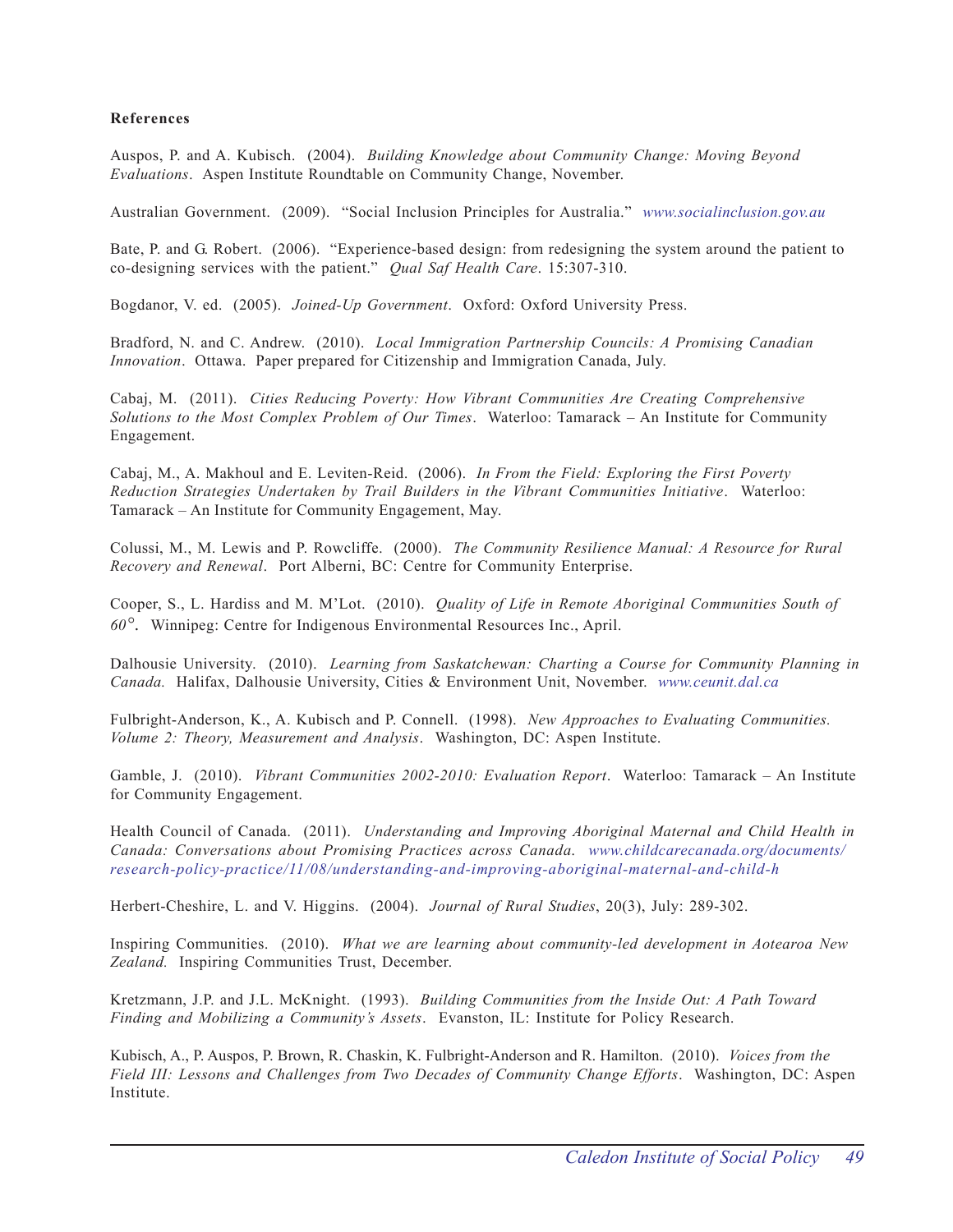Lenihan. D. (2008). *It's More than Talk.* Fredericton: Province of New Brunswick, April.

Leviten-Reid, E. (2007). *Reflecting on Vibrant Communities (2002-2006)*. Ottawa: Caledon Institute of Social Policy, January.

Leviten-Reid, E. and S. Torjman. (2006). *Evaluation Framework for Federal Investment in the Social Economy: A Discussion Paper*. Ottawa: Caledon Institute of Social Policy, January.

Makhoul, A. (2011). *ALLIES: A Network of Support, A Movement for Change*. Ottawa: Caledon Institute of Social Policy, October.

Makhoul, A. (2010). *New Brunswick's "Overcoming Poverty Together" Plan Earns Praise and Creates Hope.* Ottawa: Caledon Institute of Social Policy, February.

Ninacs, W. (2008). *Empower et intervention: Développement de la capacité d'agir et de la solidarité*. Laval: Les Presses de l'Úniversité Laval.

Ninacs, W.A, and R. Leroux. (2008). "Intersectoral Action and Empowerment: Keys to Ensuring Community Competence and Improving Public Health." In C. Dumont and G. Kielhofner eds. *Positive Approaches to Health*. Hauppauge, New York: Nova Science Publishers, Inc.: 169-185.

Pearson, K. (2006). *Accelerating Our Impact: Philanthropy, Innovation and Social Change*. Montreal: The J.W. McConnell Family Foundation, November.

Quinn Patton, M. (1997). *Utilization-Focused Evaluation: The Next Century Text*. Sage Publications.

Roberts, J. (2010). *Governance for Collaboratives: A Guide to Resolving Power and Conflict Issues*. Toronto: Joan Roberts Consulting.

Sen, A. (1999). *Development as Freedom*. Oxford: Oxford University Press.

Social Exclusion Unit. (2001). *A New Commitment to Neighbourhood Renewal: A National Strategy Action Plan*. London: Cabinet Office, UK Government, January. *www.neighbourhood.gov.uk*

Skidmore, P. (2004). "Leading Between." *Demos Collection*, 20: 89-102.

Task Force on Community Investments. (2006). *Achieving Coherence in Government of Canada Funding Practice in Communities*. Ottawa: Human Resources and Social Development Canada, October.

Torjman, S. (2007). *Shared Space: The Communities Agenda*. Ottawa: Caledon Institute of Social Policy, October.

Torjman, S. (2002). *From Trade-off to Trade-Up*. Ottawa: Caledon Institute of Social Policy, February.

Torjman, S. (1999). *Are Outcomes the Best Outcome?* Ottawa: Caledon Institute of Social Policy, November.

Torjman, S. and E. Leviten-Reid. (2003). *Comprehensive Community Initiatives*. Ottawa: Caledon Institute of Social Policy, March.

Treasury Board of Canada Secretariat. (2007). *From Red Tape to Clear Results*. Report of the Independent Blue Ribbon Panel on Grants and Contributions. Ottawa, February.